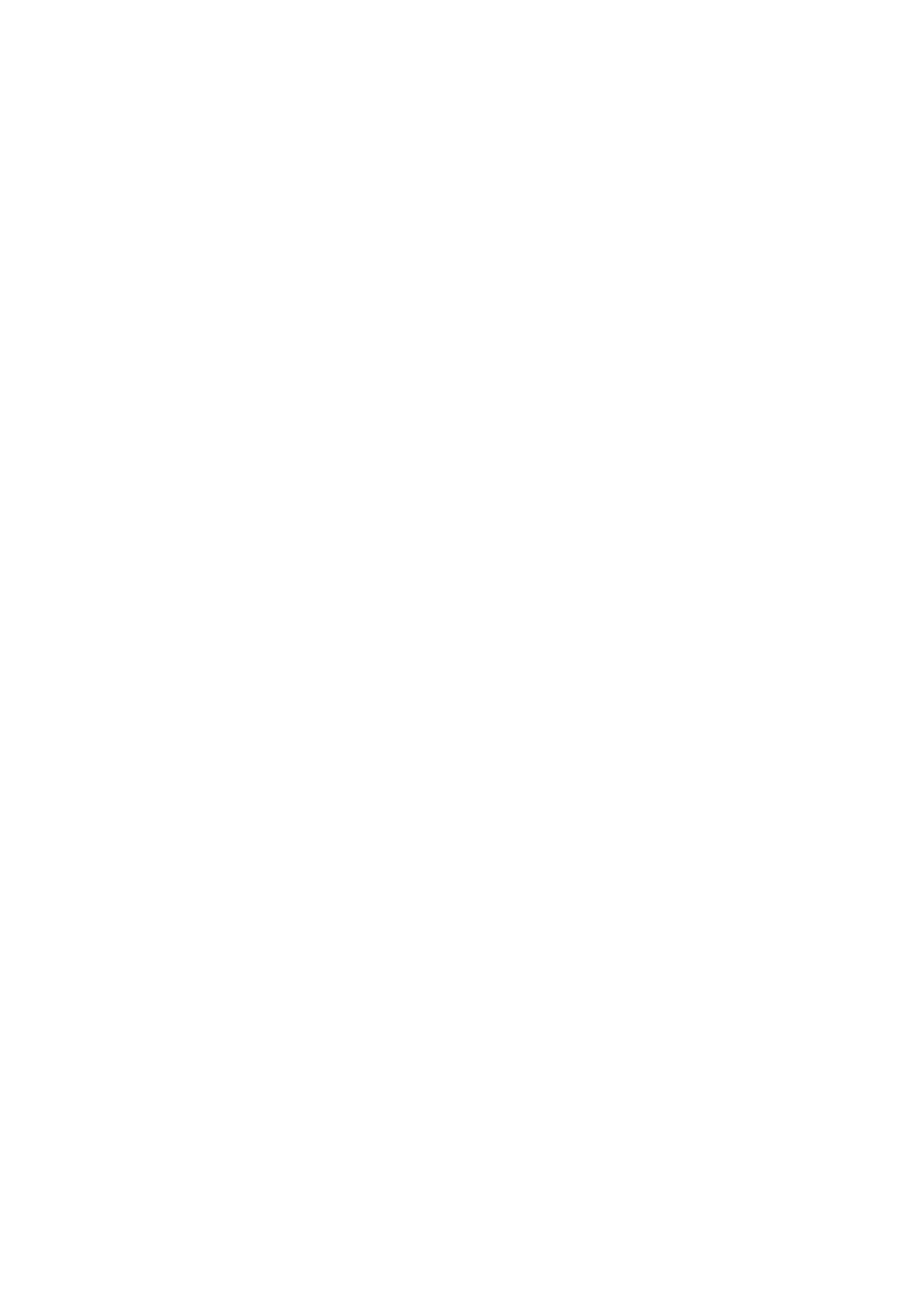## **Contents**

| Sl. No.        |                   | <b>Contents</b>                                         | Page         |
|----------------|-------------------|---------------------------------------------------------|--------------|
|                |                   |                                                         | No.          |
|                |                   | <b>Request for Qualification</b>                        | $\mathbf{1}$ |
|                | <b>Disclaimer</b> |                                                         | 3            |
|                | <b>Glossary</b>   |                                                         | 5            |
|                |                   | <b>Invitation for Qualification</b>                     | 7            |
| $\mathbf 1$    |                   | <b>Introduction</b>                                     | 9            |
|                | 1.1               | Background                                              | 9            |
|                | 1.2               | <b>Brief description of Bidding Process</b>             | 10           |
|                | 1.3               | <b>Schedule of Bidding Process</b>                      | 12           |
|                | 1.4               | Pre-Application Conference                              | 13           |
| $\overline{2}$ |                   | <b>Instructions to Applicants</b>                       | 14           |
|                | 2A                | <b>General</b>                                          | 14           |
|                | 2.1               | Scope of Application                                    | 14           |
|                | 2.2               | <b>Eligibility of Applicants</b>                        | 14           |
|                | 2.3               | Change in composition of the Consortium                 | 20           |
|                | 2.4               | Number of Applications and costs thereof                | 21           |
|                | 2.5               | Site visit and verification of information              | 21           |
|                | 2.6               | <b>Acknowledgement by Applicant</b>                     | 21           |
|                | 2.7               | Right to accept or reject any or all Applications/ Bids | 22           |
|                | 2B                | <b>Documents</b>                                        | 23           |
|                | 2.8               | Contents of the RFQ                                     | 23           |
|                | 2.9               | Clarifications                                          | 23           |
|                | 2.10              | Amendment of RFQ                                        | 24           |
|                | 2C                | <b>Preparation and Submission of Application</b>        | 24           |
|                | 2.11              | Language                                                | 24           |
|                | 2.12              | Format and signing of Application                       | 25           |
|                | 2.13              | Sealing and marking of Applications                     | 25           |
|                | 2.14              | <b>Application Due Date</b>                             | 26           |
|                | 2.15              | Late Applications                                       | 26           |
|                | 2.16              | Modifications/substitution/withdrawal of Applications   | 27           |
|                | 2D                | <b>Evaluation Process</b>                               | 27           |
|                | 2.17              | Opening and Evaluation of Applications                  | 27           |

*rfq.hotel.27072017 RFQ for operation and maintenance of Hotel Project*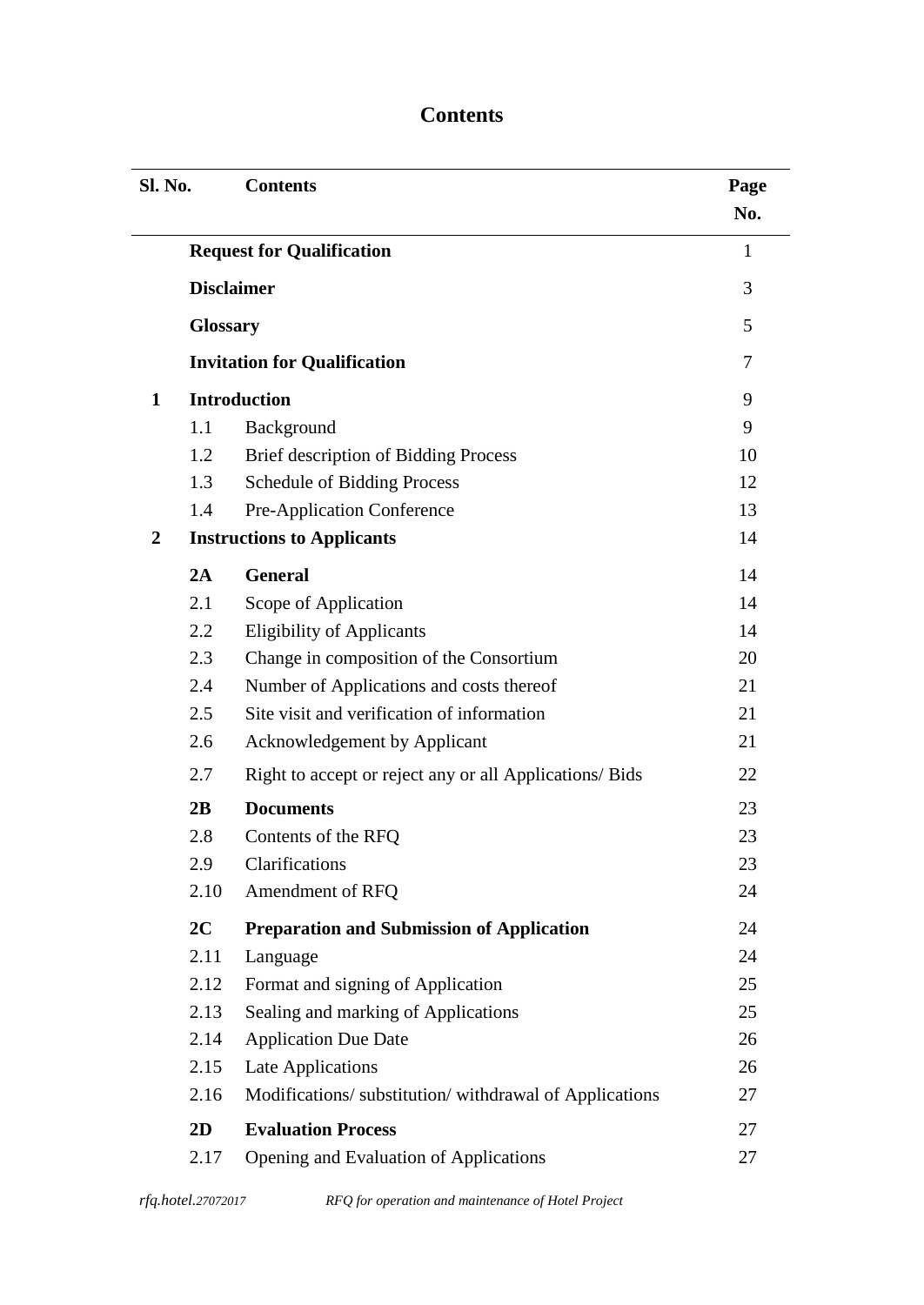|              | 2.18          | Confidentiality                                         | 28 |
|--------------|---------------|---------------------------------------------------------|----|
|              | 2.19          | Tests of responsiveness                                 | 28 |
|              | 2.20          | Clarifications                                          | 29 |
|              | 2E            | <b>Qualification and Bidding</b>                        | 29 |
|              | 2.21          | Short-listing and notification                          | 29 |
|              | 2.22          | <b>Submission of Bids</b>                               | 30 |
|              | 2.23          | Proprietary data                                        | 30 |
|              | 2.24          | Correspondence with the Applicant                       | 30 |
| 3            |               | <b>Criteria for Evaluation</b>                          | 31 |
|              | 3.1           | <b>Evaluation parameters</b>                            | 31 |
|              | 3.2           | Technical Capacity for purposes of evaluation           | 31 |
|              | 3.3           | Details of Experience                                   | 32 |
|              | 3.4           | Financial information for purposes of evaluation        | 32 |
|              | 3.5           | <b>Short-listing of Applicants</b>                      | 33 |
| 4            |               | <b>Fraud and Corrupt Practices</b>                      | 34 |
| 5            |               | <b>Pre-Application Conference</b>                       | 36 |
| 6            |               | <b>Miscellaneous</b>                                    | 37 |
|              |               | <b>Appendices</b>                                       | 39 |
| I            |               | Letter Comprising the Application for Pre-Qualification | 41 |
|              | $Annex-I$     | Particulars of the Applicant                            | 45 |
|              | $Annex-II$    | <b>Technical Capacity of Applicant</b>                  | 47 |
|              | $Annex - III$ | <b>Financial Capacity of Applicant</b>                  | 49 |
|              | $Annex - IV$  | Details of Eligible Projects                            | 51 |
|              |               | $Annex - V$ Statement of Legal Capacity                 | 55 |
| $\mathbf{I}$ |               | Power of Attorney for signing of Application and Bid    | 56 |
| Ш            |               | <b>Power of Attorney for Lead Member of Consortium</b>  | 58 |
| IV           |               | <b>Joint Bidding Agreement</b>                          | 61 |
| $\mathbf{V}$ |               | <b>Guidelines of the Department of Disinvestment</b>    | 68 |
| VI           |               | <b>List of Application-specific provisions</b>          | 70 |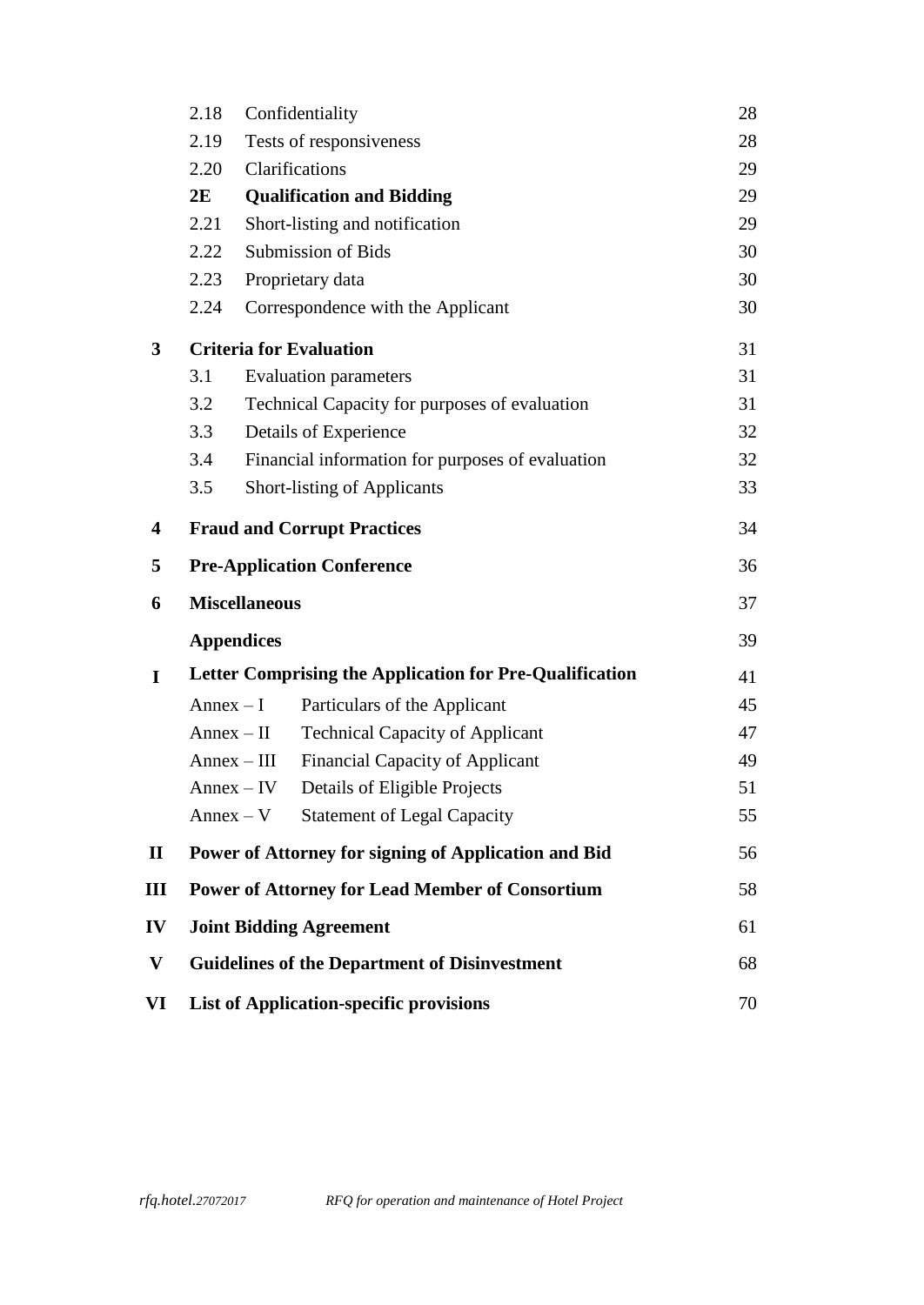**Request for Qualification (RFQ)**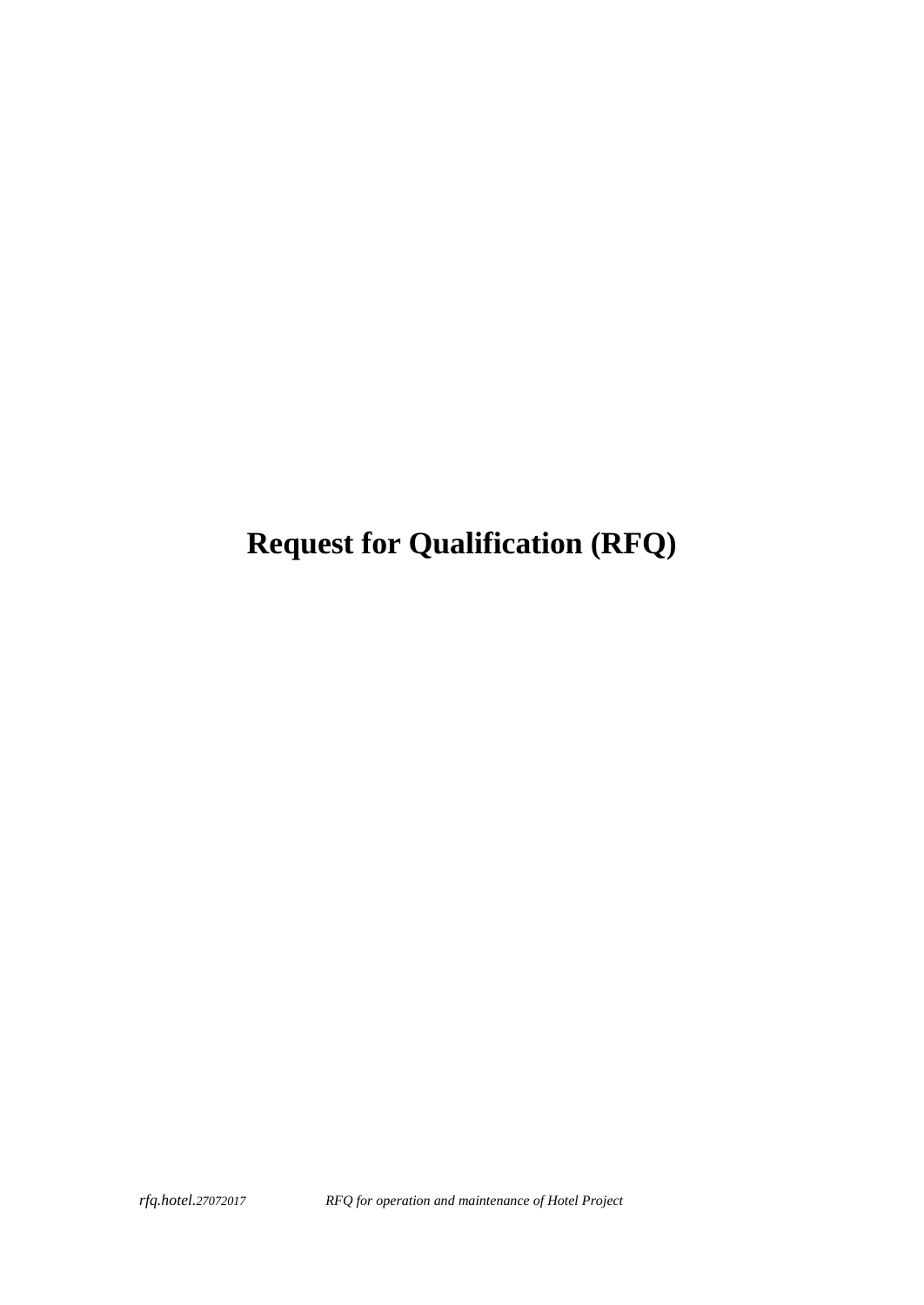*rfq.hotel.27072017 RFQ for operation and maintenance of Hotel Project*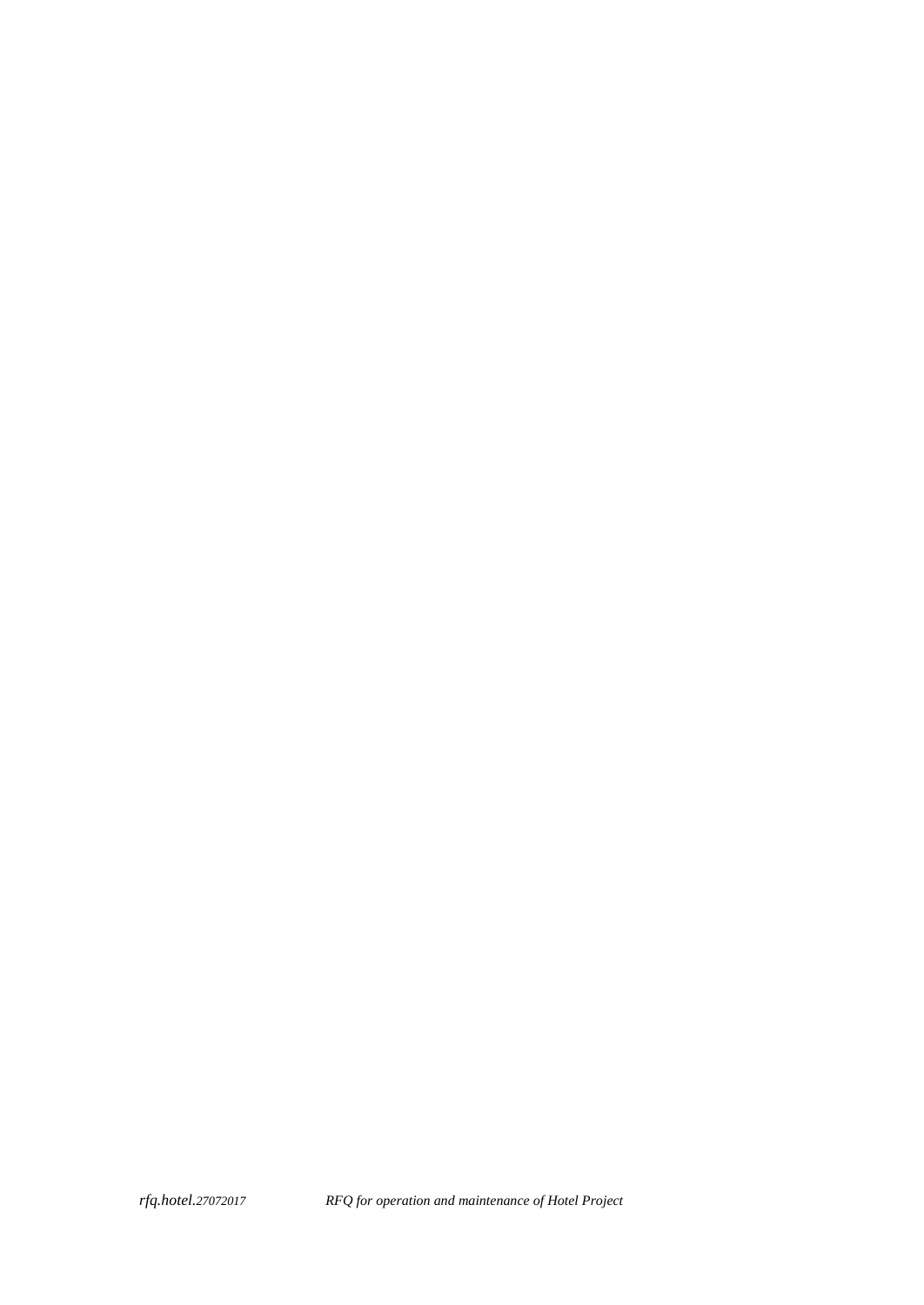## **Disclaimer**

The information contained in this Request for Qualification document (the "**RFQ**") or subsequently provided to Applicant(s), whether verbally or in documentary or any other form, by or on behalf of the Authority or any of its employees or advisors, is provided to Applicant(s) on the terms and conditions set out in this RFQ and such other terms and conditions subject to which such information is provided.

This RFQ is not an agreement and is neither an offer nor invitation by the Authority to the prospective Applicants or any other person. The purpose of this RFQ is to provide interested parties with information that may be useful to them in the formulation of their application for qualification pursuant to this RFQ (the "**Application**"). This RFQ includes statements, which reflect various assumptions and assessments arrived at by the Authority in relation to the Project. Such assumptions, assessments and statements do not purport to contain all the information that each Applicant may require. This RFQ may not be appropriate for all persons, and it is not possible for the Authority, its employees or advisors to consider the investment objectives, financial situation and particular needs of each party who reads or uses this RFQ. The assumptions, assessments, statements and information contained in this RFQ may not be complete, accurate, adequate or correct. Each Applicant should therefore, conduct its own investigations and analysis and should check the accuracy, adequacy, correctness, reliability and completeness of the assumptions, assessments, statements and information contained in this RFQ and obtain independent advice from appropriate sources.

Information provided in this RFQ to the Applicant(s) is on a wide range of matters, some of which may depend upon interpretation of law. The information given is not intended to be an exhaustive account of statutory requirements and should not be regarded as a complete or authoritative statement of law. The Authority accepts no responsibility for the accuracy or otherwise for any interpretation or opinion on law expressed herein.

The Authority, its employees and advisors make no representation or warranty and shall have no liability to any person, including any Applicant or Bidder, under any law, statute, rules or regulations or tort, principles of restitution or unjust enrichment or otherwise for any loss, damages, cost or expense which may arise from or be incurred or suffered on account of anything contained in this RFQ or otherwise, including the accuracy, adequacy, correctness, completeness or reliability of the RFQ and any assessment, assumption, statement or information contained therein or deemed to form part of this RFQ or arising in any way with pre-qualification of Applicants for participation in the Bidding Process.

The Authority also accepts no liability of any nature whether resulting from negligence or otherwise howsoever caused arising from reliance of any Applicant upon the statements contained in this RFQ.

The Authority may, in its absolute discretion but without being under any obligation to do so, update, amend or supplement the information, assessment or assumptions contained in this RFQ.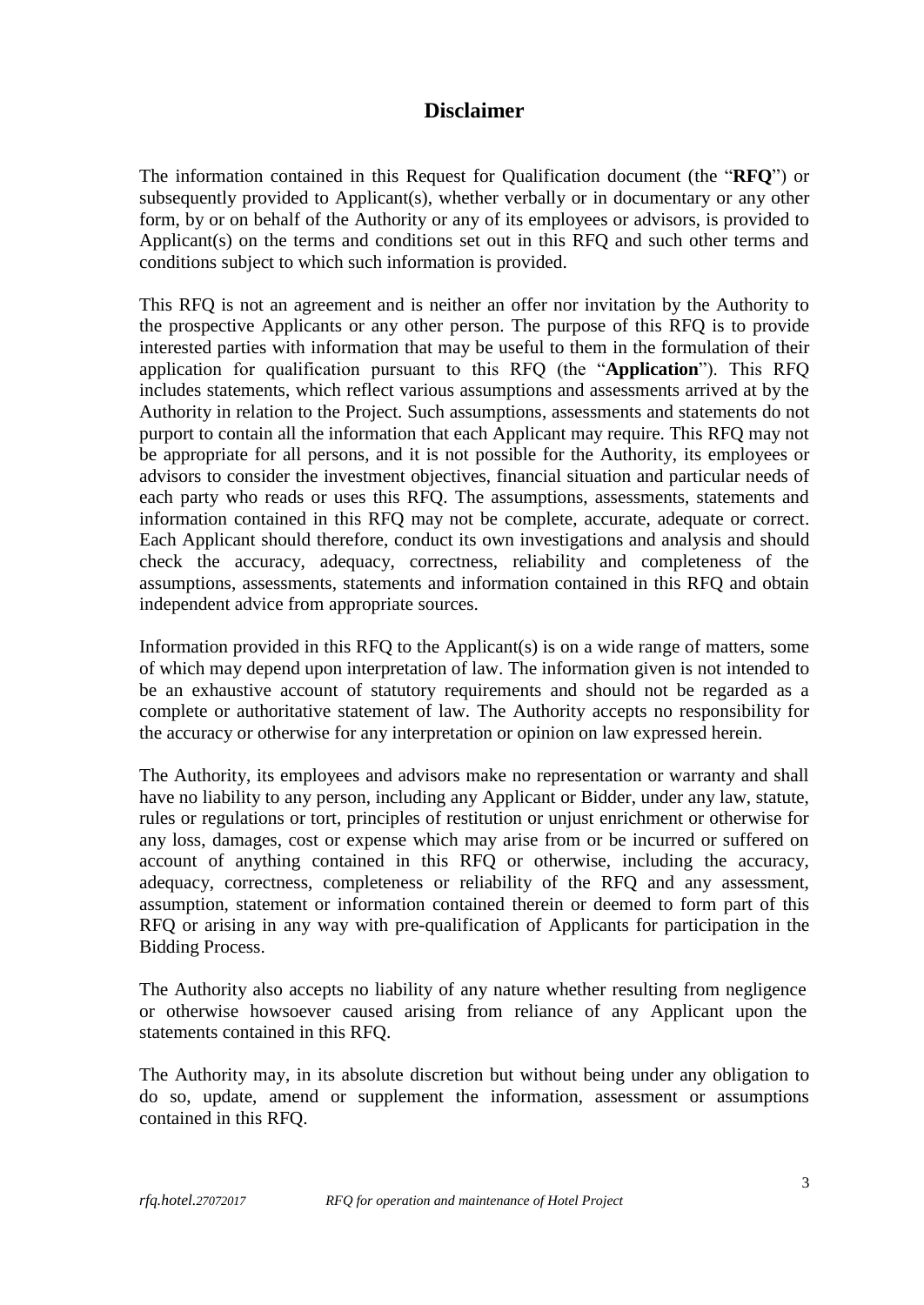The issue of this RFQ does not imply that the Authority is bound to select and short-list pre-qualified Applications for Bid Stage or to appoint the selected Bidder or Concessionaire, as the case may be, for the Project and the Authority reserves the right to reject all or any of the Applications or Bids without assigning any reasons whatsoever.

The Applicant shall bear all its costs associated with or relating to the preparation and submission of its Application including but not limited to preparation, copying, postage, delivery fees, expenses associated with any demonstrations or presentations which may be required by the Authority or any other costs incurred in connection with or relating to its Application. All such costs and expenses will remain with the Applicant and the Authority shall not be liable in any manner whatsoever for the same or for any other costs or other expenses incurred by an Applicant in preparation or submission of the Application, regardless of the conduct or outcome of the Bidding Process.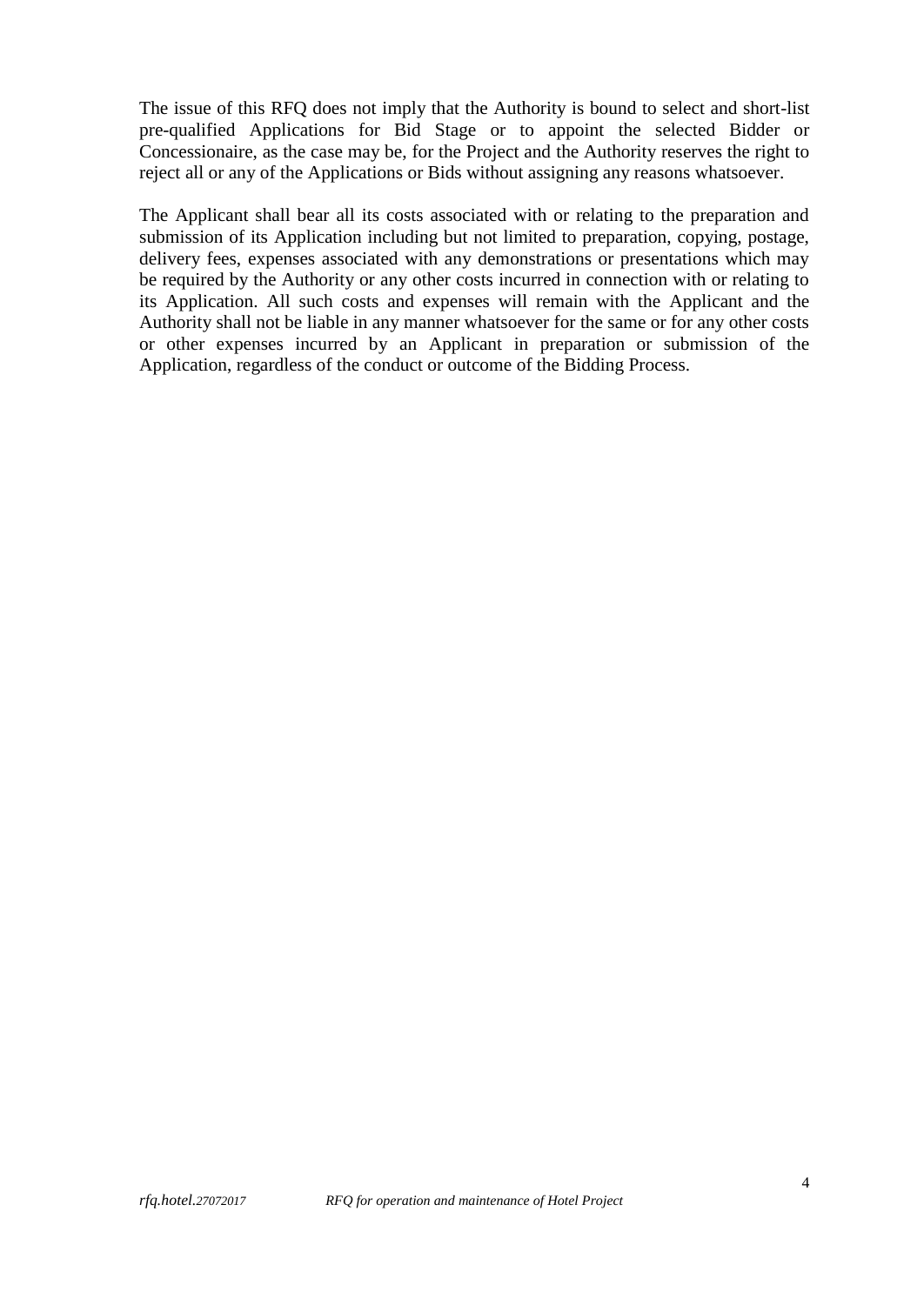### **Glossary**

**Applicant(s)** As defined in Clause 1.2.1 **Application** As defined in the Disclaimer **Application Due Date** As defined in Clause 1.1.5 Associate Associate As defined in Clause 2.2.9 **Authority** As defined in Clause 1.1.1 **Bids Bids As defined in Clause 1.2.3 Bid Due Date** As defined in Clause 1.2.3 **Bid Security As defined in Clause 1.2.4 Bidders** As defined in Clause 1.1.1 **Bidding Documents** As defined in Clause 1.2.3 **Bidding Process** As defined in Clause 1.2.1 **Bid Stage** As defined in Clause 1.2.1 **BOT** Build, Operate and Transfer **Concessionaire** As defined in Clause 1.1.2 **Concession Agreement** As defined in Clause 1.1.2 **Conflict of Interest** As defined in Clause 2.2.1(c) **Consortium** As defined in Clause 2.2.1(a) **Eligible Experience** As defined in Clause 3.2.1 **Eligible Projects** As defined in Clause 3.2.1 **Experience Score** As defined in Clause 3.2.5 **Financial Capacity** As defined in Clause 2.2.2 (B) **Highest Bidder** As defined in Clause 1.2.8 **Jt. Bidding Agreement** As defined in Clause 2.2.6 (g) **Lead Member** As defined in Clause 2.2.6 (c) **LOA** Letter of Award **Member** Member of a Consortium **Net Worth** As defined in Clause 2.2.4 (ii) **OMT** Operate, Maintain and Transfer **O&M** Operation and Maintenance **PPP** Public Private Partnership **Premium** As defined in Clause 1.2.8 **Project** As defined in Clause 1.1.1 **Qualification** As defined in Clause 1.2.1 **Qualification Stage** As defined in Clause 1.2.1 **Re. or Rs. or INR** Indian Rupee **RFP or Request for Proposals** As defined in Clause 1.2.1 **RFO** As defined in the Disclaimer **SPV** As defined in Clause 2.2.6 **Technical Capacity** As defined in Clause 2.2.2 (A) **Threshold Technical Capacity** As defined in Clause 2.2.2 (A)

Administrator **Administrator** Administrator, U.T. Administration of Daman and Diu

The words and expressions beginning with capital letters and defined in this document shall, unless repugnant to the context, have the meaning ascribed thereto herein above.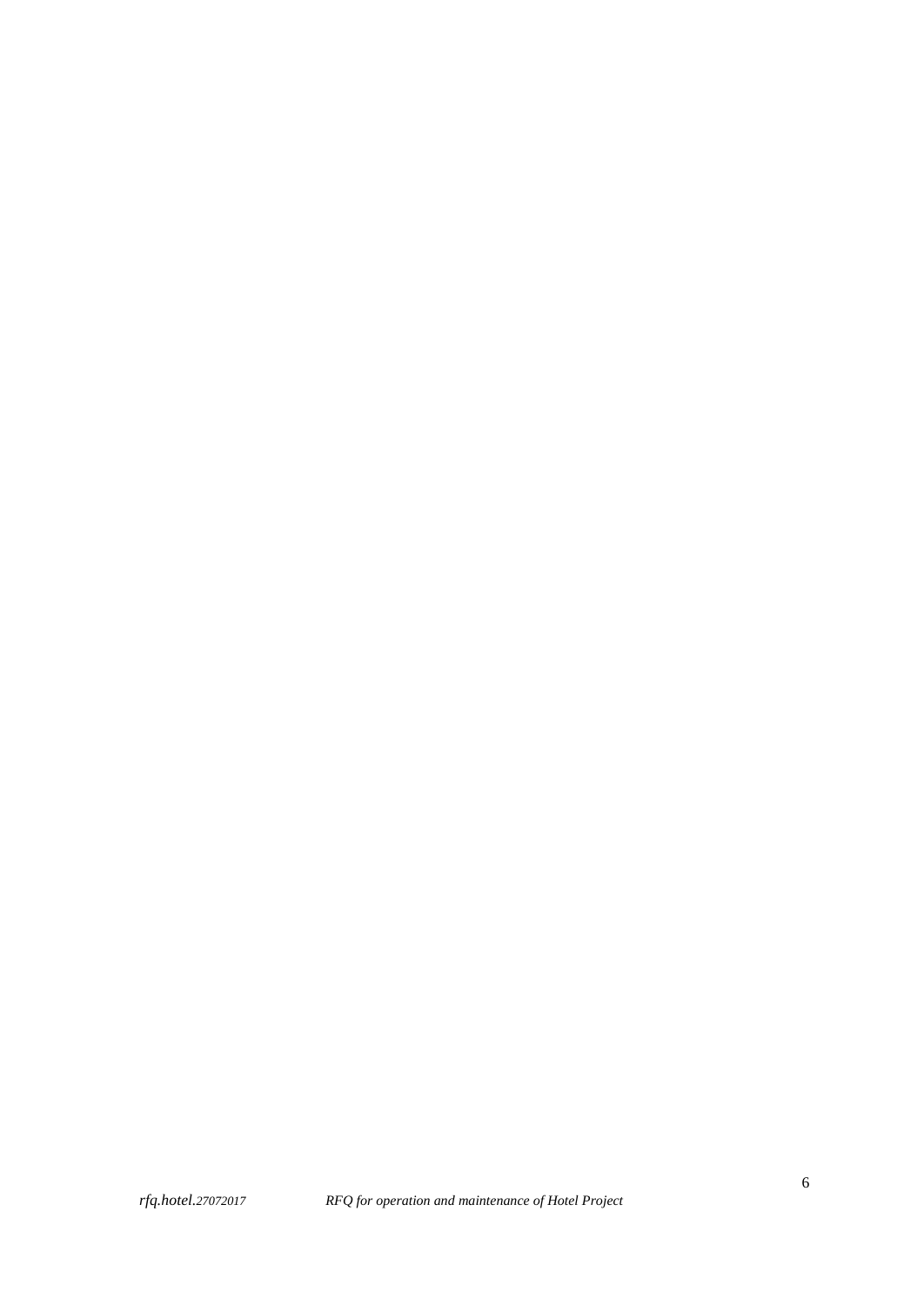**Invitation for Qualification**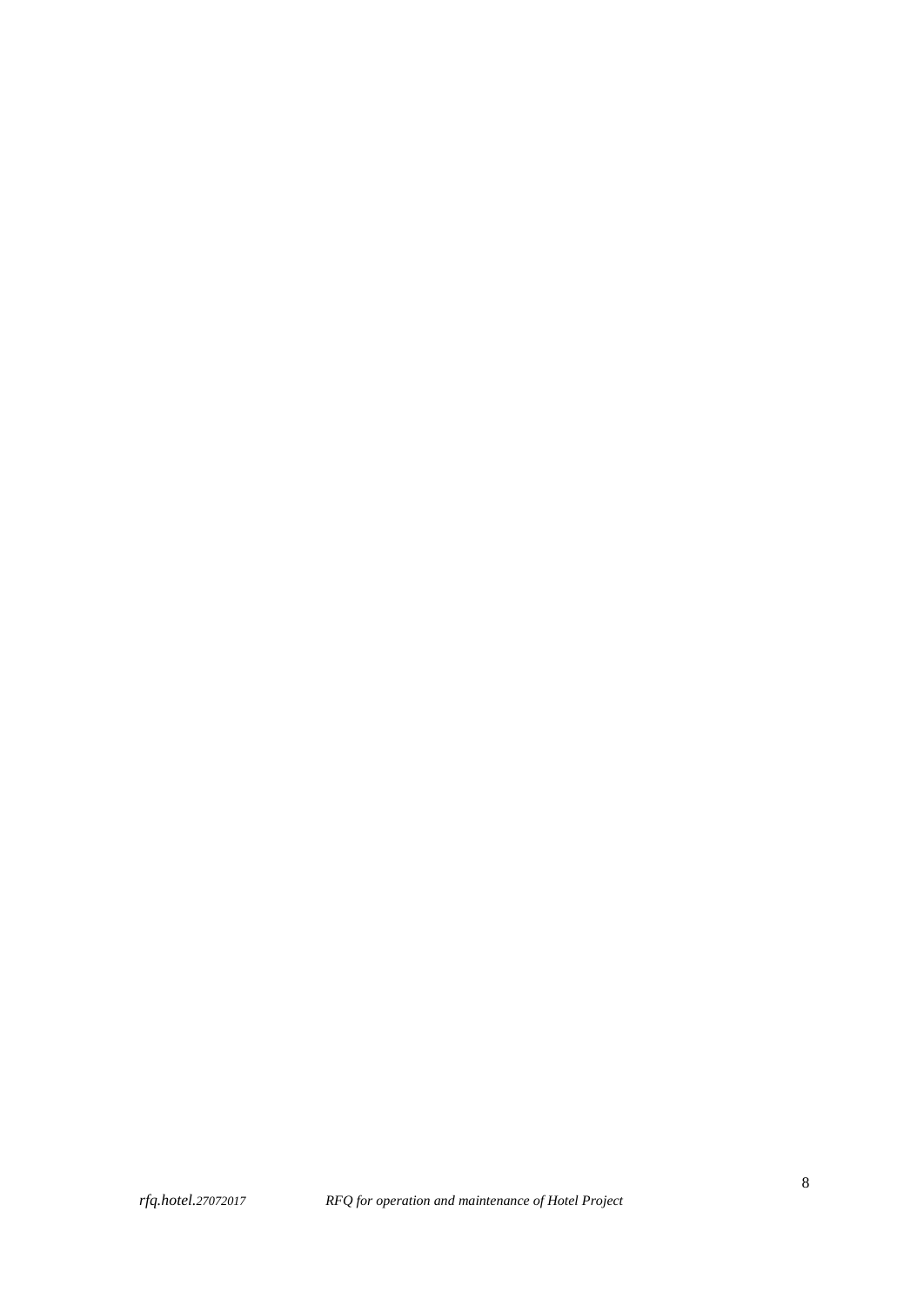Department of Tourism U.T. Administration of Daman and Diu

#### **1. INTRODUCTION**\$

#### **1.1 Background**

1.1.1 The Administrator, U. T. Administration of Daman and Diu represented by the Department of Tourism (the "**Authority**"), having its offices at Paryatan Bhavan, Nani Daman-396210, is engaged in the development of tourism and as part of this endeavour, the Authority has decided to undertake operation and maintenance of the recently constructed Circuit House building in Nani Daman for providing hotel services to tourists (the "**Project**") through Public-Private Partnership (the "**PPP**") on Operate, Maintain and Transfer (the "**OMT"**) basis, and has, therefore, decided to carry out the bidding process for selection of a private entity as the bidder to whom the Project may be awarded. Brief particulars of the Project are as follows:

The Circuit House building is located at a prime sea-facing location. The building has 62 (sixty two) rooms including 10 (ten) suites, kitchen, dining hall, reception room and waiting lounge. The plot area is about 2742 sq meters and the constructed area is about 2883 square meters. The building has amenities such as lifts, fire-fighting equipment and CCTV. The rooms are well furnished. The permissible FSI is 2 while the FSI used is 1.05. The Concessionaire may use the balance FSI as needed.

The Authority intends to pre-qualify and short-list suitable Applicants (the "**Bidders**") who will be eligible for participation in the Bid Stage, for awarding the Project through an open competitive bidding process in accordance with the procedure set out herein.

1.1.2 The selected Bidder, who is either a company incorporated under the Companies Act, 1956/2013 or undertakes to incorporate as such prior to execution of the concession agreement (the "**Concessionaire**") shall be responsible for operation and maintenance of the Project and for provision of ancillary associated services like restaurant, bar etc. to the tourists under and in accordance with the provisions of a long - term concession agreement (the "**Concession Agreement**") to be entered into between the Concessionaire and the Authority in the form provided by the Authority as part of the Bidding Documents pursuant hereto.

<sup>\$</sup> **Instructions for Applicants**

**Note 1**: The provisions in curly brackets shall be suitably modified by the Applicant after the RFQ is issued. (See Appendix-VI)

**Note 2**: Blank spaces contain formats that are to be used by the Applicant after the RFQ is issued. (See Appendix-VI)

**Note 3**: Footnotes marked "\$" in the relevant Clauses of the RFQ are for guidance of the Applicants. In case of Appendices, the footnotes marked "\$" or in other non-numerical characters shall be omitted by the Applicants while submitting their respective Applications. (See Appendix-VI)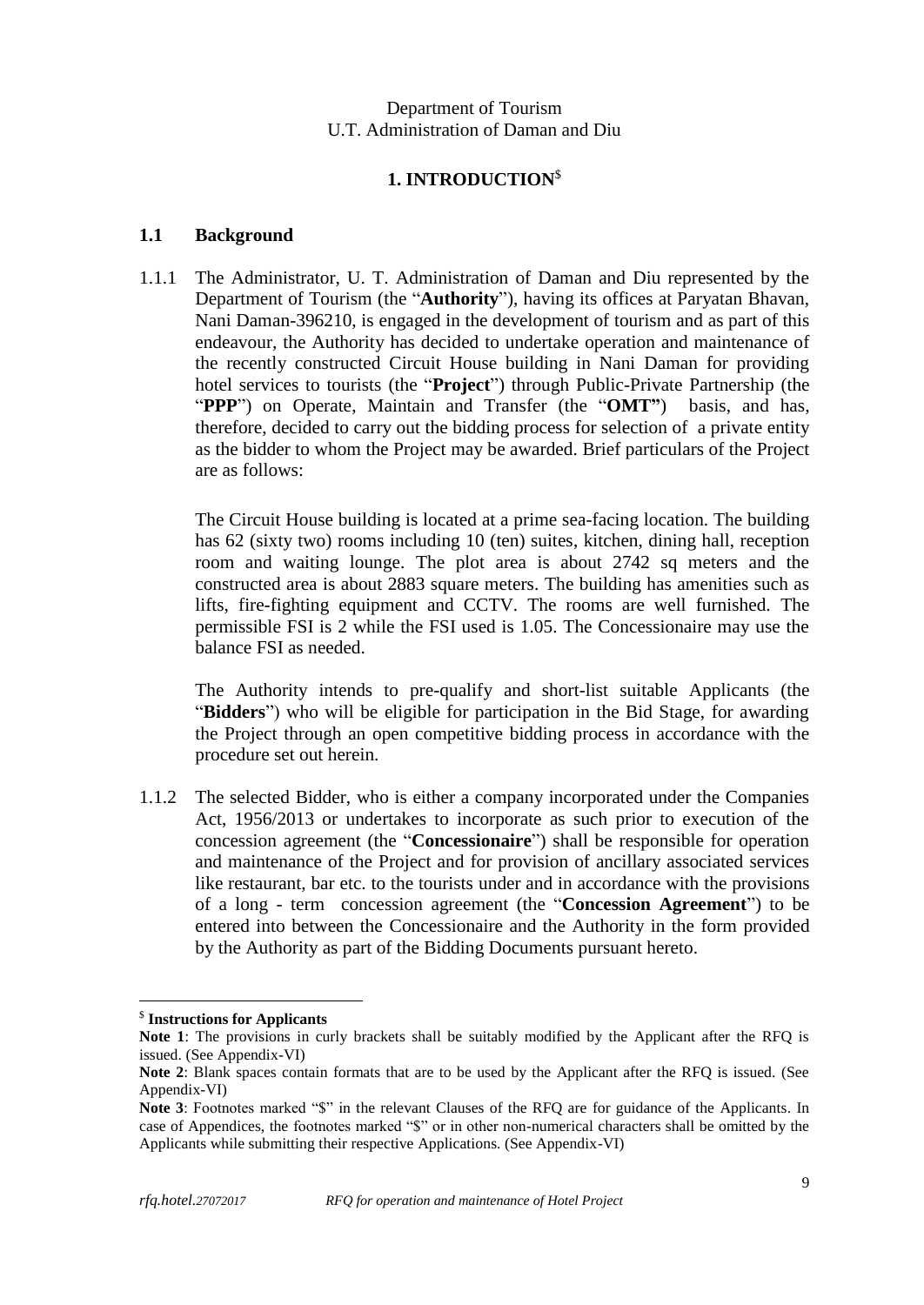- 1.1.3 The scope of work will broadly include operation, maintenance, management and upgradation of the facilities presently available in the building for provision of hotel services to the tourists.
- 1.1.4 The existing buildings and facilities will be handed over to the selected bidder on an "as is where is" basis. The cost of upgradation will have to be borne by the Concessionaire.
- 1.1.5 The Authority shall receive Applications pursuant to this RFQ in accordance with the terms set forth herein as modified, altered, amended and clarified from time to time by the Authority, and all Applications shall be prepared and submitted in accordance with such terms on or before the date specified in Clause 1.3 for submission of Applications (the "**Application Due Date**").

#### **1.2 Brief description of Bidding Process**

1.2.1 The Authority has adopted a two-stage bidding process (collectively referred to as the "**Bidding Process**") for selection of the Bidder for award of the Project. The first stage (the "**Qualification Stage**") of the process involves qualification (the "**Qualification**") of interested parties/ consortia who make an Application in accordance with the provisions of this RFQ (the "**Applicant**"**,** which expression shall, unless repugnant to the context, include the Members of the Consortium). Prior to making an Application, the Applicant shall pay to the Authority a sum of Rs 25, 000 (Rupees twenty five thousand) as the cost of the RFQ process. At the end of this stage, the Authority expects to announce a short-list of up to 6 (six) suitable pre-qualified Applicants who shall be eligible for participation in the second stage of the Bidding Process (the "**Bid Stage**") comprising Request for Proposals (the "**Request for Proposals**" or "**RFP**").

Government of India has issued guidelines (see Appendix-V) for qualification of bidders seeking to acquire stakes in any public sector enterprise through the process of disinvestment. These guidelines shall apply *mutatis mutandis* to this Bidding Process. The Authority shall be entitled to disqualify an Applicant in accordance with the aforesaid guidelines at any stage of the Bidding Process. Applicants must satisfy themselves that they are qualified to bid, and should give an undertaking to this effect in the form at Appendix-I.

- 1.2.2 In the Qualification Stage, Applicants would be required to furnish all the information specified in this RFQ. Only those Applicants that are pre-qualified and short-listed by the Authority shall be invited to submit their Bids for the Project. The Authority is likely to provide a comparatively short time span for submission of the Bids for the Project. The Applicants are, therefore, advised to visit the site and familiarise themselves with the Project.
- 1.2.3 In the Bid Stage, the Bidders will be called upon to submit their financial offers (the "**Bids**") in accordance with the RFP and other documents to be provided by the Authority (collectively the "**Bidding Documents**"). The Bidding Documents for the Project will be provided to every Bidder on payment of a process fee for RFP which will be about four times the amount specified in Clause 1.2.1. The Bid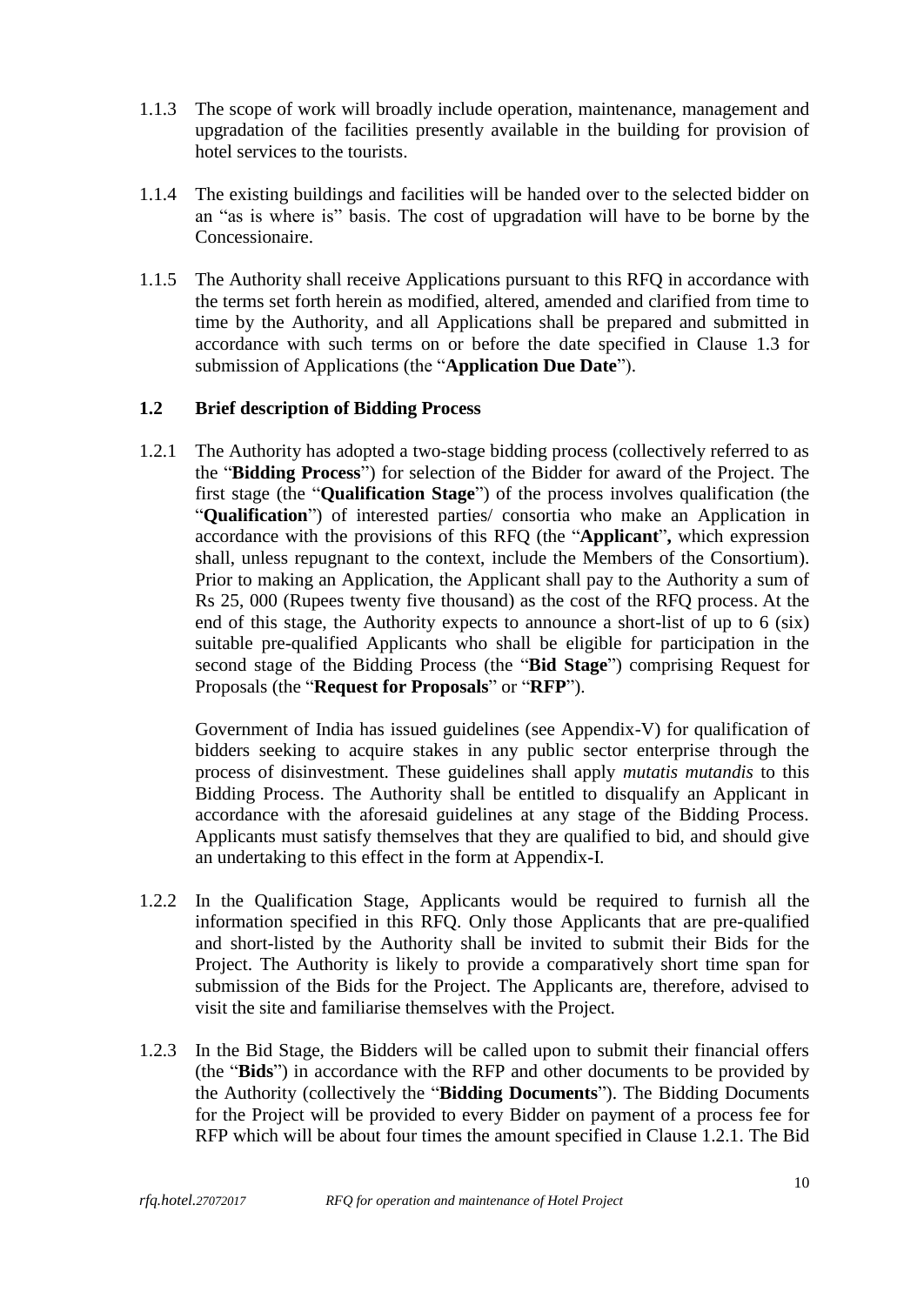shall be valid for a period of not less than 120 days from the date specified in Clause 1.3 for submission of Bids (the "**Bid Due Date**").

- 1.2.4 In terms of the RFP, a Bidder will be required to deposit, along with its Bid, a bid security equivalent to about Rs. 500,000 (Rupees five lakh) (the "**Bid Security**"), refundable no later than 60 (sixty) days from the Bid Due Date, except in the case of the selected Bidder whose Bid Security shall be retained till it has provided a Performance Security under the Concession Agreement. The Bidders will have an option to provide Bid Security in the form of a demand draft or a bank guarantee acceptable to the Authority<sup>§</sup>. In case a bank guarantee is provided, its validity period shall not be less than 180 (one hundred and eighty) days from the Bid Due Date, inclusive of a claim period of 60 (sixty) days, and may be extended as may be mutually agreed between the Authority and the Bidder from time to time. Where a demand draft is provided, its validity shall not be less than 80 (eighty) days from the Bid Due Date for the purposes of encashment thereof by the Authority. The Bid shall be summarily rejected if it is not accompanied by the Bid Security.
- 1.2.5 Generally, the Highest Bidder shall be the selected Bidder. The remaining Bidders shall be kept in reserve and may, in accordance with the process specified in the RFP, be invited to match the Bid submitted by the Highest Bidder in case such Highest Bidder withdraws or is not selected for any reason. In the event that none of the other Bidders match the Bid of the Highest Bidder, the Authority may, in its discretion, invite fresh Bids from the remaining Bidders or annul the Bidding Process, as the case may be.
- 1.2.6 During the Bid Stage, Bidders are invited to examine the Project in greater detail, and to carry out, at their cost, such studies as may be required for submitting their respective Bids for award of the concession including implementation of the Project.
- 1.2.7 As part of the Bidding Documents, the Authority will provide a draft Concession Agreement and other information pertaining/ relevant to the Project available with it. The commercial terms, the rights and obligations of the parties and other conditions of the draft concession agreement are likely to be similar to the Model Agreements published by the erstwhile Planning Commission (see www.planningcommission.nic.in). Applicants may study any such document to familiarise themselves with the likely broad structure of the proposed concession agreement.
- 1.2.8 A Bidder may offer to pay a premium in the form of revenue share (the "**Premium**") to the Authority for award of the concession. The concession period is likely to be between 35 and 50 years, and will be indicated in the draft Concession Agreement forming part of the Bidding Documents. The Premium amount shall constitute the sole criteria for evaluation of Bids. The Project shall be awarded to the Bidder quoting the highest Premium.

<sup>\$</sup> The format for the bank guarantee has been published as part of the Model RFP document.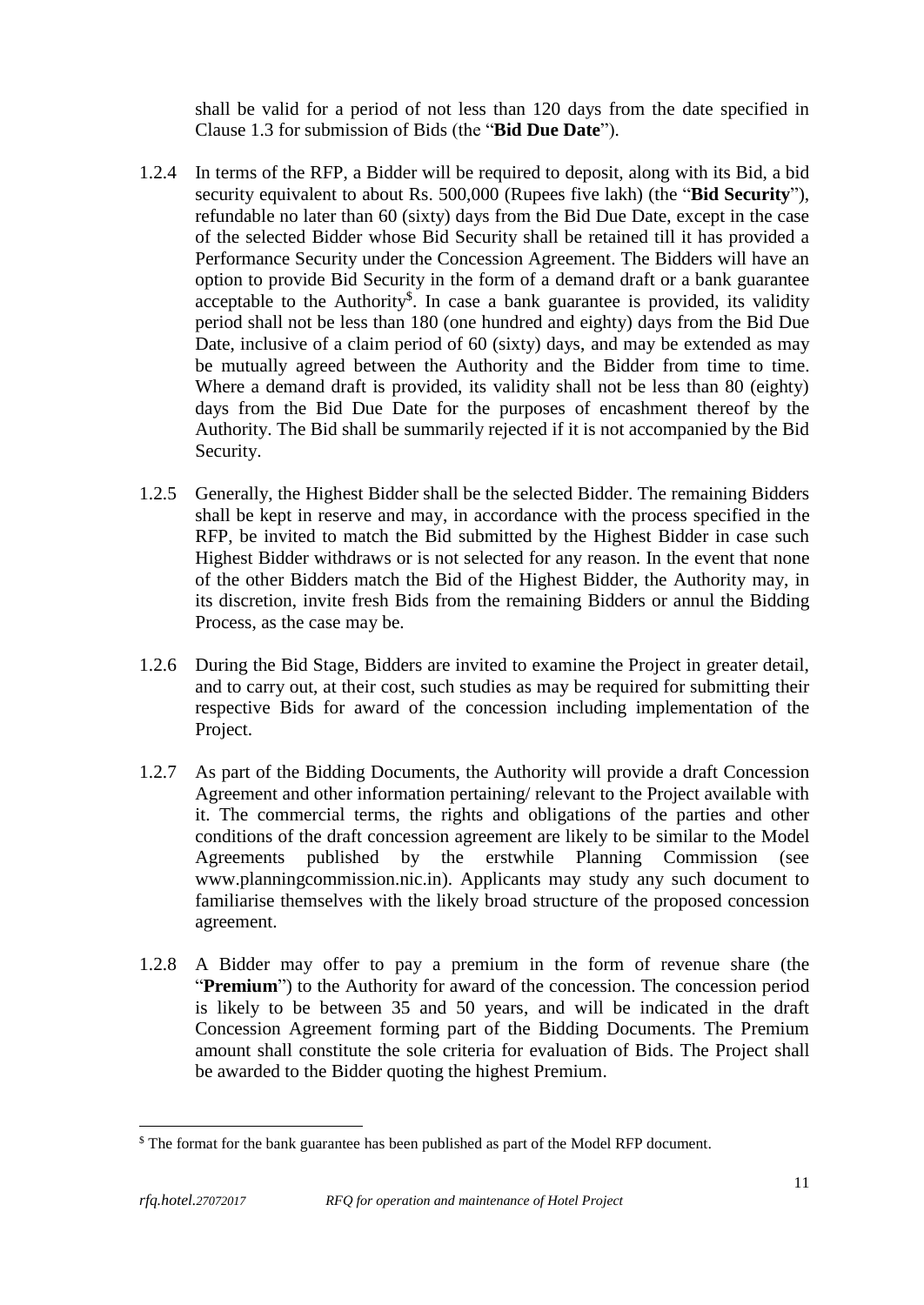In this RFQ, the term "**Highest Bidder**" shall mean the Bidder who is offering the highest Premium.

- 1.2.9 The Concessionaire shall, in consideration of its investment and services, be entitled to charge market determined rates for the services being offered by it. The Authority may, in addition to a revenue share, charge an annual fee in lieu of the land and buildings being utilised by the Concessionaire for providing the hotel services. .
- 1.2.10 Details of the process to be followed at the Bid Stage and the terms thereof will be spelt out in the Bidding Documents.
- 1.2.11 Any queries or request for additional information concerning this RFQ shall be submitted in writing by speed post/ courier/ special messenger and by e-mail so as to reach the officer designated in Clause 2.13.3 by the specified date. The envelopes/ communications shall clearly bear the following identification/ title:

"Queries/ Request for Additional Information: RFQ for Operation and Maintenance of Hotel Project".

#### **1.3 Schedule of Bidding Process**

The Authority shall endeavour to adhere to the following schedule:

|    | <b>Event Description</b>                | <b>Date</b>                 |
|----|-----------------------------------------|-----------------------------|
|    | <b>Qualification Stage</b>              |                             |
| 1. | Last date for receiving queries         | August 14, 2017             |
| 2. | Pre-Application Conference              | August 21, 2017             |
| 3. | Authority response to queries latest by | August 25, 2017             |
|    |                                         |                             |
| 4. | <b>Application Due Date</b>             | September 11, 2017          |
| 5. | Announcement of short-list              | Within 15 days of           |
|    |                                         | <b>Application Due Date</b> |
|    | <b>Bid Stage</b>                        | <b>Estimated Date</b>       |
| 1. | Sale of Bid Documents                   | September 26, 2017          |
| 2. | Last date for receiving queries         | October 3, 2017             |
| 3. | Pre-Bid Conference - 1                  | October 10, 2017            |
| 4. | Authority response to queries latest by | October 16, 2017            |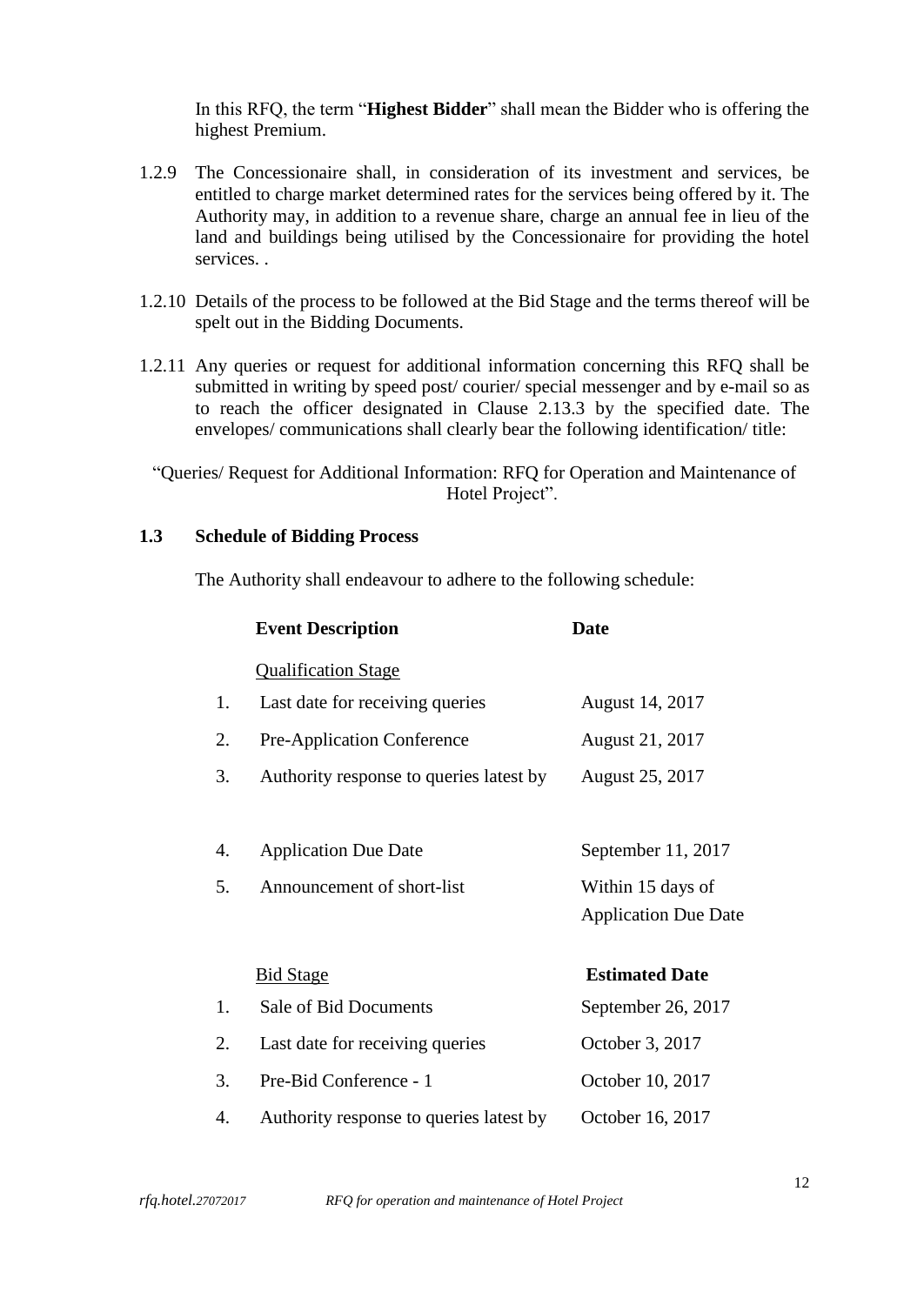| 5. | <b>Bid Due Date</b>             | November 6, 2017                  |
|----|---------------------------------|-----------------------------------|
| 6. | <b>Opening of Bids</b>          | On Bid Due Date                   |
| 7. | Letter of Award (LOA)           | Within 30 days of Bid Due<br>Date |
| 8. | Validity of Bids                | 120 days of Bid Due Date          |
| 9  | Signing of Concession Agreement | Within 30 days of award of        |

## **1.4 Pre-Application Conference**

The date, time and venue of the Pre-Application Conference shall be:

Date: August 21, 2017 Time: 1100 hrs Venue: Conference hall, Department of Tourism, Secretariat, Fort Area, Moti Daman, Daman (U.T.)-396220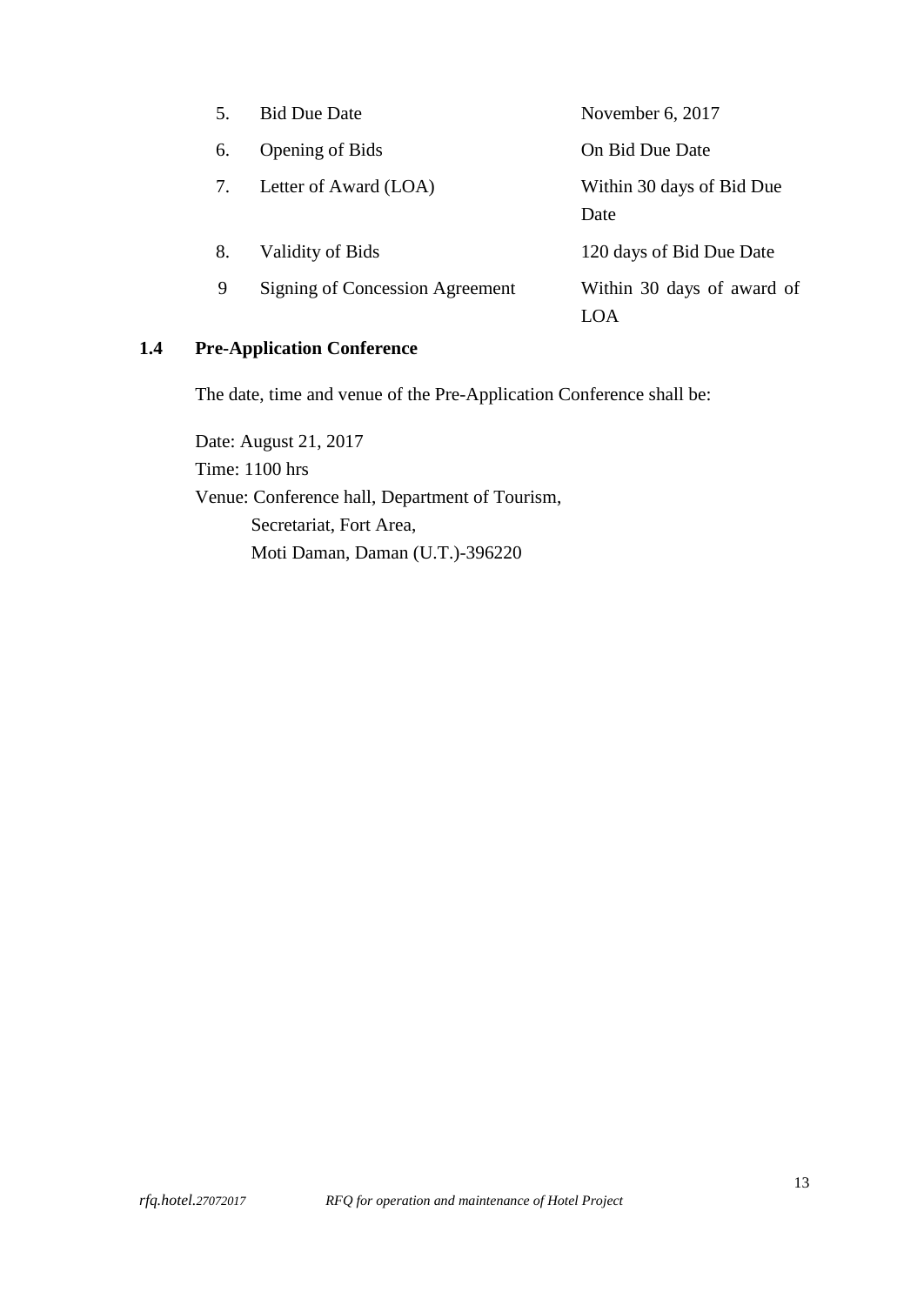## **2. INSTRUCTIONS TO APPLICANTS**

## **A. GENERAL**

## **2.1 Scope of Application**

- 2.1.1 The Authority wishes to receive Applications for Qualification in order to shortlist experienced and capable Applicants for the Bid Stage.
- 2.1.2 Short-listed Applicants may be subsequently invited to submit the Bids for the Project.

## **2.2 Eligibility of Applicants**

2.2.1 For determining the eligibility of Applicants for their pre-qualification hereunder, the following shall apply:

(a) The Applicant for pre-qualification may be a single entity or a group of entities (the "**Consortium**"), coming together to implement the Project. However, no applicant applying individually or as a member of a Consortium, as the case may be, can be member of another Applicant. The term Applicant used herein would apply to both a single entity and a Consortium.

(b) An Applicant may be a natural person, private entity, government-owned entity or any combination of them with a formal intent to enter into an agreement or under an existing agreement to form a Consortium. A Consortium shall be eligible for consideration subject to the conditions set out in Clause 2.2.6 below.

(c) An Applicant shall not have a conflict of interest (the "**Conflict of Interest**") that affects the Bidding Process. Any Applicant found to have a Conflict of Interest shall be disqualified<sup>§</sup>. An Applicant shall be deemed to have a Conflict of Interest affecting the Bidding Process, if:

(i) the Applicant, its Member or Associate (or any constituent thereof) and any other Applicant, its Member or any Associate thereof (or any constituent thereof) have common controlling shareholders or other ownership interest; provided that this disqualification shall not apply in cases where the direct or indirect shareholding of an Applicant, its Member or an Associate thereof (or any shareholder thereof having a shareholding of more than 5 per cent of the paid up and subscribed share capital of such Applicant, Member or Associate, as the case may be) in the other Applicant, its Member or Associate is less than 5 per cent of the subscribed and paid up equity share capital thereof; provided further that this disqualification shall not apply to any ownership by a bank, insurance company, pension fund or a public financial institution referred to in subsection (72) of section 2 of the Companies Act, 2013. For the purposes of

 $$$  The provisions of sub-clauses (i), (iii) and (v) shall not apply to government companies.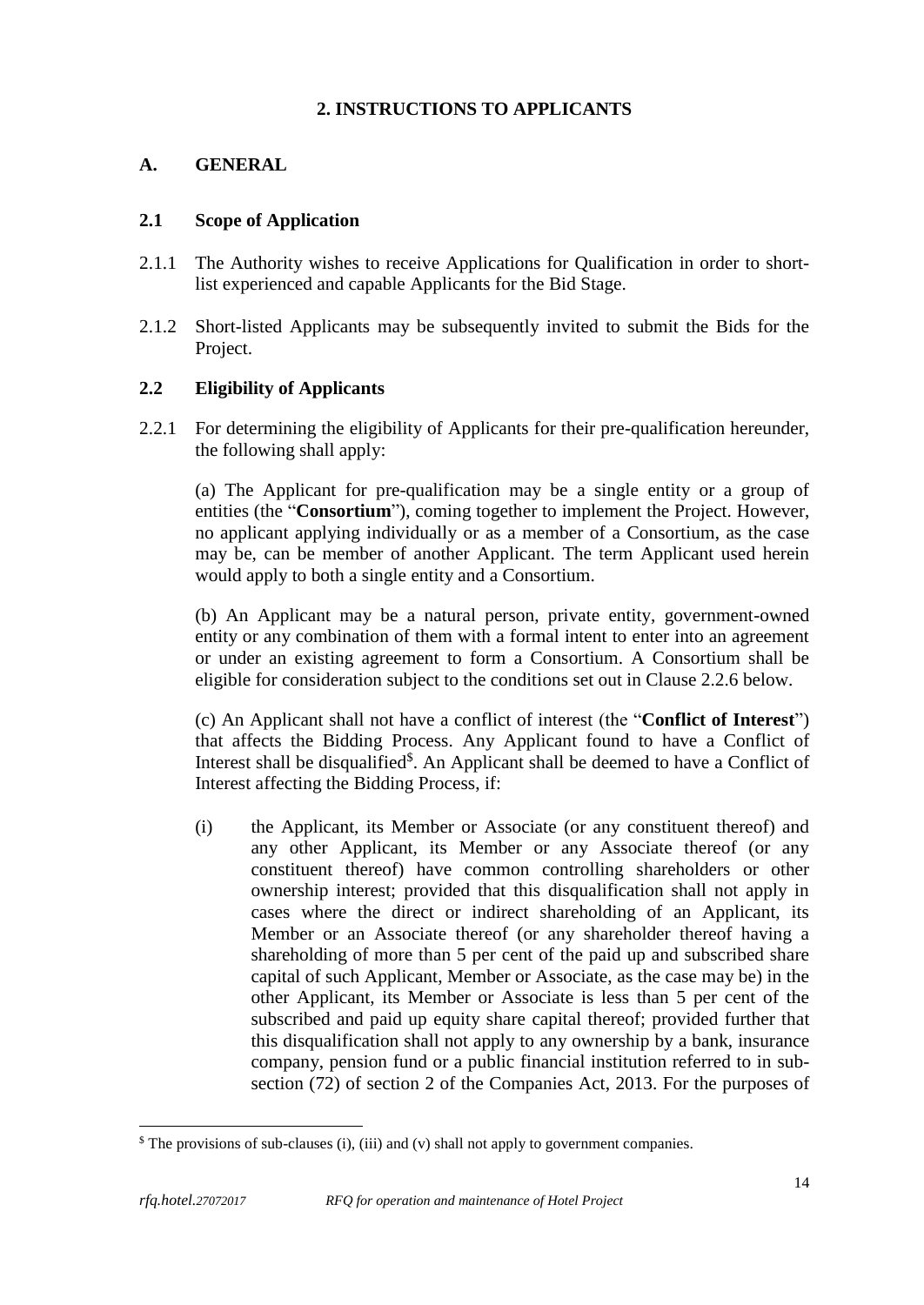this Clause 2.2.1(c), indirect shareholding held through one or more intermediate persons shall be computed as follows: (aa) where any intermediary is controlled by a person through management control or otherwise, the entire shareholding held by such controlled intermediary in any other person (the "**Subject Person**") shall be taken into account for computing the shareholding of such controlling person in the Subject Person; and (bb) subject always to sub-clause (aa) above, where a person does not exercise control over an intermediary, which has shareholding in the Subject Person, the computation of indirect shareholding of such person in the Subject Person shall be undertaken on a proportionate basis; provided, however, that no such shareholding shall be reckoned under this sub-clause (bb) if the shareholding of such person in the intermediary is less than 26% of the subscribed and paid up equity shareholding of such intermediary; or

- (ii) a constituent of such Applicant is also a constituent of another Applicant; or
- (iii) such Applicant, or any Associate thereof receives or has received any direct or indirect subsidy, grant, concessional loan or subordinated debt from any other Applicant, or any Associate thereof or has provided any such subsidy, grant, concessional loan or subordinated debt to any other Applicant, its Member or any Associate thereof; or
- (iv) such Applicant has the same legal representative for purposes of this Application as any other Applicant; or
- (v) such Applicant, or any Associate thereof has a relationship with another Applicant, or any Associate thereof, directly or through common third party/ parties, that puts either or both of them in a position to have access to each other's information about, or to influence the Application of either or each other; or
- (vi) such Applicant, or any Associate thereof has participated as a consultant to the Authority in the preparation of any documents, design or technical specifications of the Project.

(d) An Applicant shall be liable for disqualification if any legal, financial or technical adviser of the Authority in relation to the Project is engaged by the Applicant, its Member or any Associate thereof, as the case may be, in any manner for matters related to or incidental to the Project. For the avoidance of doubt, this disqualification shall not apply where such adviser was engaged by the Applicant, its Member or Associate in the past but its assignment expired or was terminated prior to the Application Due Date. Nor will this disqualification apply where such adviser is engaged after a period of 3 (three) years from the date of the Concession Agreement.

*Explanation:* In case an Applicant is a Consortium, then the term Applicant as used in this Clause 2.2.1, shall include each Member of such Consortium.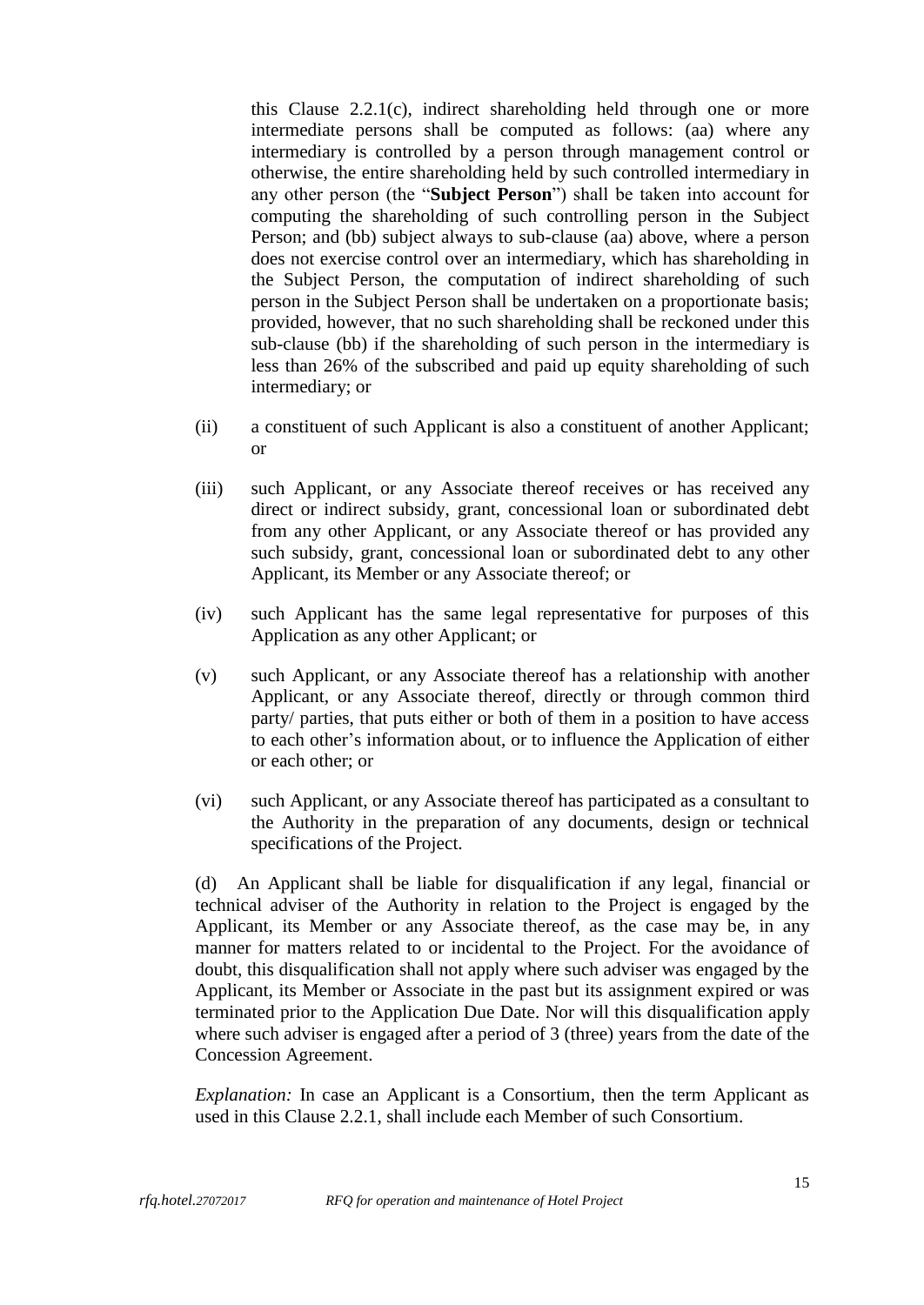- 2.2.2 To be eligible for pre-qualification and short-listing, an Applicant shall fulfil the following conditions of eligibility:
- (A) **Technical Capacity**: For demonstrating technical capacity and experience (the "**Technical Capacity**"), the Applicant shall, over the past 5 (five) financial years preceding the Application Due Date, have operated, maintained and managed a 3 star/ 'A' category and/or 4 star and/ or 5 star hotel having a minimum of 50 residential rooms (the "**Threshold Technical Capacity**").
- (B) **Financial Capacity**: The Applicant shall have a minimum Net Worth (the "**Financial Capacity**") of Rs. 5 crore (Rs. five crore) at the close of the preceding financial year.

In case of a Consortium, the combined technical capacity and Net Worth of those Members, who shall have an equity share of at least 26% (twenty six per cent) each in the SPV, should satisfy the above conditions of eligibility; provided that each such Member shall, for a period of 5 (five) years from the date of execution of the Concession Agreement, hold equity share capital not less than 26% (twenty six per cent) of the subscribed and paid up equity of the SPV. Provided that the equity contribution of each such Member shall be no less than Rs. 50 lakh (Rupees fifty lakh) each.

- 2.2.3 **O&M Experience**: The Applicant shall furnish an undertaking that if selected to undertake the Project, it shall employ experienced and qualified staff for discharging its maintenance and management obligations under the Concession Agreement.
- 2.2.4 The Applicant shall enclose with its Application, to be submitted as per the format at Appendix-I, complete with its Annexes, the following<sup>§</sup>:
	- (i) Certificate(s) from statutory auditors of the Applicant or its Associates or the concerned client(s) stating the number of residential rooms in hotels forming part of Eligible Projects during the past 5 (five) years in respect of the projects specified in paragraph 2.2.2 (A) above. In case a particular job/ contract has been jointly executed by the Applicant (as part of a consortium), it should further support its claim for the share in work done for that particular job/ contract by producing a certificate from its statutory auditor or the client; and
	- (ii) certificate(s) from statutory auditors of the Applicant or its Associates specifying the Net Worth of the Applicant, as at the close of the preceding financial year, and also specifying that the methodology adopted for calculating such Net Worth conforms to the provisions of this Clause 2.2.4 (ii). For the purposes of this RFQ, net worth (the "**Net Worth**") shall mean

<sup>&</sup>lt;sup>§</sup> In case duly certified audited annual financial statements containing the requisite details are provided, a separate certification by statutory auditors would not be necessary in respect of Clause 2.2.4. In jurisdictions that do not have statutory auditors, the firm of auditors which audits the annual accounts of the Applicant or its Associate may provide the certificates required under this RFQ.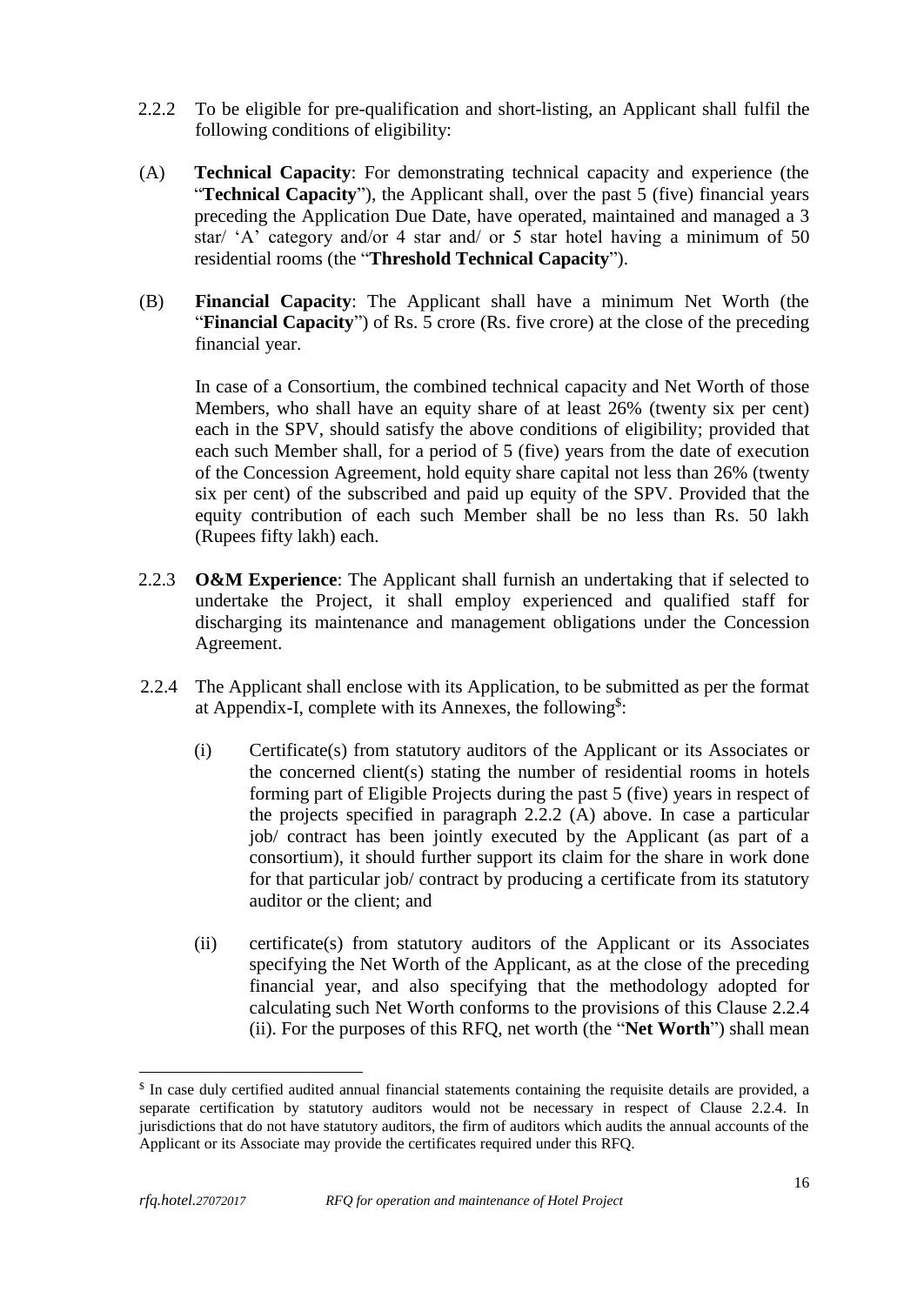the sum of subscribed and paid up equity and reserves from which shall be deducted the sum of revaluation reserves, miscellaneous expenditure not written off and reserves not available for distribution to equity share holders.

- 2.2.5 The Applicant should submit a Power of Attorney as per the format at Appendix-II, authorising the signatory of the Application to commit the Applicant. In the case of a Consortium, the Members should submit a Power of Attorney in favour of the Lead Member as per format at Appendix-III.
- 2.2.6 Where the Applicant is a single entity, it may be required to form an appropriate Special Purpose Vehicle, incorporated under the Indian Companies Act, 2013 (the "**SPV**"), to execute the Concession Agreement and implement the Project. In case the Applicant is a Consortium, it shall, in addition to forming an SPV, comply with the following additional requirements:
	- (a) Number of members in a consortium shall not exceed 6 (six), but information sought in the Application may be restricted to 4 (four) members in the order of their equity contribution;
	- (b) subject to the provisions of sub-clause (a) above, the Application should contain the information required for each member of the Consortium;
	- (c) members of the Consortium shall nominate one member as the lead member (the "**Lead Member**"), who shall have an equity share holding of at least 26% (twenty six per cent) of the paid up and subscribed equity of the SPV. The nomination(s) shall be supported by a Power of Attorney, as per the format at Appendix-III, signed by all the other members of the Consortium;
	- (d) the Application should include a brief description of the roles and responsibilities of individual members, particularly with reference to financial, technical and O&M obligations;
	- (e) an individual Applicant cannot at the same time be member of a Consortium applying for pre-qualification. Further, a member of a particular Applicant Consortium cannot be member of any other Applicant Consortium applying for pre-qualification;
	- (f) the members of a Consortium shall form an appropriate SPV to execute the Project, if awarded to the Consortium;
	- (g) members of the Consortium shall enter into a binding Joint Bidding Agreement, substantially in the form specified at Appendix-IV (the "**Jt. Bidding Agreement**"), for the purpose of making the Application and submitting a Bid in the event of being short-listed. The Jt. Bidding Agreement, to be submitted along with the Application, shall, *inter alia*:
		- (i) convey the intent to form an SPV with shareholding/ ownership equity commitment(s) in accordance with this RFQ, which would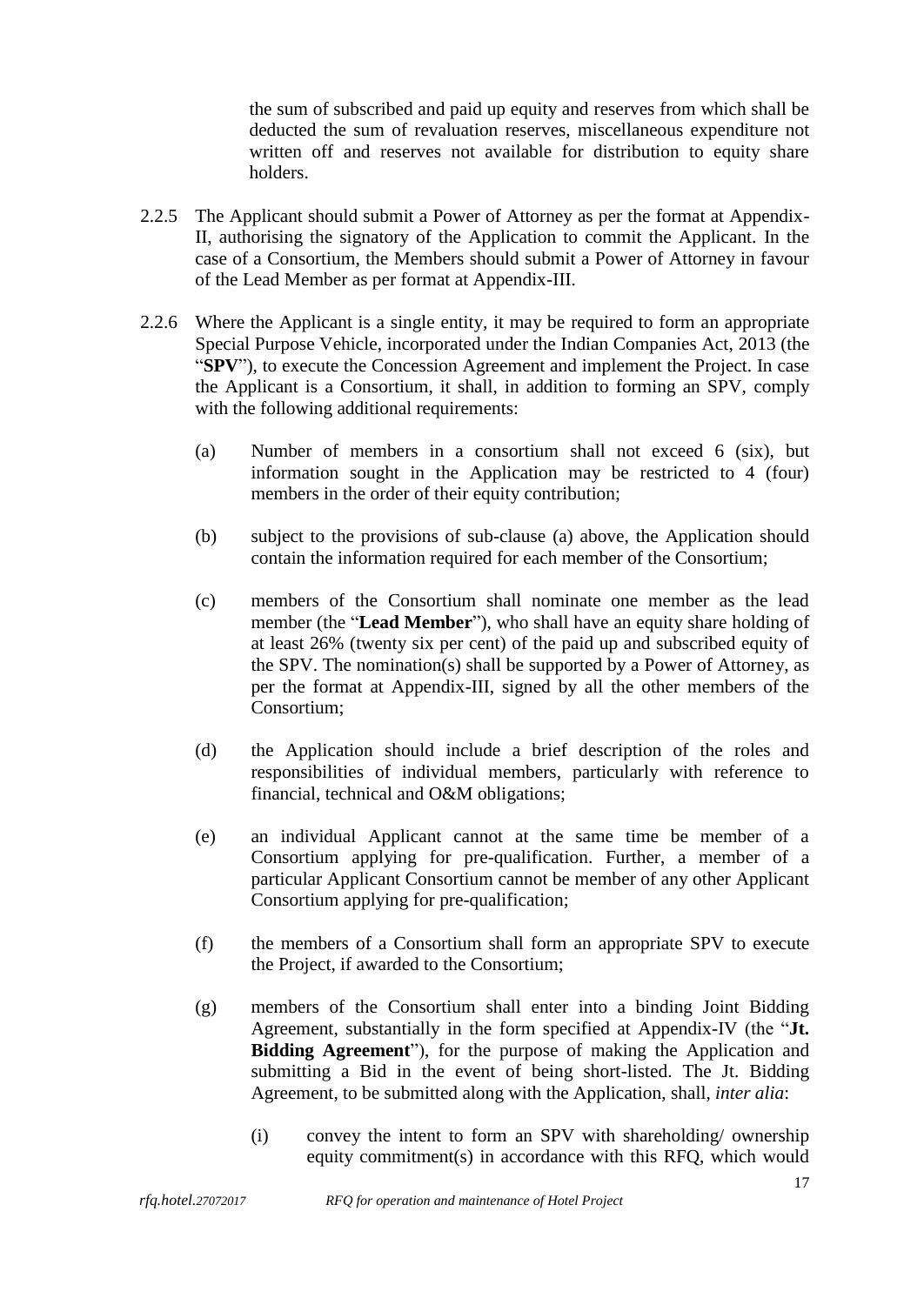enter into the Concession Agreement and subsequently perform all the obligations of the Concessionaire in terms of the Concession Agreement, in case the concession to undertake the Project is awarded to the Consortium;

- (ii) clearly outline the proposed roles and responsibilities, if any, of each member;
- (iii) commit the minimum equity stake to be held by each member;
- (iv) commit that each of the members, whose experience will be evaluated for the purposes of this RFQ, shall subscribe to 26% (twenty six per cent) or more of the paid up and subscribed equity of the SPV and shall further commit that each such member shall, for a period of 5 (five) years from the date of execution of the Concession Agreement, hold equity share capital not less than 26% (twenty six per cent) of the subscribed and paid up equity share capital of the SPV. Provided that the equity contribution of each such Member shall be no less than Rs. 50 lakh (Rupees fifty lakh) each;
- (v) members of the Consortium undertake that they shall collectively hold at least 51% (fifty one per cent) of the subscribed and paid up equity of the SPV at all times until the second anniversary of the commercial operation date of the Project; and
- (vi) include a statement to the effect that all members of the Consortium shall be liable jointly and severally for all obligations of the Concessionaire in relation to the Project till the Concession Agreement is executed; and
- (h) except as provided under this RFQ and the Bidding Documents, there shall not be any amendment to the Jt. Bidding Agreement without the prior written consent of the Authority.
- 2.2.7 Any entity which has been barred by the Central/ State Government, or any entity controlled by it, from participating in any project (BOT or otherwise), and the bar subsists as on the date of Application, would not be eligible to submit an Application, either individually or as member of a Consortium.
- 2.2.8 An Applicant including any Consortium Member or Associate should, in the last 3 (three) years, have neither failed to perform on any contract, as evidenced by imposition of a penalty by an arbitral or judicial authority or a judicial pronouncement or arbitration award against the Applicant, Consortium Member or Associate, as the case may be, nor has been expelled from any project or contract by any public entity nor have had any contract terminated by any public entity for breach by such Applicant, Consortium Member or Associate. Provided, however, that where an Applicant claims that its disqualification arising on account of any cause or event specified in this Clause 2.2.8 is such that it does not reflect (a) any malfeasance on its part in relation to such cause or event; (b) any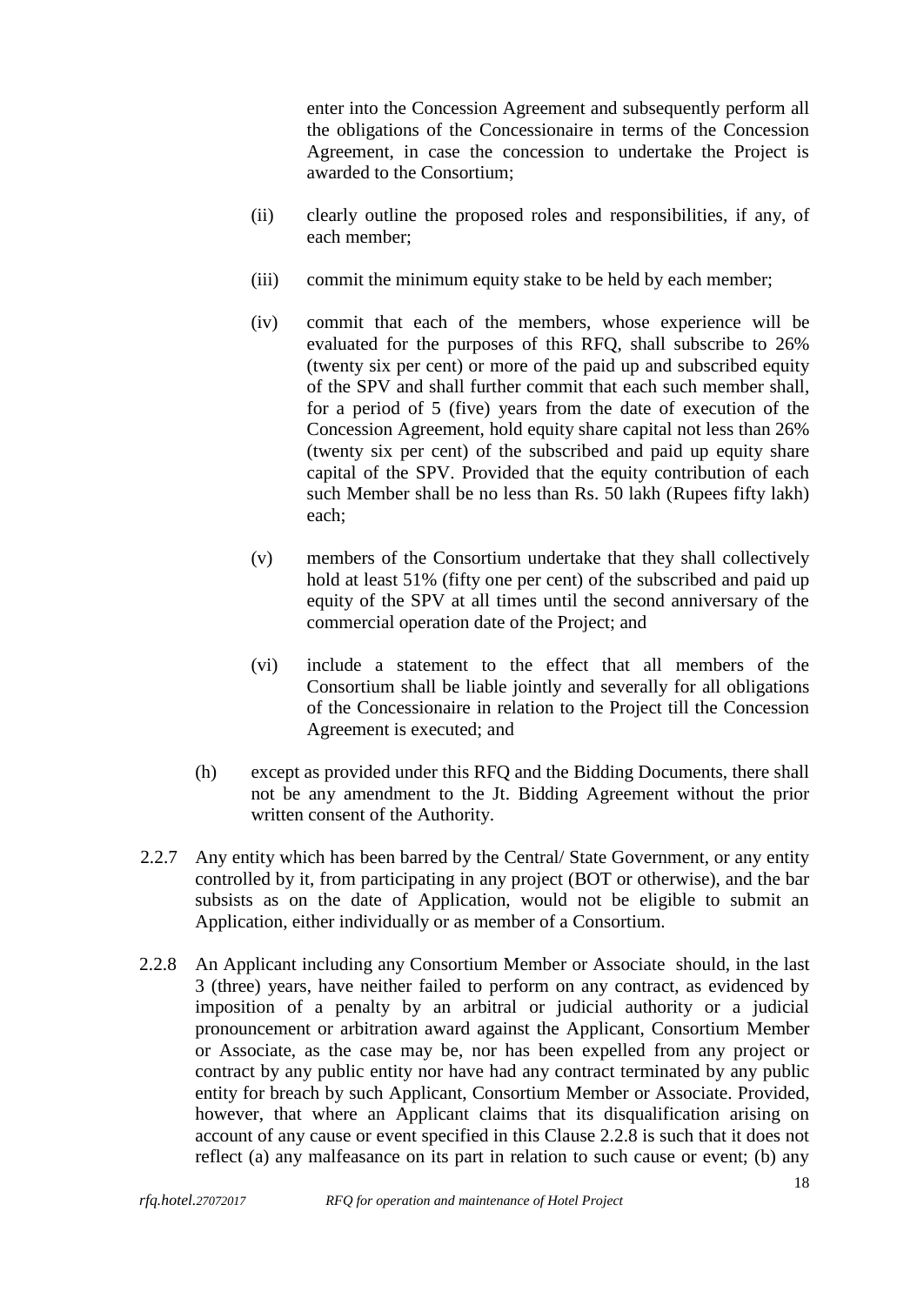wilful default or patent breach of the material terms of the relevant contract; (c) any fraud, deceit or misrepresentation in relation to such contract; or (d) any rescinding or abandoning of such contract, it may make a representation to this effect to the Authority for seeking a waiver from the disqualification hereunder and the Authority may, in its sole discretion and for reasons to be recorded in writing, grant such waiver if it is satisfied with the grounds of such representation and is further satisfied that such waiver is not in any manner likely to cause a material adverse impact on the Bidding Process or on the implementation of the Project.

2.2.9 In computing the Technical Capacity and Net Worth of the Applicant/ Consortium Members under Clauses 2.2.2, 2.2.4 and 3.2, the Technical Capacity and Net Worth of their respective Associates would also be eligible hereunder.

For purposes of this RFQ, Associate means, in relation to the Applicant/ Consortium Member, a person who controls, is controlled by, or is under the common control with such Applicant/ Consortium Member (the "**Associate**"). As used in this definition, the expression "control" means, with respect to a person which is a company or corporation, the ownership, directly or indirectly, of more than 50% (fifty per cent) of the voting shares of such person, and with respect to a person which is not a company or corporation, the power to direct the management and policies of such person by operation of law.

- 2.2.10 The following conditions shall be adhered to while submitting an Application:
	- (a) Applicants should attach clearly marked and referenced continuation sheets in the event that the space provided in the prescribed forms in the Annexes is insufficient. Alternatively, Applicants may format the prescribed forms making due provision for incorporation of the requested information;
	- (b) information supplied by an Applicant (or other constituent Member if the Applicant is a Consortium) must apply to the Applicant, Member or Associate named in the Application and not, unless specifically requested, to other associated companies or firms. Invitation to submit Bids will be issued only to Applicants whose identity and/ or constitution is identical to that at pre-qualification;
	- (c) in responding to the pre-qualification submissions, Applicants should demonstrate their capabilities in accordance with Clause 3.1 below; and
	- (d) in case the Applicant is a Consortium, each Member should substantially satisfy the pre-qualification requirements to the extent specified herein.
- 2.2.11 While Qualification is open to persons from any country, the following provisions shall apply:
	- (a) Where, on the date of the Application, 25% (twenty five per cent) or more of the aggregate issued, subscribed and paid up equity share capital in an Applicant or its Member is held by persons resident outside India or where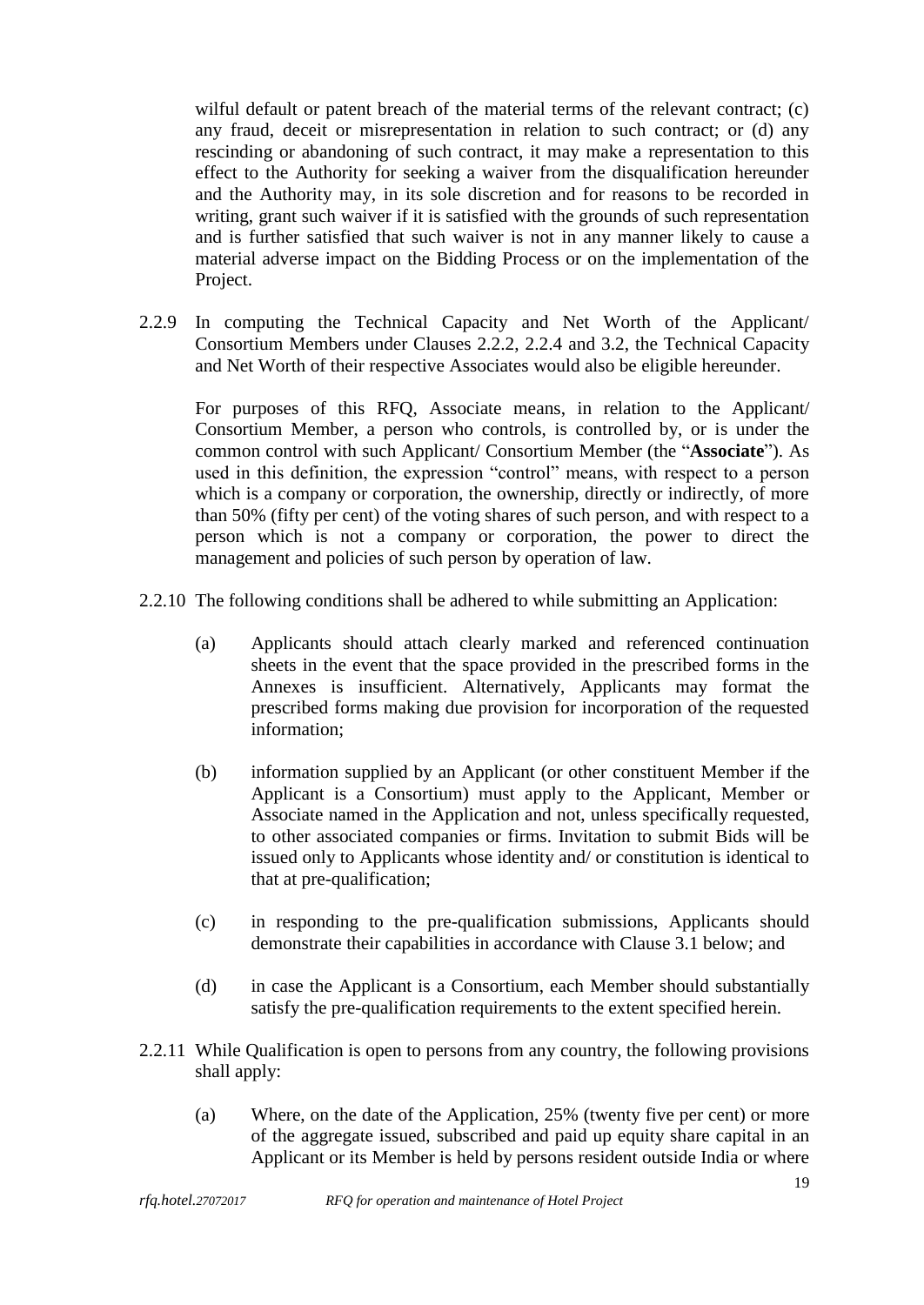an Applicant or its Member is controlled by persons resident outside India; or

(b) if at any subsequent stage after the date of the Application, there is an acquisition of 25% (twenty five per cent) or more of the aggregate issued, subscribed and paid up equity share capital or control, by persons resident outside India, in or of the Applicant or its Member;

then the Qualification of such Applicant or in the event described in sub clause (b) above, the continued Qualification of the Applicant shall be subject to approval of the Authority from national security and public interest perspective. The decision of the Authority in this behalf shall be final and conclusive and binding on the Applicant.

The holding or acquisition of equity or control, as above, shall include direct or indirect holding/ acquisition, including by transfer, of the direct or indirect legal or beneficial ownership or control, by persons acting for themselves or in concert and in determining such holding or acquisition, the Authority shall be guided by the principles, precedents and definitions contained in the Securities and Exchange Board of India (Substantial Acquisition of Shares and Takeovers) Regulations, 2011, or any substitute thereof, as in force on the date of such acquisition.

The Applicant shall promptly inform the Authority of any change in the shareholding, as above, and failure to do so shall render the Applicant liable for disqualification from the Bidding Process.

2.2.12 Notwithstanding anything to the contrary contained herein, in the event that the Application Due Date falls within 3 (three ) months of the closing of the latest financial year of an Applicant, it shall ignore such financial year for the purposes of its Application and furnish all its information and certification with reference to the 5 (five) years or 1 (one) year, as the case may be, preceding its latest financial year. For the avoidance of doubt, financial year shall, for the purposes of an Application hereunder, mean the accounting year followed by the Applicant in the course of its normal business.

#### **2.3 Change in composition of the Consortium**

- 2.3.1 Change in the composition of a Consortium will not be permitted by the Authority during the Qualification Stage.
- 2.3.2 Where the Bidder<sup>\$</sup> is a Consortium, change in the composition of a Consortium may be permitted by the Authority during the Bid Stage, only where:

<sup>\$</sup> The option of change in composition of the Consortium which is available under Clause 2.3.2 may be exercised by any Applicant who is pre-qualified either as a Consortium or as a single entity. In the case of a single entity Applicant adding a Consortium Member at the Bid Stage, the single entity Applicant shall be the Lead Member of the Consortium. Provided, however, that no member of such Consortium shall be an Applicant or the member of a Consortium which has been pre-qualified.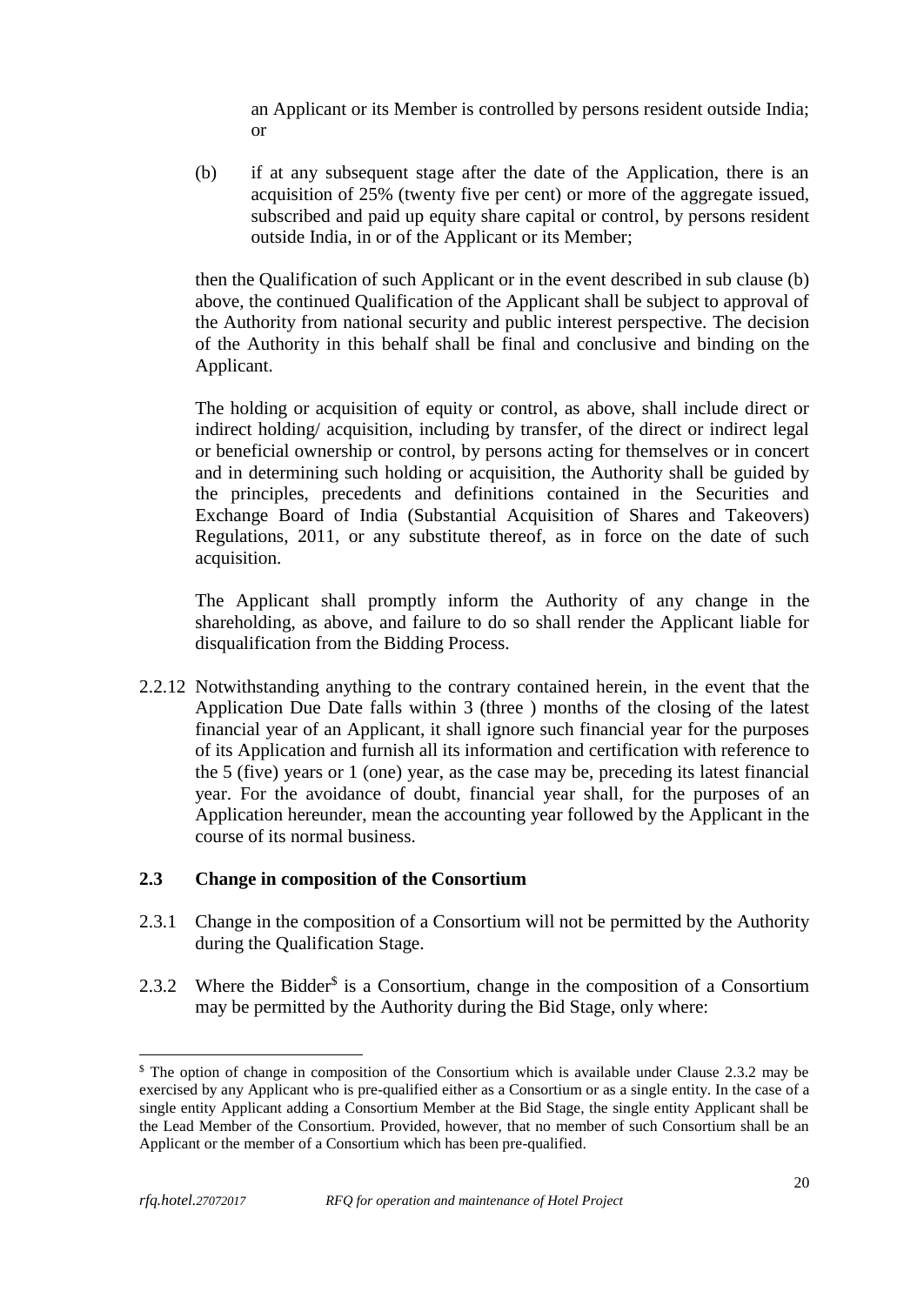- (a) the application for such change is made no later than 15 (fifteen) days prior to the Bid Due Date;
- (b) the Lead Member continues to be the Lead Member of the Consortium;
- (c) the substitute is at least equal, in terms of Technical Capacity, to the Consortium Member who is sought to be substituted and the modified Consortium shall continue to meet the pre-qualification and short-listing criteria for Applicants; and
- (d) the new Member(s) expressly adopt(s) the Application already made on behalf of the Consortium as if it were a party to it originally, and is not an Applicant/Member/Associate of any other Consortium bidding for this Project.
- 2.3.3 Approval for change in the composition of a Consortium shall be at the sole discretion of the Authority and must be approved by the Authority in writing.
- 2.3.4 The modified/ reconstituted Consortium shall submit a revised Jt. Bidding Agreement before the Bid Due Date.
- 2.3.5 Notwithstanding anything to the contrary contained in sub-clause (c) (i) of Clause 2.2.1, an Applicant may, within 10 (ten) days after the Application Due Date, remove from its Consortium any Member who suffers from a Conflict of Interest, and such removal shall be deemed to cure the Conflict of Interest arising in respect thereof.

#### **2.4 Number of Applications and costs thereof**

- 2.4.1 No Applicant shall submit more than one Application for the Project. An applicant applying individually or as a member of a Consortium shall not be entitled to submit another Application either individually or as a member of any Consortium, as the case may be.
- 2.4.2 The Applicants shall be responsible for all of the costs associated with the preparation of their Applications and their participation in the Bidding Process. The Authority will not be responsible or in any way liable for such costs, regardless of the conduct or outcome of the Bidding Process.

#### **2.5 Site visit and verification of information**

Applicants are encouraged to submit their respective Applications after visiting the Project site and ascertaining for themselves the site conditions, traffic, location, surroundings, climate, availability of power, water and other utilities, access to site, handling and storage of materials, weather data, applicable laws and regulations, and any other matter considered relevant by them.

#### **2.6 Acknowledgement by Applicant**

2.6.1 It shall be deemed that by submitting the Application, the Applicant has: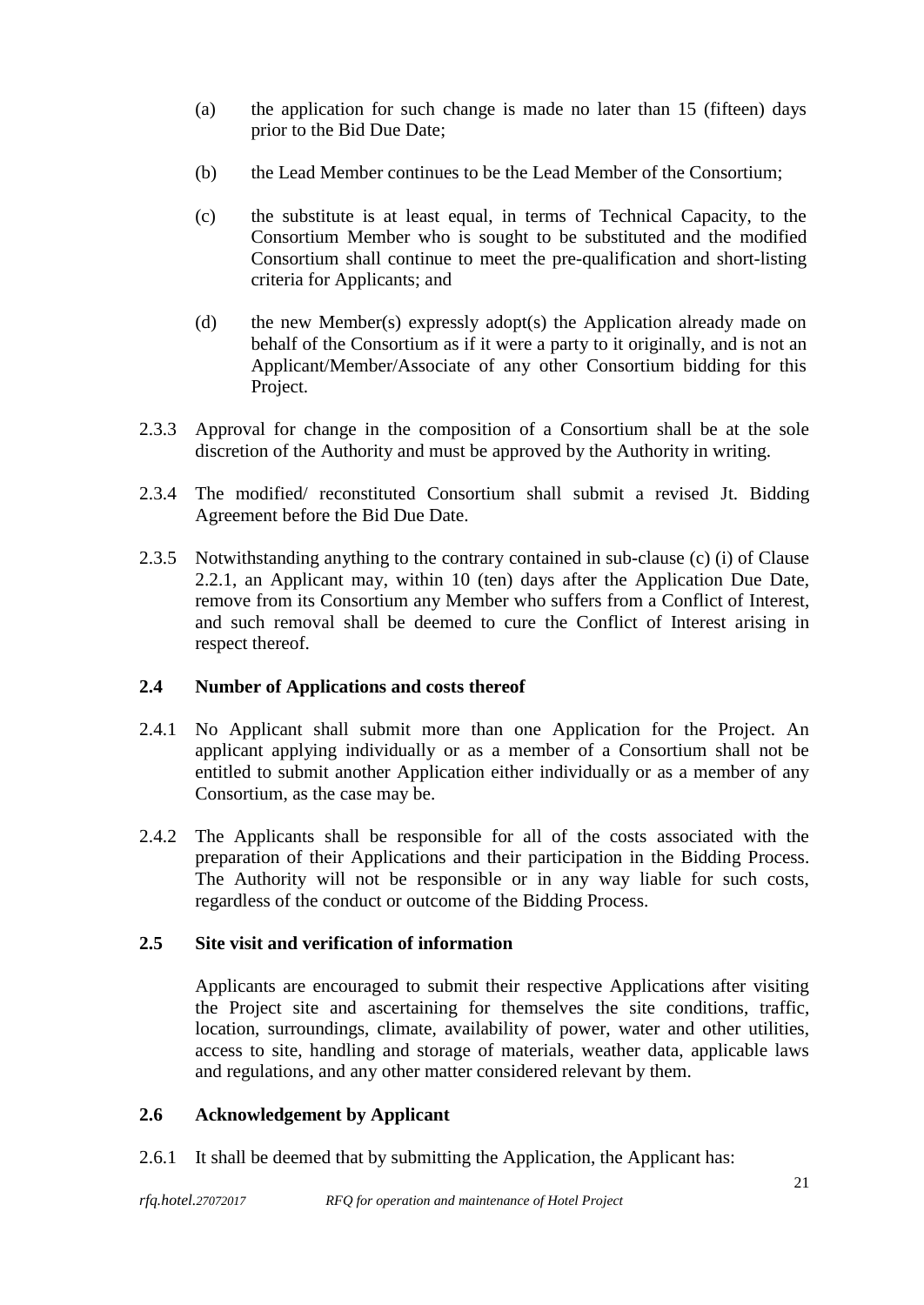- (a) made a complete and careful examination of the RFQ;
- (b) received all relevant information requested from the Authority;
- (c) accepted the risk of inadequacy, error or mistake in the information provided in the RFQ or furnished by or on behalf of the Authority relating to any of the matters referred to in Clause 2.5 above; and
- (d) agreed to be bound by the undertakings provided by it under and in terms hereof.
- 2.6.2 The Authority shall not be liable for any omission, mistake or error in respect of any of the above or on account of any matter or thing arising out of or concerning or relating to the RFQ or the Bidding Process, including any error or mistake therein or in any information or data given by the Authority.

## **2.7 Right to accept or reject any or all Applications/ Bids**

- 2.7.1 Notwithstanding anything contained in this RFQ, the Authority reserves the right to accept or reject any Application and to annul the Bidding Process and reject all Applications/ Bids, at any time without any liability or any obligation for such acceptance, rejection or annulment, and without assigning any reasons therefor. In the event that the Authority rejects or annuls all the Bids, it may, in its discretion, invite all eligible Bidders to submit fresh Bids hereunder.
- 2.7.2 The Authority reserves the right to reject any Application and/ or Bid if:
	- (a) at any time, a material misrepresentation is made or uncovered, or
	- (b) the Applicant does not provide, within the time specified by the Authority, the supplemental information sought by the Authority for evaluation of the Application.

If the Applicant/Bidder is a Consortium, then the entire Consortium may be disqualified/ rejected. If such disqualification/ rejection occurs after the Bids have been opened and the Highest Bidder gets disqualified/ rejected, then the Authority reserves the right to:

- (i) invite the remaining Bidders to match the Highest Bidder/ submit their Bids in accordance with the RFP; or
- (ii) take any such measure as may be deemed fit in the sole discretion of the Authority, including annulment of the Bidding Process.
- 2.7.3 In case it is found during the evaluation or at any time before signing of the Concession Agreement or after its execution and during the period of subsistence thereof, including the concession thereby granted by the Authority, that one or more of the pre-qualification conditions have not been met by the Applicant, or the Applicant has made material misrepresentation or has given any materially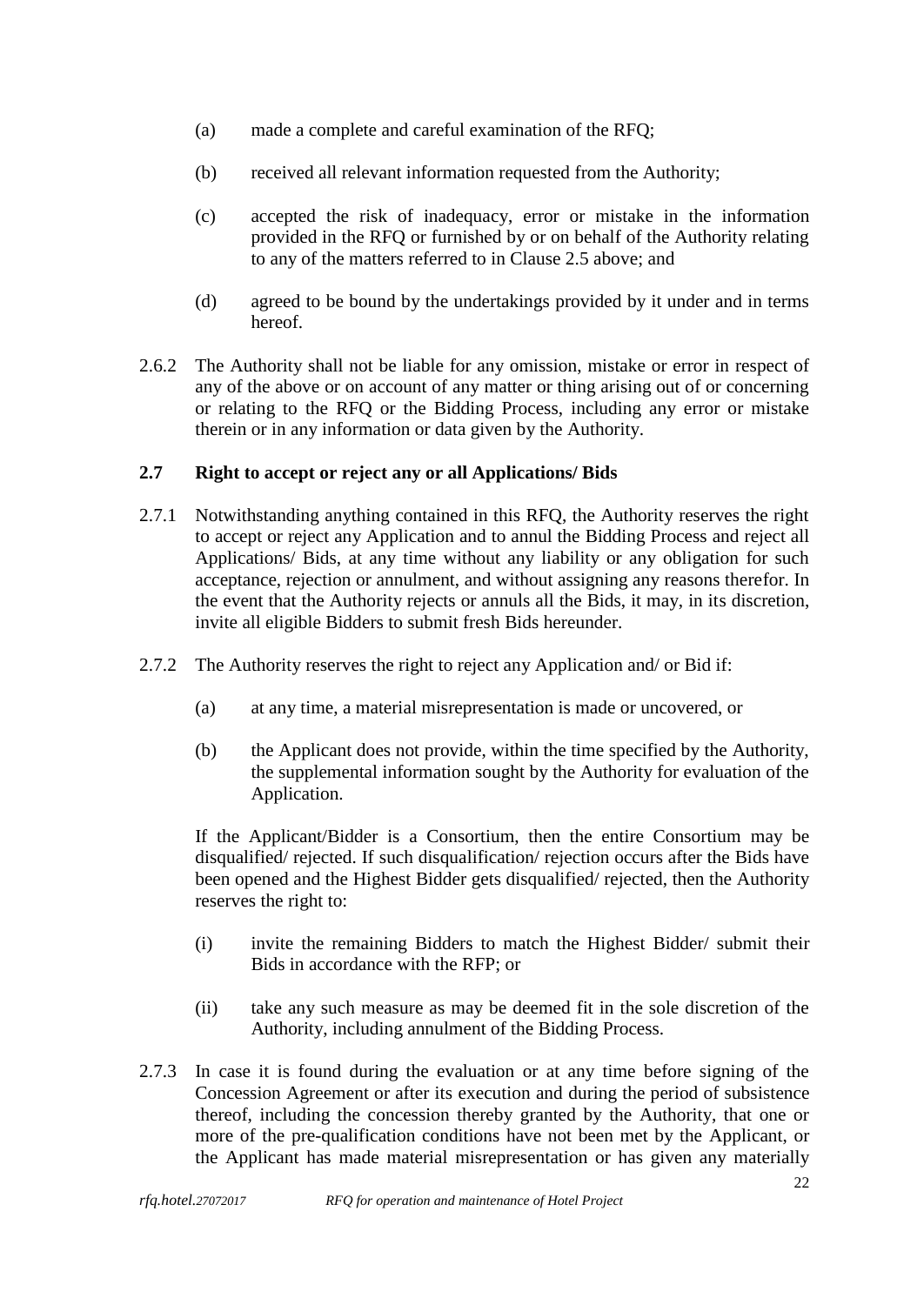incorrect or false information, the Applicant shall be disqualified forthwith if not yet appointed as the Concessionaire either by issue of the LOA or entering into of the Concession Agreement, and if the Applicant/SPV has already been issued the LOA or has entered into the Concession Agreement, as the case may be, the same shall, notwithstanding anything to the contrary contained therein or in this RFQ, be liable to be terminated, by a communication in writing by the Authority to the Applicant, without the Authority being liable in any manner whatsoever to the Applicant and without prejudice to any other right or remedy which the Authority may have under this RFQ, the Bidding Documents, the Concession Agreement or under applicable law.

2.7.4 The Authority reserves the right to verify all statements, information and documents submitted by the Applicant in response to the RFQ. Any such verification or lack of such verification by the Authority shall not relieve the Applicant of its obligations or liabilities hereunder nor will it affect any rights of the Authority thereunder.

## **B. DOCUMENTS**

#### **2.8 Contents of the RFQ**

This RFQ comprises the disclaimer set forth hereinabove, the contents as listed below, and will additionally include any Addenda issued in accordance with Clause 2.10.

#### **Invitation for Qualification**

| Section 1. | Introduction                      |
|------------|-----------------------------------|
| Section 2. | <b>Instructions to Applicants</b> |
| Section 3. | Criteria for Evaluation           |
| Section 4. | Fraud & Corrupt Practices         |
| Section 5. | Pre Application Conference        |
| Section 6. | Miscellaneous                     |
|            |                                   |

#### **Appendices**

- I. Letter comprising the Application
- II. Power of Attorney for signing of Application
- III. Power of Attorney for Lead Member of Consortium
- IV. Joint Bidding Agreement for Consortium
- V. Guidelines of the Department of Disinvestment
- VI. List of Application-specific provisions

#### **2.9 Clarifications**

2.9.1 Applicants requiring any clarification on the RFQ may notify the Authority in writing by speed post/ courier/ special messenger and by e-mail in accordance with Clause 1.2.11. They should send in their queries before the date specified in the schedule of Bidding Process contained in Clause 1.3. The Authority shall endeavour to respond to the queries within the period specified therein, but no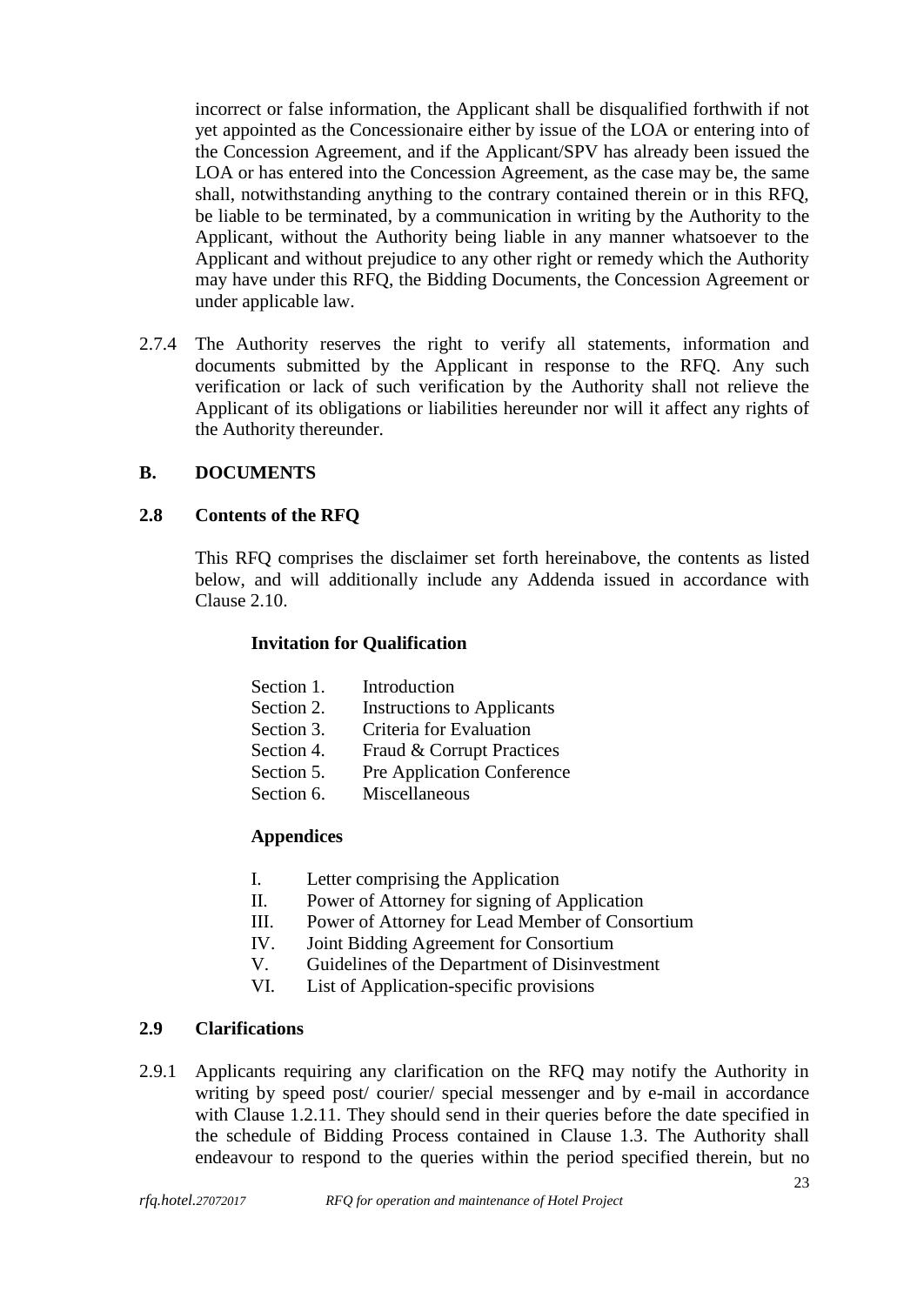later than 10 (ten) days prior to the Application Due Date. The responses will be sent by e-mail. The Authority will forward all the queries and its responses thereto, to all purchasers of the RFQ without identifying the source of queries.

- 2.9.2 The Authority shall endeavour to respond to the questions raised or clarifications sought by the Applicants. However, the Authority reserves the right not to respond to any question or provide any clarification, in its sole discretion, and nothing in this Clause shall be taken or read as compelling or requiring the Authority to respond to any question or to provide any clarification.
- 2.9.3 The Authority may also on its own motion, if deemed necessary, issue interpretations and clarifications to all Applicants. All clarifications and interpretations issued by the Authority shall be deemed to be part of the RFQ. Verbal clarifications and information given by Authority or its employees or representatives shall not in any way or manner be binding on the Authority.

#### **2.10 Amendment of RFQ**

- 2.10.1 At any time prior to the deadline for submission of Application, the Authority may, for any reason, whether at its own initiative or in response to clarifications requested by an Applicant, modify the RFQ by the issuance of Addenda.
- 2.10.2 Any Addendum thus issued will be sent in writing to all those who have purchased the RFQ.
- 2.10.3 In order to afford the Applicants a reasonable time for taking an Addendum into account, or for any other reason, the Authority may, in its sole discretion, extend the Application Due Date.\$

#### **C. PREPARATION AND SUBMISSION OF APPLICATION**

#### **2.11 Language**

The Application and all related correspondence and documents in relation to the Bidding Process shall be in English language. Supporting documents and printed literature furnished by the Applicant with the Application may be in any other language provided that they are accompanied by translations of all the pertinent passages in the English language, duly authenticated and certified by the Applicant. Supporting materials, which are not translated into English, may not be considered. For the purpose of interpretation and evaluation of the Application, the English language translation shall prevail.

<sup>\$</sup> While extending the Application Due Date on account of an addendum, the Authority shall have due regard for the time required by Applicants to address the amendments specified therein. In the case of significant amendments, at least 15 (fifteen) days shall be provided between the date of amendment and the Application Due Date, and in the case of minor amendments, at least 7 (seven) days shall be provided.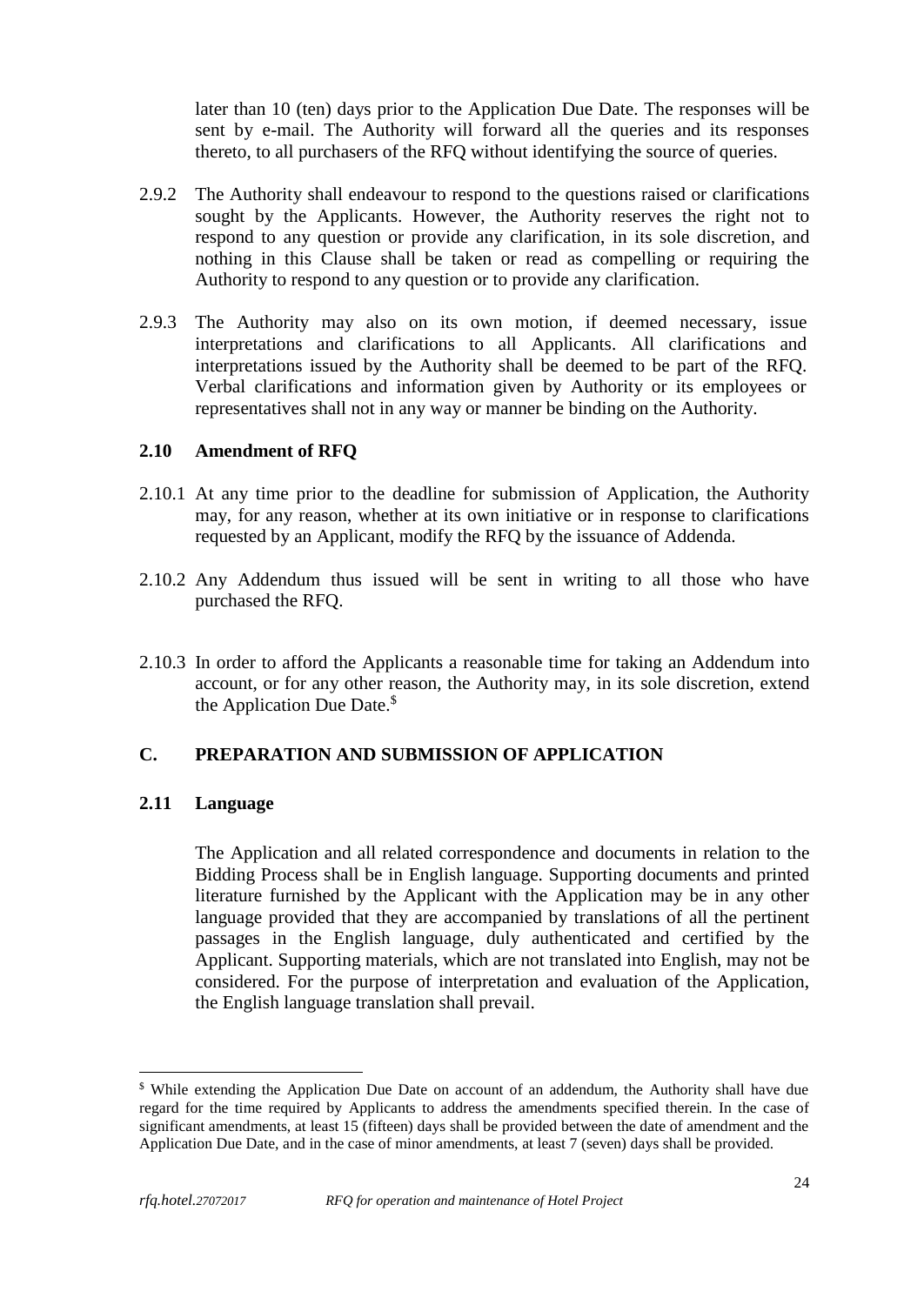## 2.12 **Format and signing of Application**

- 2.12.1 The Applicant shall provide all the information sought under this RFQ. The Authority will evaluate only those Applications that are received in the required formats and complete in all respects. Incomplete and /or conditional Applications shall be liable to rejection.
- 2.12.2 The Applicant shall prepare 1 (one) original set of the Application (together with the documents required to be submitted pursuant to this RFQ) and clearly marked as "ORIGINAL". In addition, the Applicant shall submit 1 (one) copy of such Application and documents, which shall be marked as "COPY". The Applicant shall also provide 2 (two) soft copies thereof each on Compact Disc (CD). In the event of any discrepancy between the original and the copy, the original shall prevail.
- 2.12.3 The Application and its copy shall be typed or written in indelible ink. It shall be signed by the authorised signatory of the Applicant who shall also initial each page of the Application (including each Appendix and Annex) in blue ink. In case of printed and published documents, only the cover shall be initialled. All the alterations, omissions, additions or any other amendments made to the Application shall be initialled by the person(s) signing the Application. The Application shall contain page numbers and shall be bound together in a manner that does not allow replacement of any page.

## **2.13 Sealing and Marking of Applications**

- 2.13.1 The Applicant shall submit the Application in the format specified at Appendix-I, together with the documents specified in Clause 2.13.2, and seal it in an envelope and mark the envelope as "APPLICATION". The Applicant shall seal the original and the copy of the Application, together with their respective enclosures, in separate envelopes duly marking the envelopes as "ORIGINAL" and "COPY". The envelopes shall then be sealed in an outer envelope which shall also be marked in accordance with Clauses 2.13.2 and 2.13.3.
- 2.13.2 Each envelope shall contain:
	- (i) Application in the prescribed format (Appendix-I) along with Annexes and supporting documents;
	- (ii) Power of Attorney for signing the Application as per the format at Appendix-II;
	- (iii) if applicable, the Power of Attorney for Lead Member of Consortium as per the format at Appendix-III;
	- (iv) copy of the Jt. Bidding Agreement, in case of a Consortium, substantially in the format at Appendix-IV;
	- (v) copy of Memorandum and Articles of Association, if the Applicant is a body corporate, and if a partnership then a copy of its partnership deed;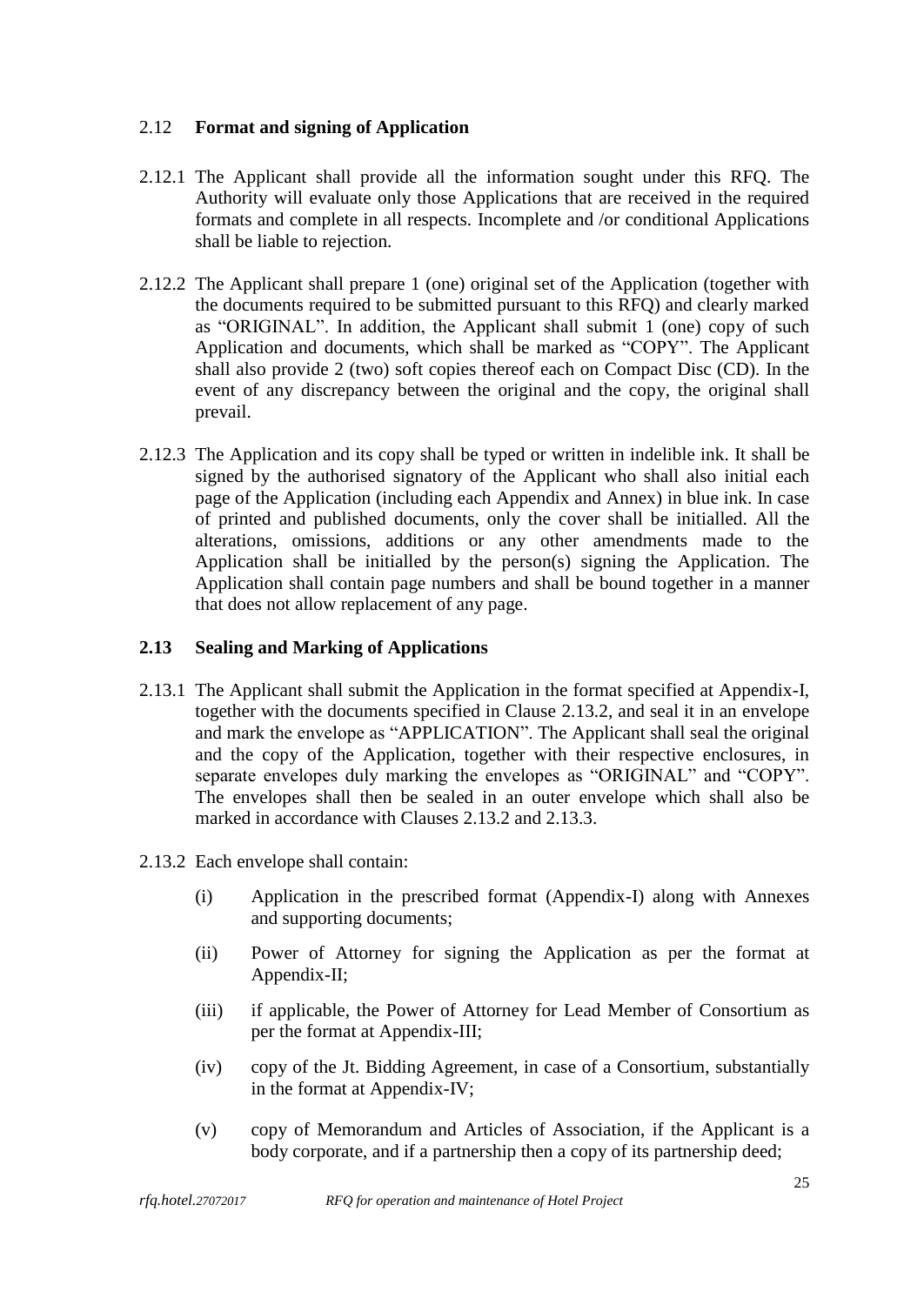- (vi) copies of Applicant's duly audited balance sheet and profit and loss account for the preceding five years; and
- (vii) 2 (two) soft copies of the Application on a Compact Disc (CD).

Each of the envelopes shall clearly bear the following identification:

## "Application for Qualification: Operation and Maintenance of Hotel Project"

and shall clearly indicate the name and address of the Applicant. In addition, the Application Due Date should be indicated on the right hand corner of each of the envelopes.

2.13.3 Each of the envelopes shall be addressed to:

| ATTN. OF:            | Mr Nitin Jindal                       |
|----------------------|---------------------------------------|
| <b>DESIGNATION:</b>  | Deputy Director (Tourism)             |
| <b>ADDRESS:</b>      | Paryatan Bhawan, Near Nani Daman      |
|                      | Bus Stand, Nani Daman,                |
|                      | Daman-396210                          |
| <b>TELEPHONE NO:</b> | 0260-2250002                          |
| E-MAIL ADDRESS:      | tourism-dmn- $dd@$ nic.in.            |
|                      | tourism department $2013@$ gmail.com* |

- 2.13.4 If the envelopes are not sealed and marked as instructed above, the Authority assumes no responsibility for the misplacement or premature opening of the contents of the Application and consequent losses, if any, suffered by the Applicant.
- 2.13.5 Applications submitted by fax, telex, telegram or e-mail shall not be entertained and shall be rejected.

## **2.14 Application Due Date**

- 2.14.1 Applications should be submitted before 1100 hours IST on the Application Due Date, at the address provided in Clause 2.13.3 in the manner and form as detailed in this RFQ. A receipt thereof should be obtained from the person specified in Clause 2.13.3.
- 2.14.2 The Authority may, in its sole discretion, extend the Application Due Date by issuing an Addendum in accordance with Clause 2.10 uniformly for all Applicants.

#### **2.15 Late Applications**

Applications received by the Authority after the specified time on the Application Due Date shall not be eligible for consideration and shall be summarily rejected.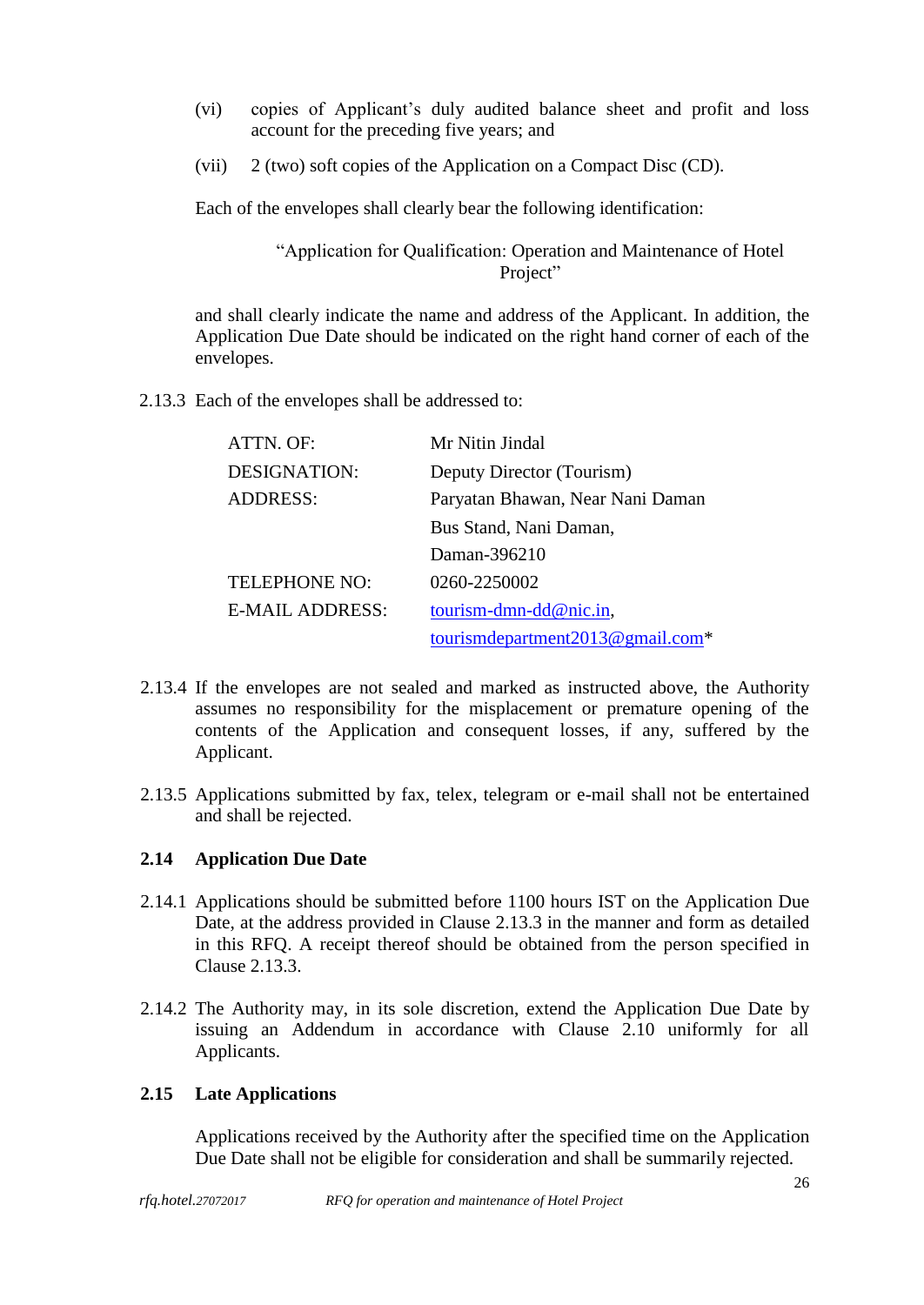## **2.16 Modifications/ substitution/ withdrawal of Applications**

- 2.16.1 The Applicant may modify, substitute or withdraw its Application after submission, provided that written notice of the modification, substitution or withdrawal is received by the Authority prior to the Application Due Date. No Application shall be modified, substituted or withdrawn by the Applicant on or after the Application Due Date.
- 2.16.2 The modification, substitution or withdrawal notice shall be prepared, sealed, marked, and delivered in accordance with Clause 2.13, with the envelopes being additionally marked "MODIFICATION", "SUBSTITUTION" or "WITHDRAWAL", as appropriate.
- 2.16.3 Any alteration/ modification in the Application or additional information supplied subsequent to the Application Due Date, unless the same has been expressly sought for by the Authority, shall be disregarded.

## **D. EVALUATION PROCESS**

## **2.17 Opening and Evaluation of Applications**

- 2.17.1 The Authority shall open the Applications at 1130 hours IST on the Application Due Date, at the place specified in Clause 2.13.3 and in the presence of the Applicants who choose to attend.
- 2.17.2 Applications for which a notice of withdrawal has been submitted in accordance with Clause 2.16 shall not be opened.
- 2.17.3 The Authority will subsequently examine and evaluate Applications in accordance with the provisions set out in Section 3.
- 2.17.4 Applicants are advised that pre-qualification of Applicants will be entirely at the discretion of the Authority. Applicants will be deemed to have understood and agreed that no explanation or justification on any aspect of the Bidding Process or selection will be given.
- 2.17.5 Any information contained in the Application shall not in any way be construed as binding on the Authority, its agents, successors or assigns, but shall be binding against the Applicant if the Project is subsequently awarded to it on the basis of such information.
- 2.17.6 The Authority reserves the right not to proceed with the Bidding Process at any time without notice or liability and to reject any or all Application(s) without assigning any reasons.
- 2.17.7 If any information furnished by the Applicant is found to be incomplete, or contained in formats other than those specified herein, the Authority may, in its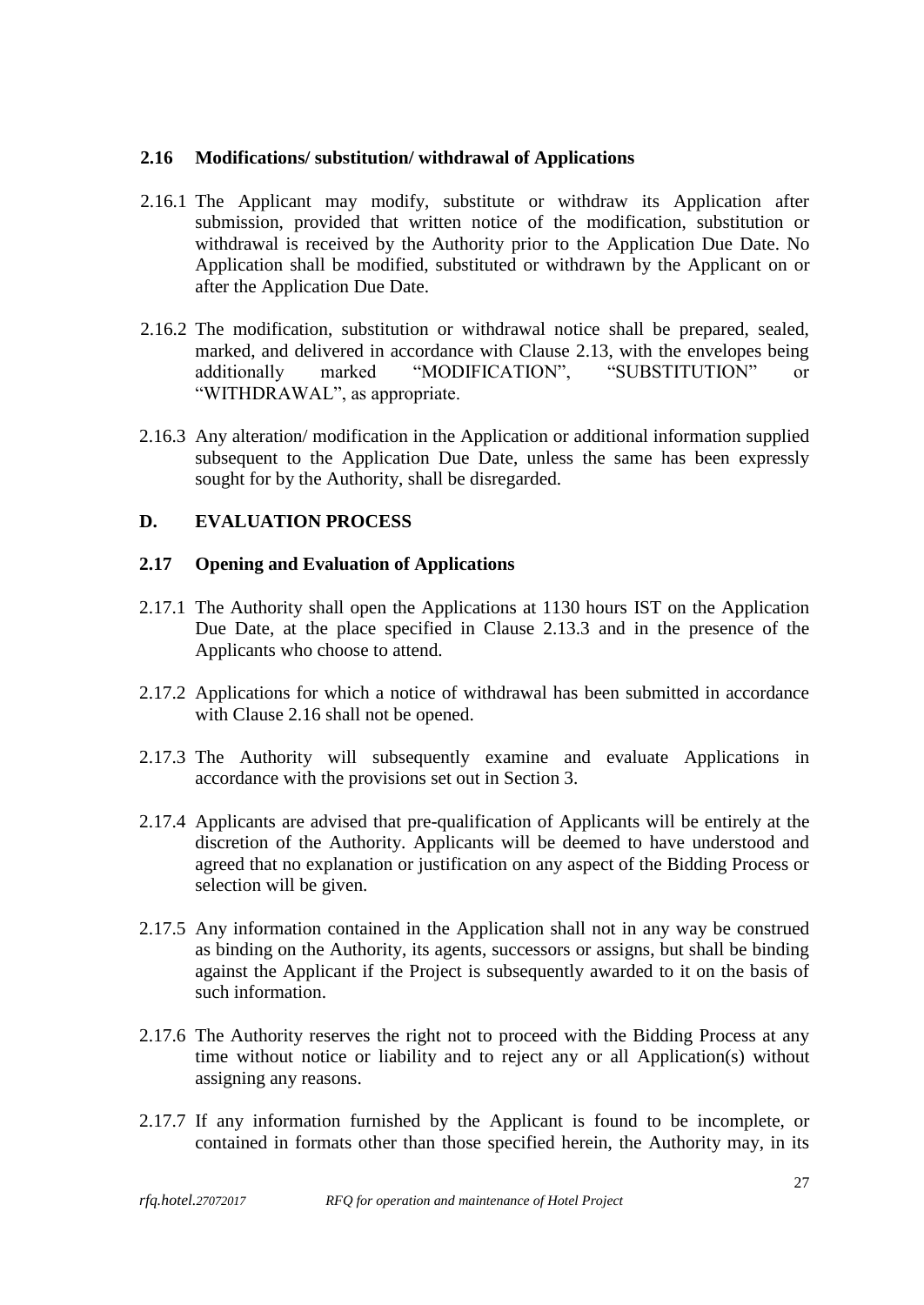sole discretion, exclude the relevant project from computation of the Experience Score of the Applicant.

2.17.8 In the event that an Applicant claims credit for an Eligible Project, and such claim is determined by the Authority as incorrect or erroneous, the Authority shall reject such claim and exclude the same from computation of the Experience Score, and may also, while computing the aggregate Experience Score of the Applicant, make a further deduction equivalent to the claim rejected hereunder. Where any information is found to be patently false or amounting to a material misrepresentation, the Authority reserves the right to reject the Application and/ or Bid in accordance with the provisions of Clauses 2.7.2 and 2.7.3.

#### **2.18 Confidentiality**

Information relating to the examination, clarification, evaluation, and recommendation for the short-listed pre-qualified Applicants shall not be disclosed to any person who is not officially concerned with the process or is not a retained professional advisor advising the Authority in relation to, or matters arising out of, or concerning the Bidding Process. The Authority will treat all information, submitted as part of Application, in confidence and will require all those who have access to such material to treat the same in confidence. The Authority may not divulge any such information unless it is directed to do so by any statutory entity that has the power under law to require its disclosure or is to enforce or assert any right or privilege of the statutory entity and/ or the Authority or as may be required by law or in connection with any legal process.

#### **2.19 Tests of responsiveness**

- 2.19.1 Prior to evaluation of Applications, the Authority shall determine whether each Application is responsive to the requirements of the RFQ. An Application shall be considered responsive if:
	- (a) it is received as per format at Appendix-I;
	- (b) it is received by the Application Due Date including any extension thereof pursuant to Clause 2.14.2;
	- (c) it is signed, sealed, bound together in hard cover, and marked as stipulated in Clauses 2.12 and 2.13;
	- (d) it is accompanied by the Power of Attorney as specified in Clause 2.2.5, and in the case of a Consortium, the Power of Attorney as specified in Clause 2.2.6 (c);
	- (e) it contains all the information and documents (complete in all respects) as requested in this RFQ;
	- (f) it contains information in formats same as those specified in this RFQ;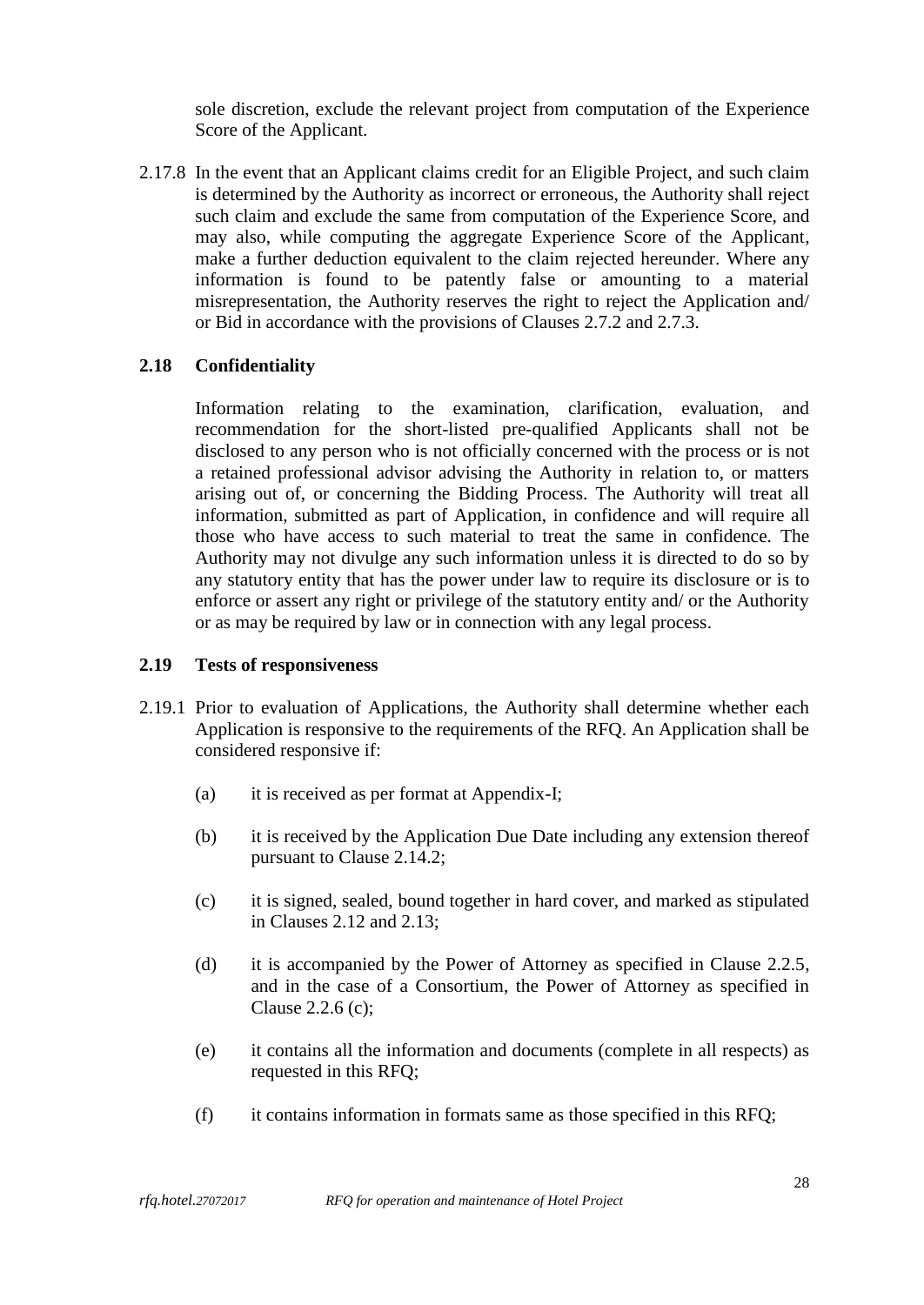- $(g)$  it contains certificates from its statutory auditors<sup>\$</sup> in the formats specified at Appendix-I of the RFQ for each Eligible Project;
- (h) it contains an attested copy of the receipt of the Authority towards the cost of the RFQ process as specified in Clause 1.2.1;
- (i) it is accompanied by the Jt. Bidding Agreement (for Consortium), specific to the Project, as stipulated in Clause  $2.2.6(g)$ ;
- (j) it does not contain any condition or qualification; and
- (k) it is not non-responsive in terms hereof.
- 2.19.2 The Authority reserves the right to reject any Application which is non-responsive and no request for alteration, modification, substitution or withdrawal shall be entertained by the Authority in respect of such Application. Provided, however, that the Authority may, in its discretion, allow the Applicant to rectify any infirmities or omissions if the same do not constitute a material modification of the Application.

#### **2.20 Clarifications**

- 2.20.1 To facilitate evaluation of Applications, the Authority may, at its sole discretion, seek clarifications from any Applicant regarding its Application. Such clarification(s) shall be provided within the time specified by the Authority for this purpose. Any request for clarification(s) and all clarification(s) in response thereto shall be in writing.
- 2.20.2 If an Applicant does not provide clarifications sought under Clause 2.20.1 above within the prescribed time, its Application shall be liable to be rejected. In case the Application is not rejected, the Authority may proceed to evaluate the Application by construing the particulars requiring clarification to the best of its understanding, and the Applicant shall be barred from subsequently questioning such interpretation of the Authority.

## **E. QUALIFICATION AND BIDDING**

#### **2.21 Short-listing and notification**

After the evaluation of Applications, the Authority would announce a list of shortlisted pre-qualified Applicants (Bidders) who will be eligible for participation in the Bid Stage. At the same time, the Authority would notify the other Applicants that they have not been short-listed. The Authority will not entertain any query or clarification from Applicants who fail to qualify.

<sup>&</sup>lt;sup>§</sup> In case duly certified audited annual financial statements containing the requisite details are provided, a separate certification by statutory auditors would not be necessary in respect of Clause 2.19.1 (g). In jurisdictions that do not have statutory auditors, the firm of auditors which audits the annual accounts of the Applicant may provide the certificates required under this RFQ.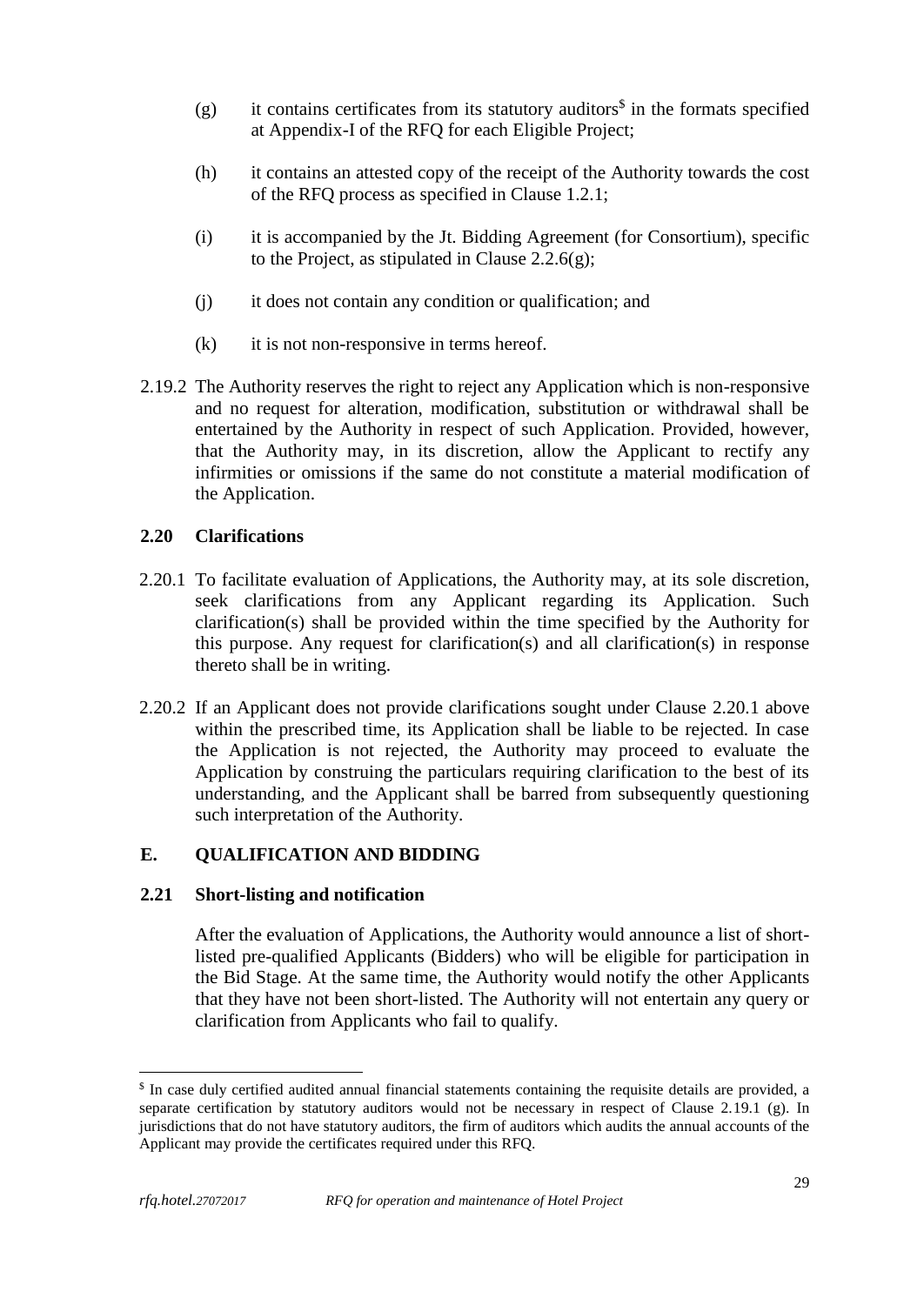## **2.22 Submission of Bids**

The Bidders will be requested to submit a Bid in the form and manner to be set out in the Bidding Documents.

Only pre-qualified Applicants shall be invited by the Authority to submit their Bids for the Project. The Authority is likely to provide a comparatively short time span for submission of the Bids for the Project. The Applicants are therefore advised to visit the site and familiarise themselves with the Project by the time of submission of the Application. No extension of time is likely to be considered for submission of Bids pursuant to invitation that may be issued by the Authority.

#### **2.23 Proprietary data**

All documents and other information supplied by the Authority or submitted by an Applicant to the Authority shall remain or become the property of the Authority. Applicants are to treat all information as strictly confidential and shall not use it for any purpose other than for preparation and submission of their Application. The Authority will not return any Application or any information provided along therewith.

#### **2.24 Correspondence with the Applicant**

Save and except as provided in this RFQ, the Authority shall not entertain any correspondence with any Applicant in relation to the acceptance or rejection of any Application.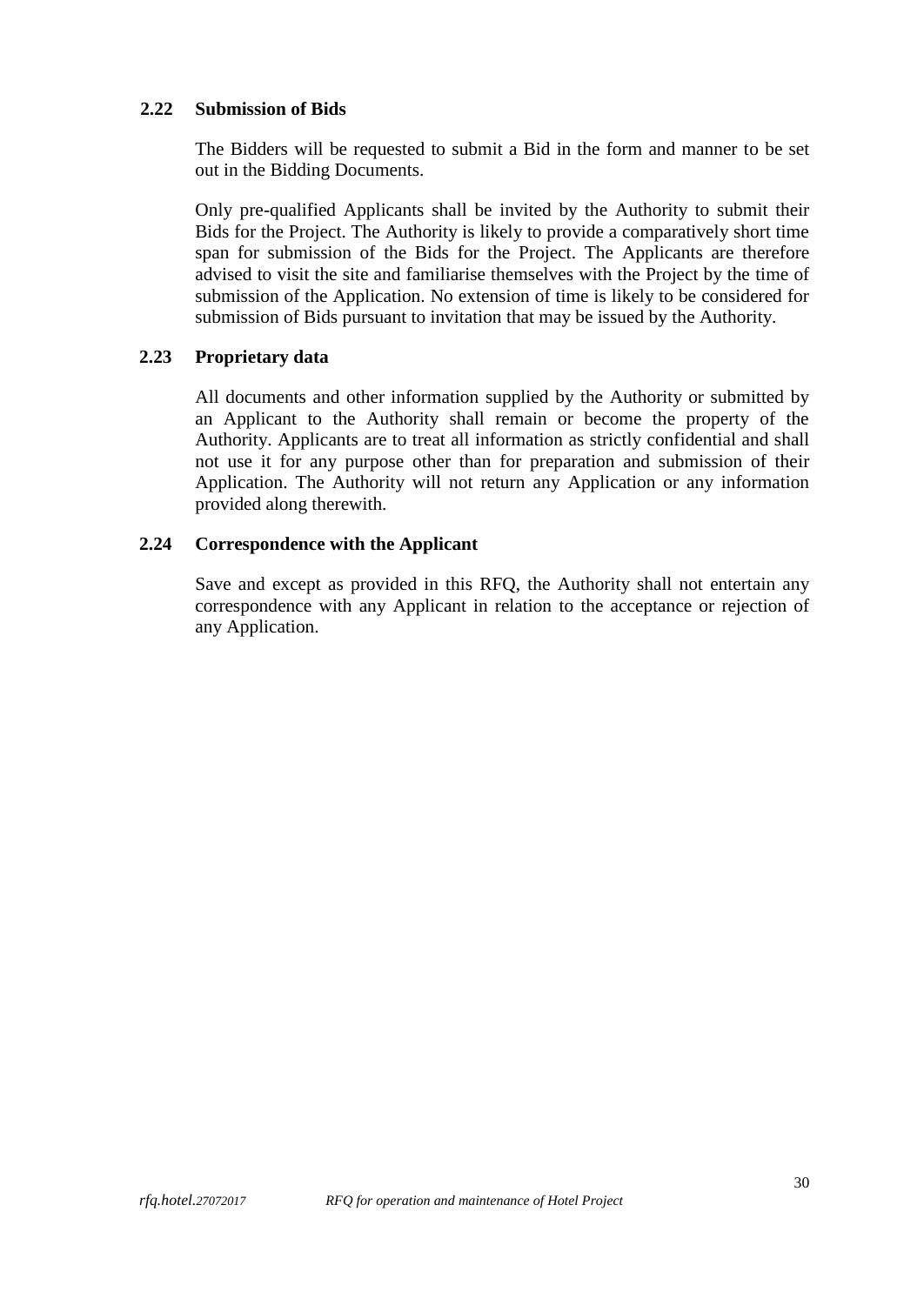## **3. CRITERIA FOR EVALUATION**

#### **3.1 Evaluation parameters**

- 3.1.1 Only those Applicants who meet the eligibility criteria specified in Clause 2.2.2 shall qualify for evaluation under this Section 3. Applications of firms/ consortia who do not meet these criteria shall be rejected.
- 3.1.2 The Applicant's competence and capability is proposed to be established by the following parameters:
	- (a) Technical Capacity; and
	- (b) Financial Capacity.

#### **3.2 Technical Capacity for purposes of evaluation**

- 3.2.1 Subject to the provisions of Clause 2.2, the following categories of experience would qualify as Technical Capacity and eligible experience (the "**Eligible Experience**") in relation to eligible projects as below (the "**Eligible Projects**"):
	- Category 1: Operation, maintenance and management of a Category 'A' Hotel as recognised by the Department of Tourism, UT Administration of Daman and Diu under the Goa, Daman and Diu Registration of Tourist Trade Act, 1982 with a minimum of 50 residential rooms
	- Category 2: Operation, maintenance and management of a 3 Star category hotel, as recognised by Department of Tourism, Government of India, with a minimum of 50 residential rooms
	- Category 3: Operation, maintenance and management of a 4 Star category hotel, as recognised by Department of Tourism, Government of India, with a minimum of 50 residential rooms
	- Category 4: Operation, maintenance and management of a 5 Star category hotel, as recognised by Department of Tourism, Government of India, with a minimum of 50 residential rooms
- 3.2.2 Eligible Experience in respect of each category shall be measured only for Eligible Projects.
- 3.2.3 For a project to qualify as an Eligible Project under Categories 1, 2 3 and 4, the entity claiming experience should have held, in the company owning the Eligible Project, a minimum of 26% (twenty six per cent) equity during the entire year for which Eligible Experience is being claimed.
- 3.2.4 Double counting for a particular Eligible Project shall not be permitted in any form.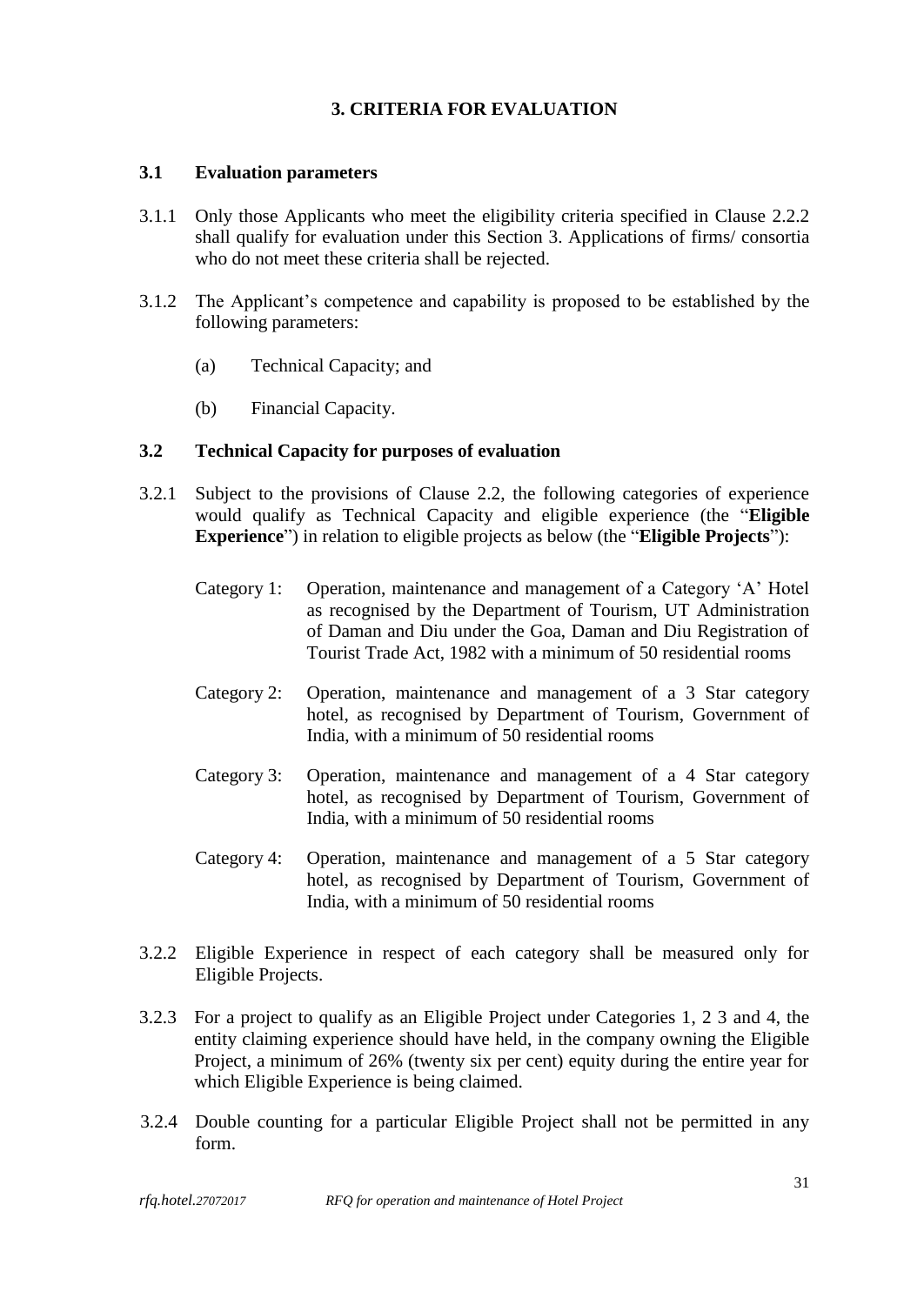3.2.5 An Applicant's experience shall be measured and stated in terms of a score (the "**Experience Score**"). The Experience Score for an Eligible Project in a given category, as specified in Clause 3.2.1, would be measured in terms of residential rooms in the respective hotel whereby each room will get a score of one. This score will then be multiplied by the applicable factor in Table 3.2.5 below. In case the Applicant has experience across different categories, the score for each category would be computed as above and then aggregated to arrive at its Experience Score.

| Categories | Factor |
|------------|--------|
| Category 1 | 1.00   |
| Category 2 | 1.00   |
| Category 3 | 1.50   |
| Category 4 | 2.00   |

| Table 3.2.5: Factors for Experience across categories |
|-------------------------------------------------------|
|-------------------------------------------------------|

3.2.6 Experience for any activity relating to an Eligible Project shall not be claimed by two or more Members of the Consortium. In other words, no double counting by a Consortium in respect of the same experience shall be permitted in any manner whatsoever.

#### **3.3 Details of Experience**

- 3.3.1 The Applicant should furnish the details of Eligible Experience for the last 5 (five) financial years immediately preceding the Application Due Date.
- 3.3.2 The Applicants must provide the necessary information relating to Technical Capacity as per format at Annex-II of Appendix-I.
- 3.3.3 The Applicant should furnish the required Project-specific information and evidence in support of its claim of Technical Capacity, as per format at Annex-IV of Appendix-I.

#### **3.4 Financial information for purposes of evaluation**

- 3.4.1 The Application must be accompanied by the Audited Annual Reports of the Applicant (of each Member in case of a Consortium) for the last 5 (five) financial years, preceding the year in which the Application is made.
- 3.4.2 In case the annual accounts for the latest financial year are not audited and therefore the Applicant cannot make it available, the Applicant shall give an undertaking to this effect and the statutory auditor shall certify the same. In such a case, the Applicant shall provide the Audited Annual Reports for 5 (five) years preceding the year for which the Audited Annual Report is not being provided.
- 3.4.3 The Applicant must establish the minimum Net Worth specified in Clause 2.2.2 (B), and provide details as per format at Annex-III of Appendix-I.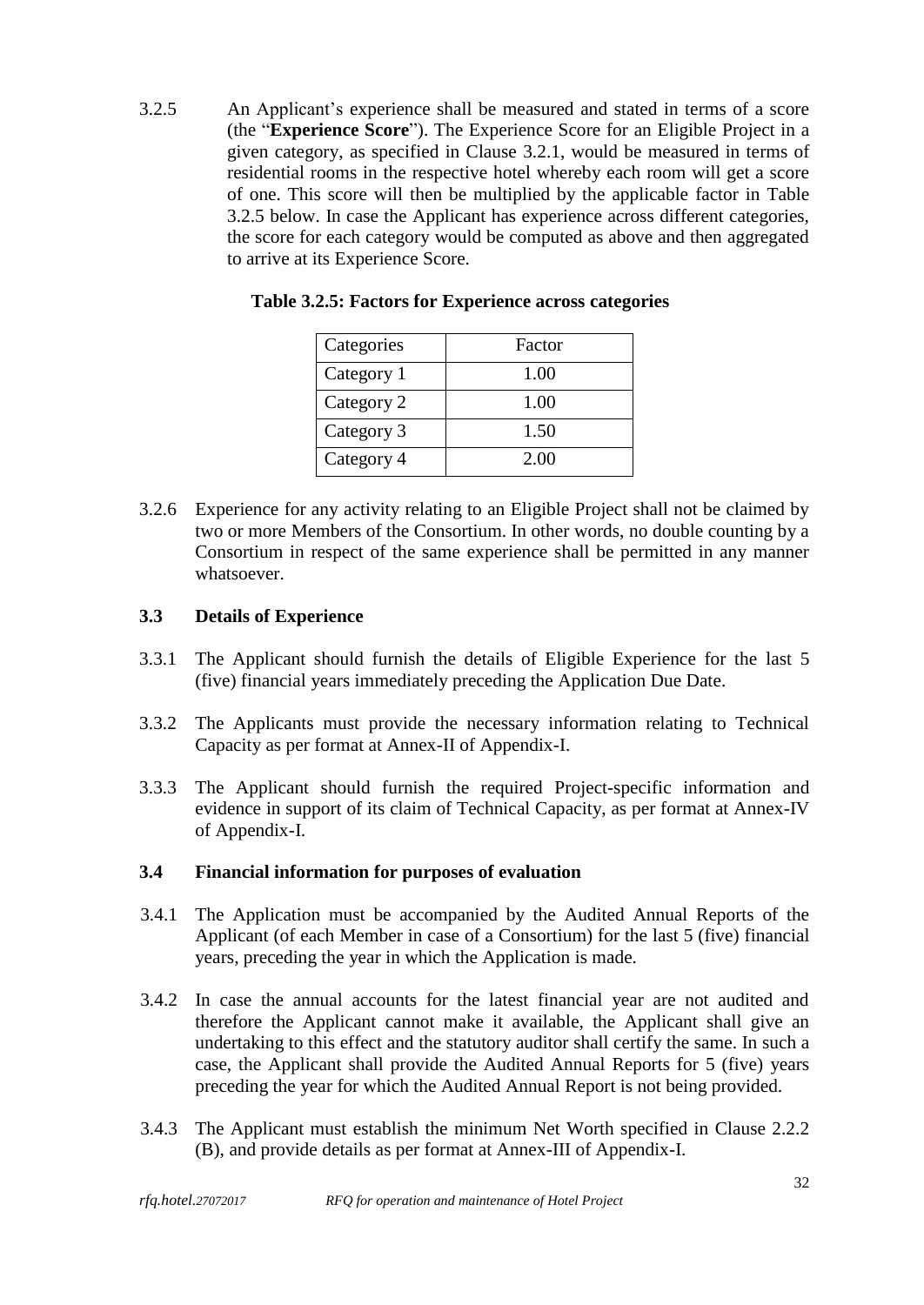#### **3.5 Short-listing of Applicants**

- 3.5.1 The credentials of eligible Applicants shall be measured in terms of their Experience Score. The sum total of the Experience Scores for all Eligible Projects shall be the 'Aggregate Experience Score' of a particular Applicant. In case of a Consortium, the Aggregate Experience Score of each of its Members, who have an equity share of at least 26% in such Consortium, shall be summed up for arriving at the combined Aggregate Experience Score of the Consortium.
- 3.5.2 The Applicants shall then be ranked on the basis of their respective Aggregate Experience Scores and short-listed for submission of Bids. The Authority expects to short-list upto 6 (six) pre-qualified Applicants for participation in the Bid Stage. The Authority, however, reserves the right to increase the number of shortlisted pre-qualified Applicants by adding additional Applicant.
- 3.5.3 The Authority may, in its discretion, maintain a reserve list of pre-qualified Applicants who may be invited to substitute the short-listed Applicants in the event of their withdrawal from the Bidding Process or upon their failure to conform to the conditions specified herein; provided that a substituted Applicant shall be given at least 30 (thirty) days to submit its Bid.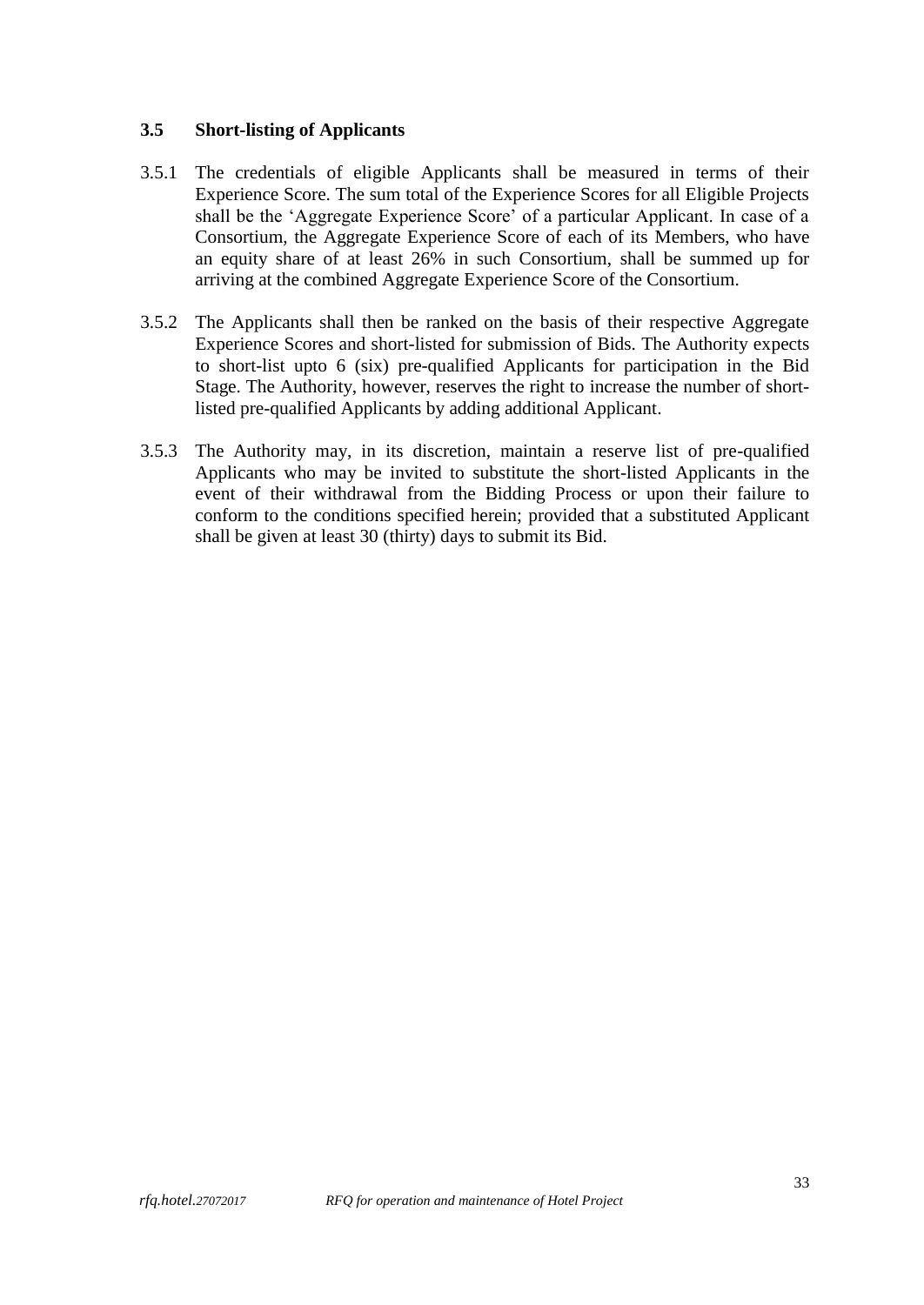#### **4. FRAUD AND CORRUPT PRACTICES**

- 4.1 The Applicants and their respective officers, employees, agents and advisers shall observe the highest standard of ethics during the Bidding Process. Notwithstanding anything to the contrary contained herein, the Authority may reject an Application without being liable in any manner whatsoever to the Applicant if it determines that the Applicant has, directly or indirectly or through an agent, engaged in corrupt practice, fraudulent practice, coercive practice, undesirable practice or restrictive practice in the Bidding Process.
- 4.2 Without prejudice to the rights of the Authority under Clause 4.1 hereinabove, if an Applicant is found by the Authority to have directly or indirectly or through an agent, engaged or indulged in any corrupt practice, fraudulent practice, coercive practice, undesirable practice or restrictive practice during the Bidding Process, such Applicant shall not be eligible to participate in any tender or RFQ issued by the Authority during a period of 2 (two) years from the date such Applicant is found by the Authority to have directly or indirectly or through an agent, engaged or indulged in any corrupt practice, fraudulent practice, coercive practice, undesirable practice or restrictive practice, as the case may be.
- 4.3 For the purposes of this Clause 4, the following terms shall have the meaning hereinafter respectively assigned to them:
	- (a) "**corrupt practice**" means (i) the offering, giving, receiving, or soliciting, directly or indirectly, of anything of value to influence the actions of any person connected with the Bidding Process (for avoidance of doubt, offering of employment to, or employing, or engaging in any manner whatsoever, directly or indirectly, any official of the Authority who is or has been associated in any manner, directly or indirectly, with the Bidding Process or the LOA or has dealt with matters concerning the Concession Agreement or arising therefrom, before or after the execution thereof, at any time prior to the expiry of one year from the date such official resigns or retires from or otherwise ceases to be in the service of the Authority, shall be deemed to constitute influencing the actions of a person connected with the Bidding Process); or (ii) save and except as permitted under sub clause (d) of Clause 2.2.1, engaging in any manner whatsoever, whether during the Bidding Process or after the issue of the LOA or after the execution of the Concession Agreement, as the case may be, any person in respect of any matter relating to the Project or the LOA or the Concession Agreement, who at any time has been or is a legal, financial or technical adviser of the Authority in relation to any matter concerning the Project;
	- (b) "**fraudulent practice**" means a misrepresentation or omission of facts or suppression of facts or disclosure of incomplete facts, in order to influence the Bidding Process;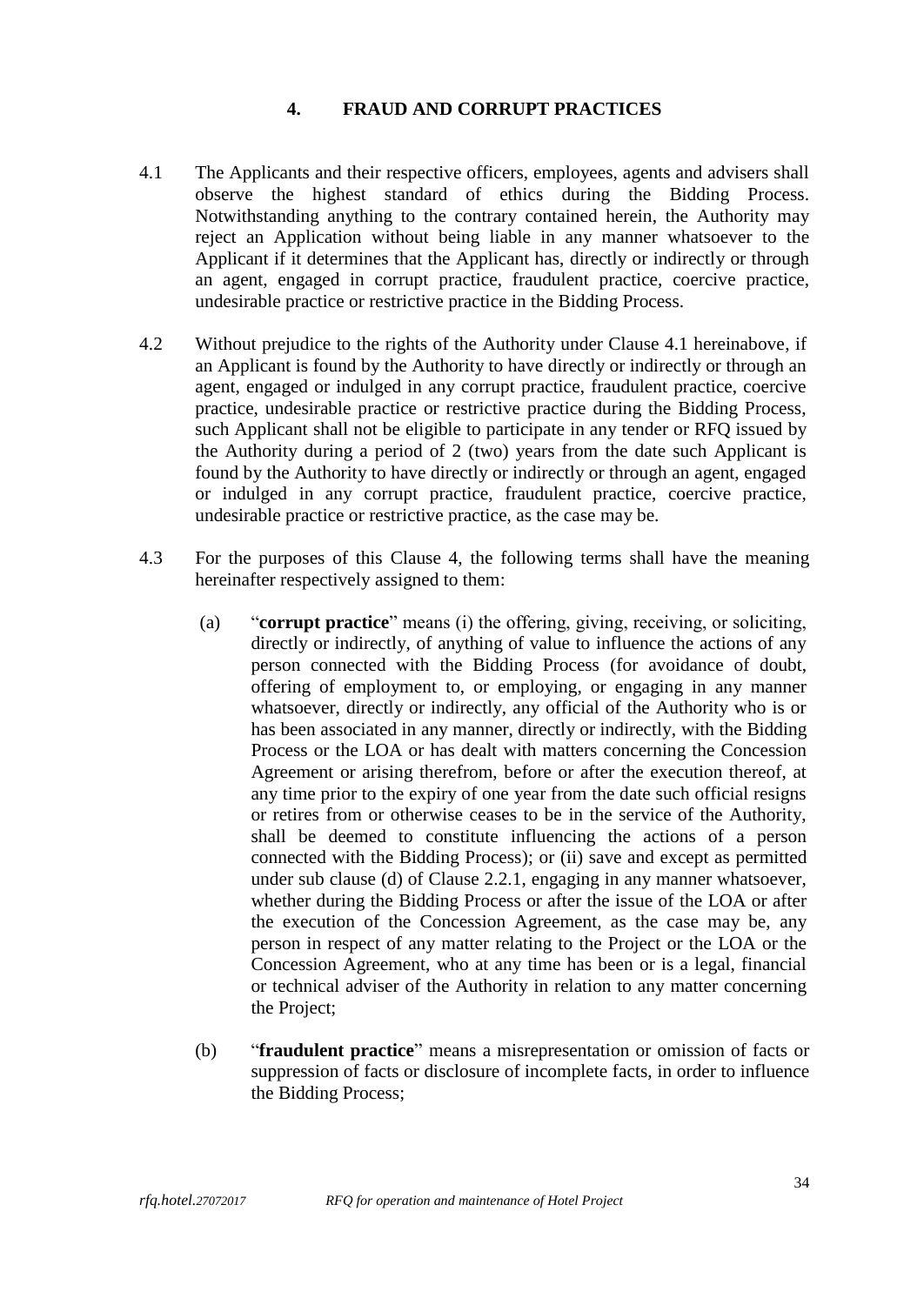- (c) "**coercive practice**" means impairing or harming or threatening to impair or harm, directly or indirectly, any person or property to influence any person's participation or action in the Bidding Process;
- (d) "**undesirable practice**" means (i) establishing contact with any person connected with or employed or engaged by the Authority with the objective of canvassing, lobbying or in any manner influencing or attempting to influence the Bidding Process; or (ii) having a Conflict of Interest; and
- (e) "**restrictive practice**" means forming a cartel or arriving at any understanding or arrangement among Applicants with the objective of restricting or manipulating a full and fair competition in the Bidding Process.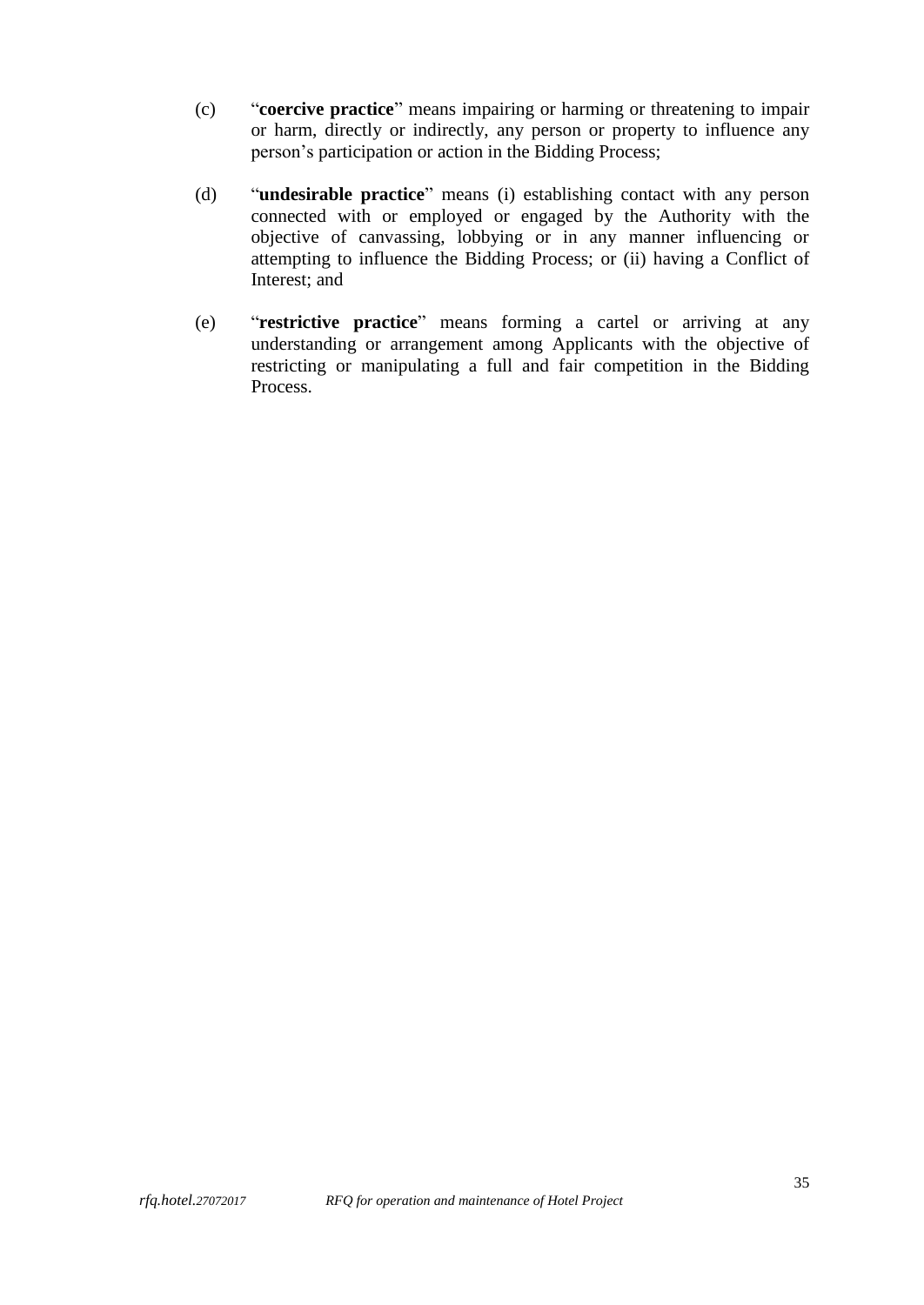#### **5. PRE-APPLICATION CONFERENCE**

- 5.1 A Pre-Application Conference of the interested parties shall be convened at the designated date, time and place. Only those persons who have purchased the RFQ document shall be allowed to participate in the Pre-Application Conference. Applicants who have downloaded the RFQ document from the Authority's website [\(www.daman.nic.in\)](http://www.daman.nic.in/) should submit a Demand Draft for the amount specified in Clause 1.2.1 towards the cost of the RFQ process, through their representative attending the conference. A maximum of three representatives of each Applicant shall be allowed to participate on production of authority letter from the Applicant.
- 5.2 During the course of Pre-Application Conference, the Applicants will be free to seek clarifications and make suggestions for consideration of the Authority. The Authority shall endeavour to provide clarifications and such further information as it may, in its sole discretion, consider appropriate for facilitating a fair, transparent and competitive Bidding Process.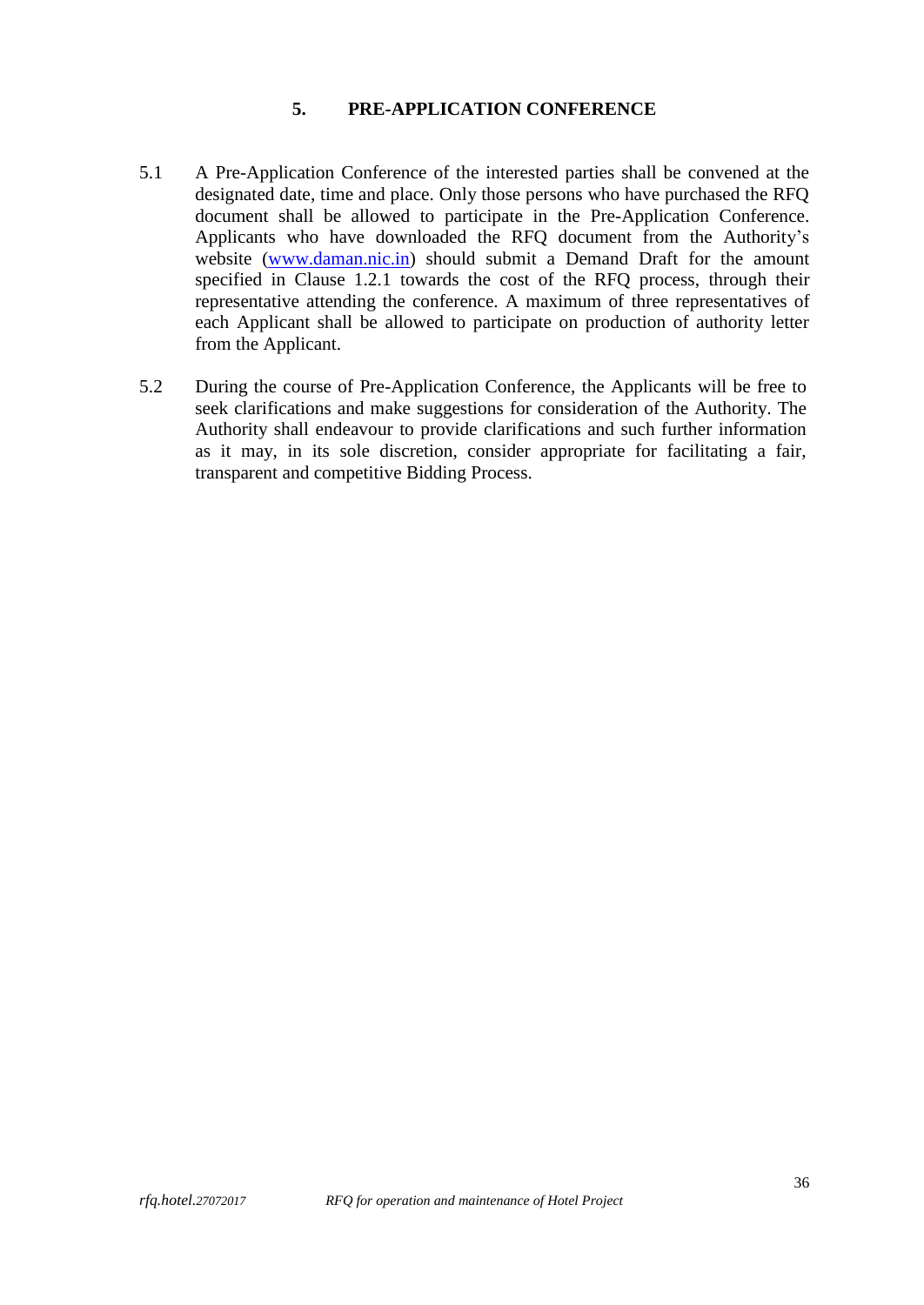#### **6. MISCELLANEOUS**

- 6.1 The Bidding Process shall be governed by, and construed in accordance with, the laws of India and the courts in Daman shall have exclusive jurisdiction over all disputes arising under, pursuant to and/ or in connection with the Bidding Process.
- 6.2 The Authority, in its sole discretion and without incurring any obligation or liability, reserves the right, at any time, to;
	- (a) suspend and/ or cancel the Bidding Process and/ or amend and/ or supplement the Bidding Process or modify the dates or other terms and conditions relating thereto;
	- (b) consult with any Applicant in order to receive clarification or further information;
	- (c) pre-qualify or not to pre-qualify any Applicant and/ or to consult with any Applicant in order to receive clarification or further information;
	- (d) retain any information and/ or evidence submitted to the Authority by, on behalf of, and/ or in relation to any Applicant; and/ or
	- (e) independently verify, disqualify, reject and/ or accept any and all submissions or other information and/ or evidence submitted by or on behalf of any Applicant.
- 6.3 It shall be deemed that by submitting the Application, the Applicant agrees and releases the Authority, its employees, agents and advisers, irrevocably, unconditionally, fully and finally from any and all liability for claims, losses, damages, costs, expenses or liabilities in any way related to or arising from the exercise of any rights and/ or performance of any obligations hereunder and the Bidding Documents, pursuant hereto, and/ or in connection with the Bidding Process, to the fullest extent permitted by applicable law, and waives any and all rights and/ or claims it may have in this respect, whether actual or contingent, whether present or in future.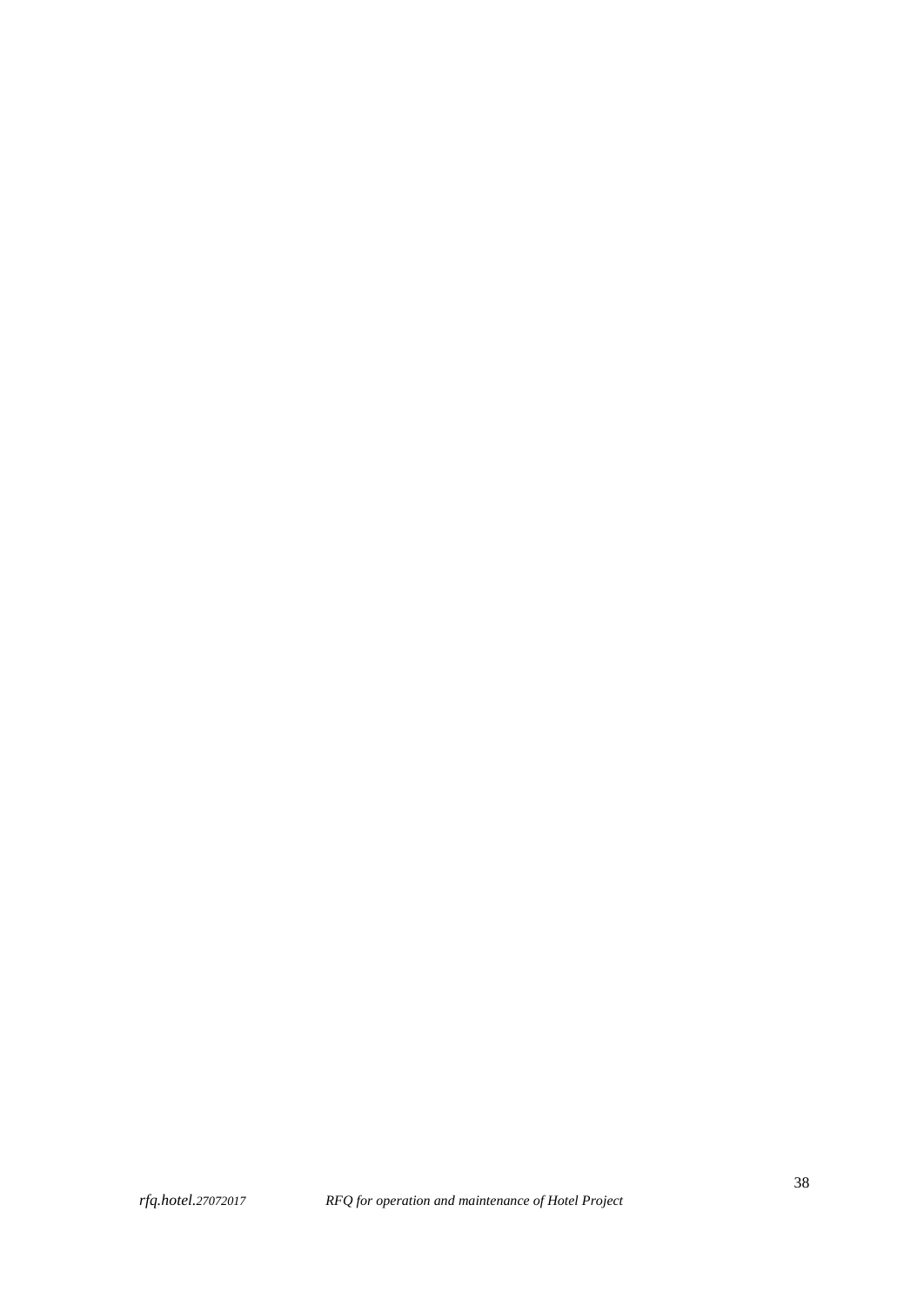# **Appendices**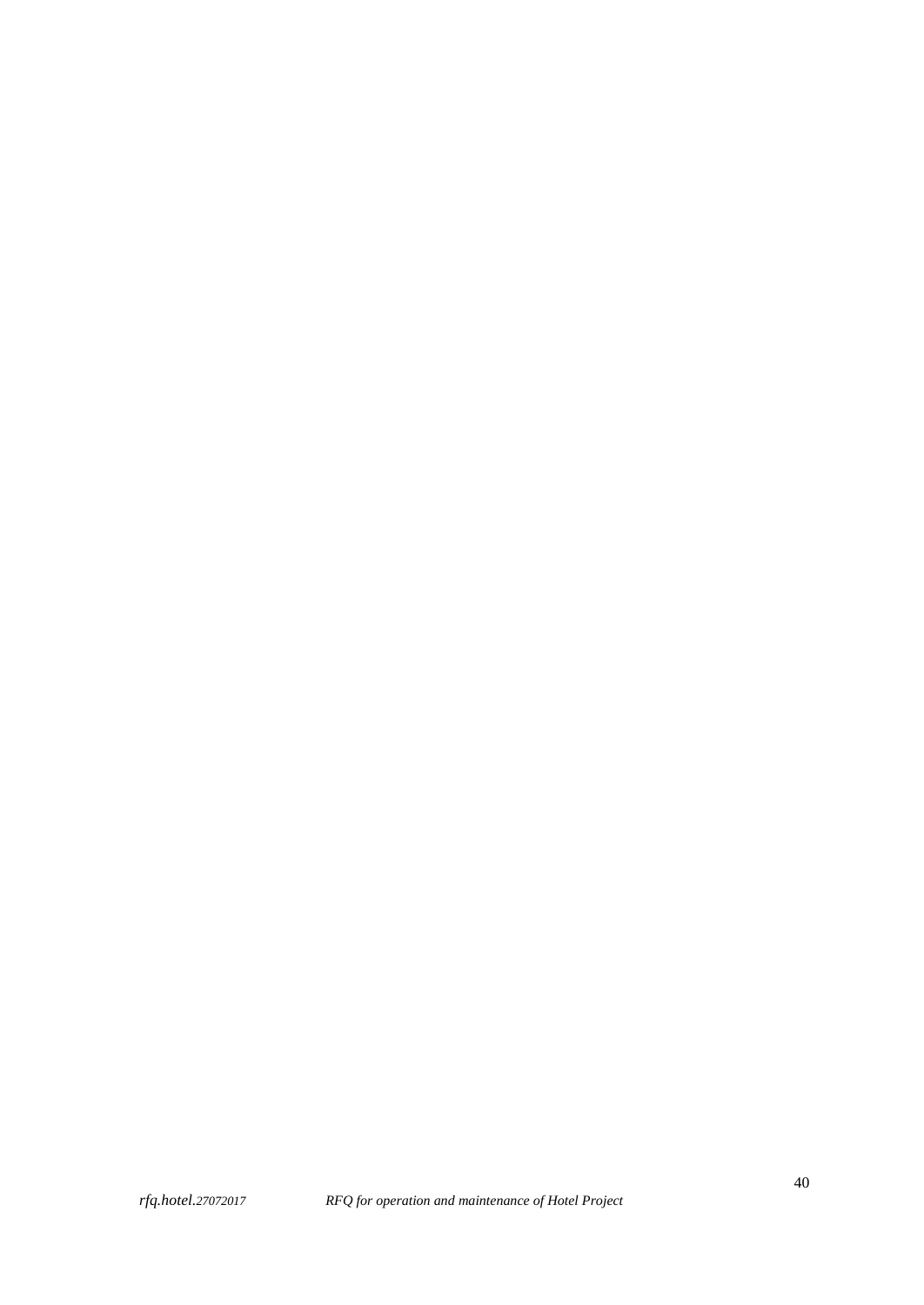#### APPENDIX-I

#### **Letter Comprising the Application for Pre-Qualification**

*(Refer Clause 2.13.2)*

Dated:

To,

…………………………… ………………….. …………………..

> Sub: Application for pre-qualification for the Operation and Maintenance of Hotel Project

Dear Sir,

With reference to your RFQ document dated ..........., I/we, having examined the RFQ document and understood its contents, hereby submit my/our Application for Qualification for the aforesaid project. The Application is unconditional and unqualified.

2. I/ We acknowledge that the Authority will be relying on the information provided in the Application and the documents accompanying such Application for prequalification of the Applicants for the aforesaid project, and we certify that all information provided in the Application and in Annexes I to V is true and correct; nothing has been omitted which renders such information misleading; and all documents accompanying such Application are true copies of their respective originals.

3. This statement is made for the express purpose of qualifying as a Bidder for the operation and maintenance of the aforesaid Project.

4. I/ We shall make available to the Authority any additional information it may find necessary or require to supplement or authenticate the Qualification statement.

5. I/ We acknowledge the right of the Authority to reject our Application without assigning any reason or otherwise and hereby waive, to the fullest extent permitted by applicable law, our right to challenge the same on any account whatsoever.

6. I/ We certify that in the last three years, we/ any of the Consortium Members or our/ their Associates have neither failed to perform on any contract, as evidenced by imposition of a penalty by an arbitral or judicial authority or a judicial pronouncement or arbitration award, nor been expelled from any project or contract by any public authority nor have had any contract terminated by any public authority for breach on our part.

7. I/ We declare that:

(a) I/ We have examined and have no reservations to the RFQ document, including any Addendum issued by the Authority;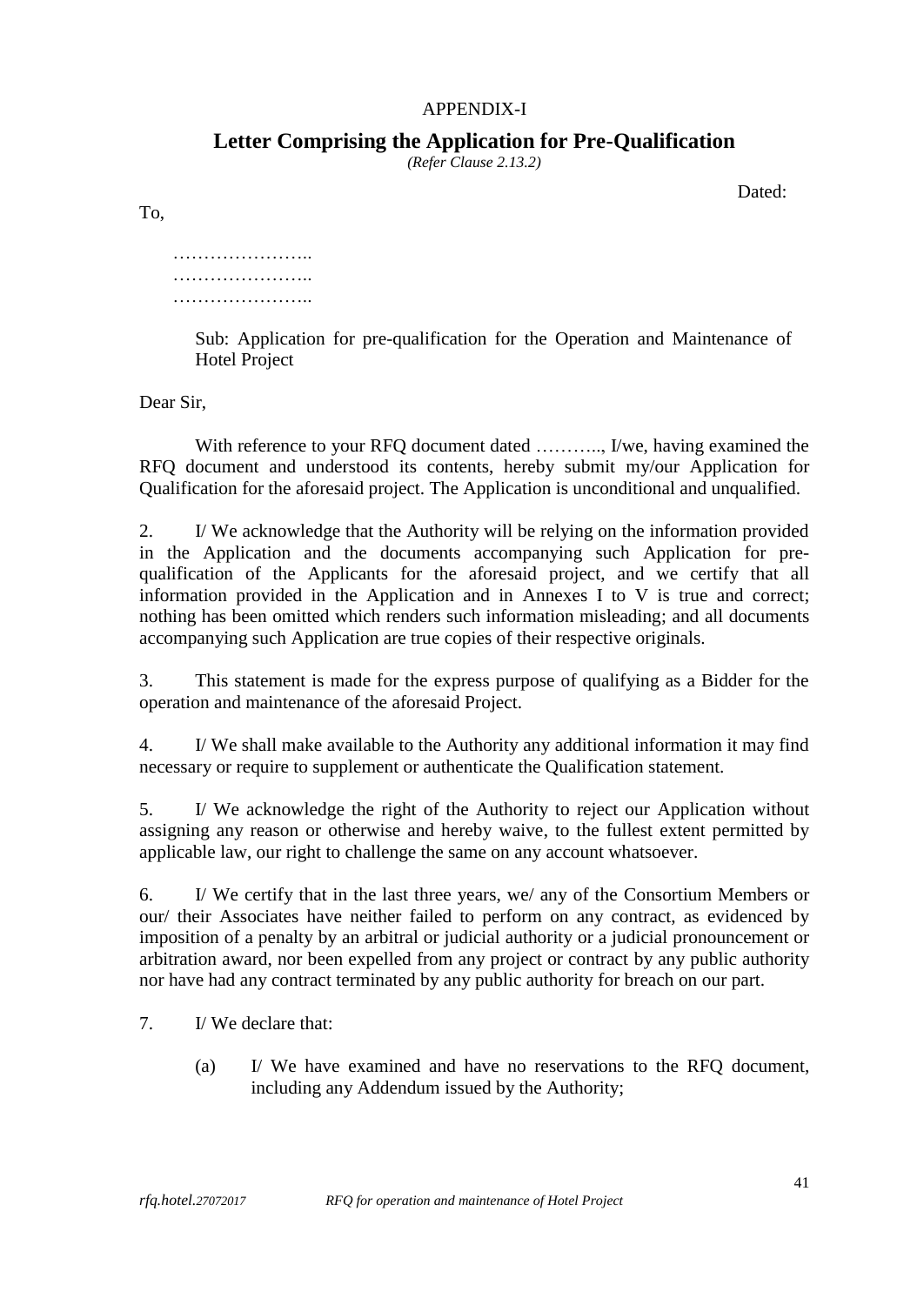- (b) I/ We do not have any conflict of interest in accordance with Clauses  $2.2.1(c)$  and  $2.2.1(d)$  of the RFQ document;
- (c) I/We have not directly or indirectly or through an agent engaged or indulged in any corrupt practice, fraudulent practice, coercive practice, undesirable practice or restrictive practice, as defined in Clause 4.3 of the RFQ document, in respect of any tender or request for proposal issued by or any agreement entered into with the Authority or any other public sector enterprise or any government, Central or State; and
- (d) I/ We hereby certify that we have taken steps to ensure that in conformity with the provisions of Section 4 of the RFQ document, no person acting for us or on our behalf has engaged or will engage in any corrupt practice, fraudulent practice, coercive practice, undesirable practice or restrictive practice.

8. I/ We understand that you may cancel the Bidding Process at any time and that you are neither bound to accept any Application that you may receive nor to invite the Applicants to Bid for the Project, without incurring any liability to the Applicants, in accordance with Clause 2.17.6 of the RFQ document.

9. I/ We believe that we/ our Consortium/ proposed Consortium satisfy(s) the Net Worth criteria and meet(s) all the requirements as specified in the RFQ document and am/ are qualified to submit a Bid.

10. I/ We declare that we/ any Member of the Consortium, or our/ its Associates are not a Member of a/ any other Consortium applying for pre-qualification.

11. I/ We certify that in regard to matters other than security and integrity of the country, we/ any Member of the Consortium or any of our/ their Associates have not been convicted by a court or indicted or adverse orders passed by a regulatory authority which could cast a doubt on our ability to undertake the Project or which relates to a grave offence that outrages the moral sense of the community.

12. I/ We further certify that in regard to matters relating to security and integrity of the country, we/ any Member of the Consortium or any of our/ their Associates have not been charge-sheeted by any agency of the Government or convicted by a court.

13. I/ We further certify that no investigation by a regulatory authority is pending either against us/ any Member of the Consortium or against our/ their Associates or against our CEO or any of our directors/ managers/ employees. $\epsilon$ 

 $\overline{a}$ 

 $<sup>£</sup>$  In case the Applicant is unable to provide the certification specified in paragraph 13, it may precede the</sup> paragraph by the words viz. "Except as specified in Schedule ……..... hereto". The exceptions to the certification or any disclosures relating thereto may be clearly stated in a Schedule to be attached to the Application. The Authority will consider the contents of such Schedule and determine whether or not the exceptions/disclosures are material to the suitability of the Applicant for pre-qualification hereunder.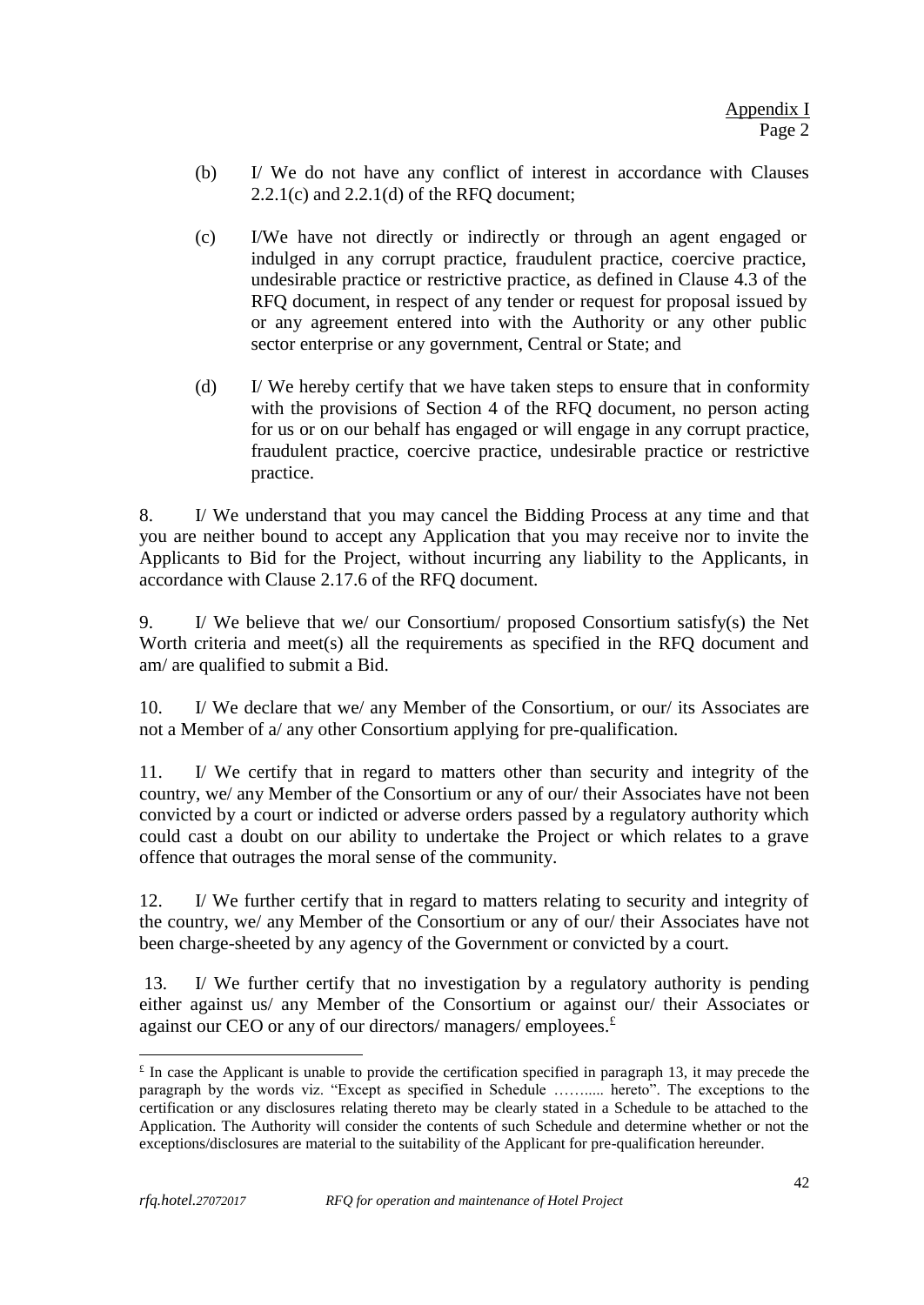14. I/ We further certify that we are qualified to submit a Bid in accordance with the guidelines for qualification of bidders seeking to acquire stakes in Public Sector Enterprises through the process of disinvestment issued by the GOI vide Department of Disinvestment OM No.  $6/4/2001$ -DD-II dated  $13<sup>th</sup>$  July, 2001 which guidelines apply *mutatis mutandis* to the Bidding Process. A copy of the aforesaid guidelines form part of the RFQ at Appendix-V thereof.

15. I/We further certify that we/ any Member of the Consortium or any of our/ their Associates are not barred by the Central Government/ State Government or any entity controlled by it, from participating in any project (BOT or otherwise), and no bar subsists as on the date of Application.

16. I/ We undertake that in case due to any change in facts or circumstances during the Bidding Process, we are attracted by the provisions of disqualification in terms of the provisions of this RFQ, we shall intimate the Authority of the same immediately.

17. The Statement of Legal Capacity as per format provided at Annex-V in Appendix-I of the RFQ document, and duly signed, is enclosed. The power of attorney for signing of Application and the power of attorney for Lead Member of consortium, as per format provided at Appendix II and III respectively of the RFQ, are also enclosed.

18. I/ We understand that the selected Bidder shall either be an existing Company incorporated under the Indian Companies Act, 1956/2013, or shall incorporate as such prior to execution of the Concession Agreement.

19. I/ We hereby confirm that we shall comply with the O&M requirements specified in Clause 2.2.3.

20. I/ We hereby irrevocably waive any right or remedy which we may have at any stage at law or howsoever otherwise arising to challenge or question any decision taken by the Authority in connection with the selection of Applicants, selection of the Bidder, or in connection with the selection/ Bidding Process itself, in respect of the above mentioned Project and the terms and implementation thereof.

21. I/ We agree and undertake to abide by all the terms and conditions of the RFQ document.

22. I/ We certify that in terms of the RFQ, my/our Net Worth is Rs. ……………….. (Rupees …………………………………….) and the Aggregate Experience Score is …………………… (in figures) …………..………………………………… (in words).

23. We agree and undertake to be jointly and severally liable for all the obligations of the Concessionaire under the Concession Agreement till execution of the Concession Agreement.\$

In witness thereof, I/ we submit this Application under and in accordance with the terms of the RFQ document.

 $\overline{a}$ 

<sup>\$</sup> This Paragraph 23 shall be omitted if the Applicant is not a Consortium.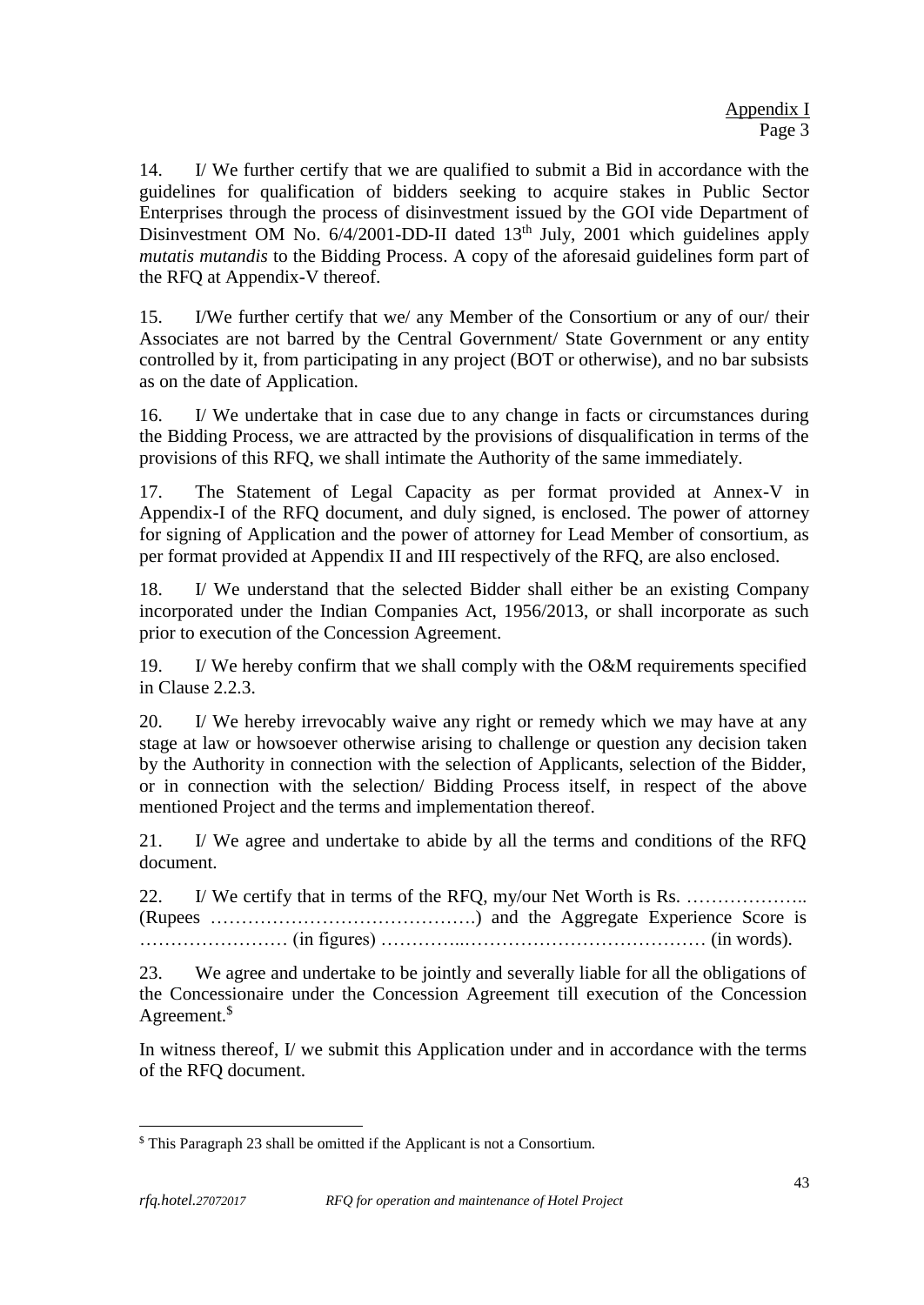Appendix I Page 4

Yours faithfully,

| Date:  | (Signature, name and designation of the Authorised Signatory) |
|--------|---------------------------------------------------------------|
| Place: | Name and seal of the Applicant/ Lead Member                   |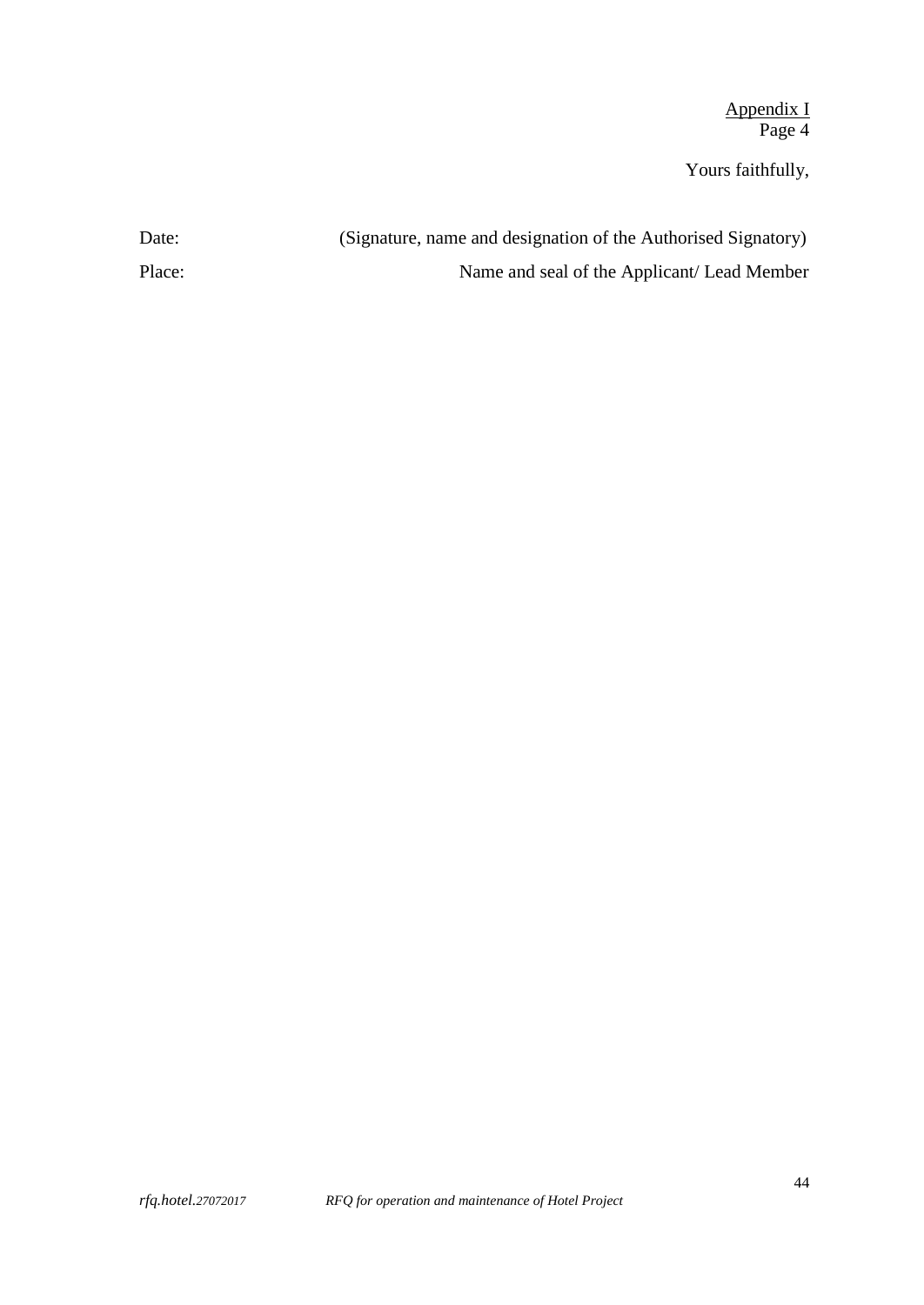#### Appendix I Annex-I

#### ANNEX-I

### **Particulars of the Applicant**

- 1. (a) Name:
	- (b) Country of incorporation:
	- (c) Address of the corporate headquarters and its branch office(s), if any, in India:
	- (d) Date of incorporation and/ or commencement of business:
- 2. Brief description of the Company including details of its main lines of business and proposed role and responsibilities in this Project:
- 3. Particulars of individual(s) who will serve as the point of contact/ communication for the Applicant:
	- (a) Name:
	- (b) Designation:
	- (c) Company:
	- (d) Address:
	- (e) Telephone Number:
	- (f) E-Mail Address:
- 4. Particulars of the Authorised Signatory of the Applicant:
	- (a) Name:
	- (b) Designation:
	- (c) Address:
	- (d) Phone Number:
- 5. In case of a Consortium:
	- (a) The information above (1-4) should be provided for all the Members of the Consortium.
	- (b) A copy of the Jt. Bidding Agreement, as envisaged in Clause 2.2.6(g) should be attached to the Application.
	- (c) Information regarding the role of each Member should be provided as per table below: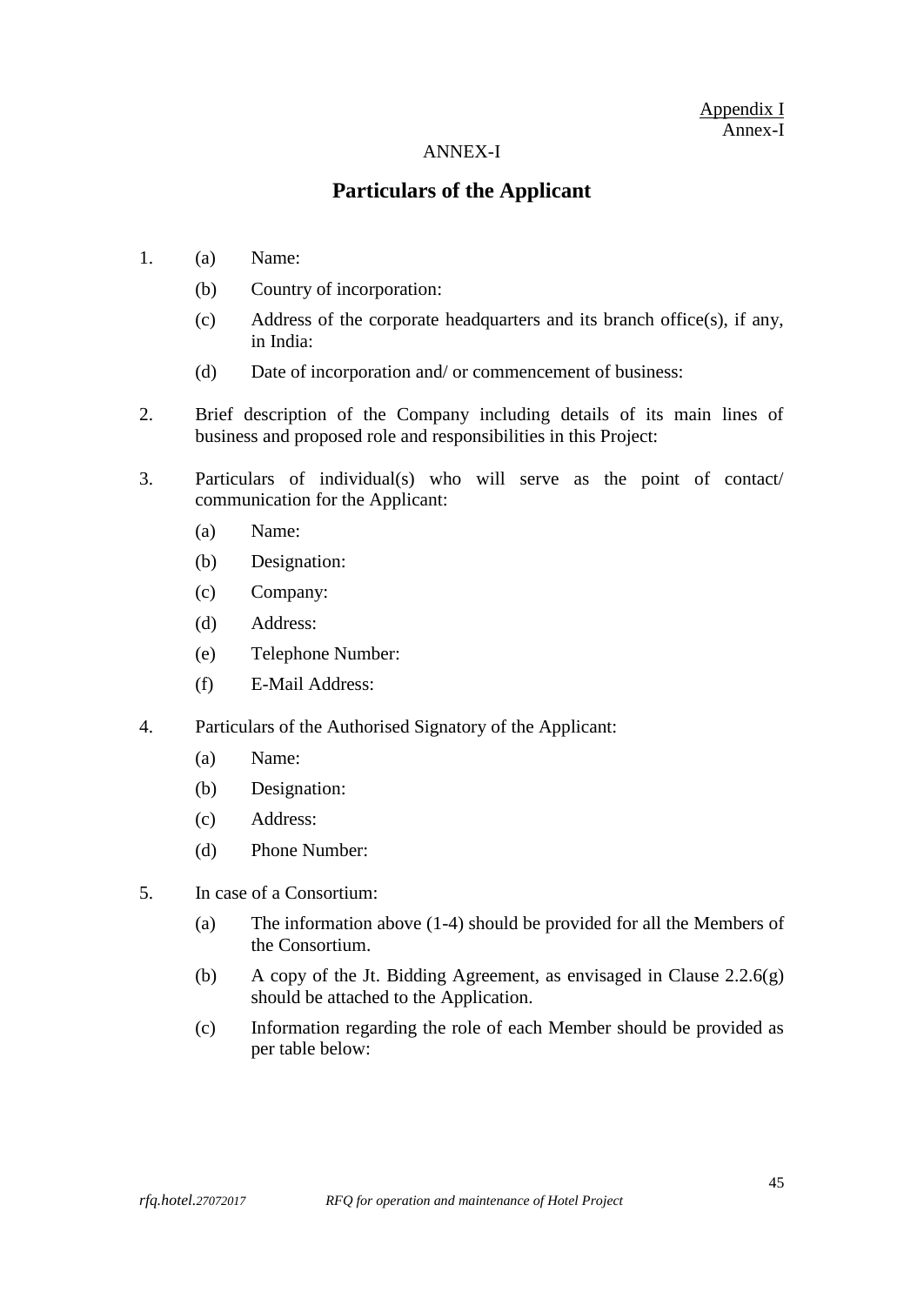| SI.<br>No. | <b>Name of Member</b> | $\text{Role}^{\$}$ | Percentage of equity in the<br>Consortium <sup>\$\$</sup> |
|------------|-----------------------|--------------------|-----------------------------------------------------------|
|            |                       |                    |                                                           |
|            |                       |                    |                                                           |
|            |                       |                    |                                                           |
|            |                       |                    |                                                           |

 $\overline{\$}$  The role of each Member, as may be determined by the Applicant, should be indicated in accordance with Clause 2.2.6 (d) and instruction 4 at Annex-IV.

 $$^{S\$}$ The percentage of equity should be in accordance with Clause 2.2.6 (a), (c) and (g).

6. The following information shall also be provided for the Applicant, including each Member of the Consortium:

| No. | <b>Criteria</b>                                                                                                                                                                                                                                                      | Yes | $\bf No$ |
|-----|----------------------------------------------------------------------------------------------------------------------------------------------------------------------------------------------------------------------------------------------------------------------|-----|----------|
| 1.  | Has the Applicant/ constituent of the Consortium<br>been barred by the Central/ State Government, or any<br>entity controlled by it, from participating in any<br>project (BOT or otherwise)?                                                                        |     |          |
| 2.  | If the answer to 1 is yes, does the bar subsist as on<br>the date of Application?                                                                                                                                                                                    |     |          |
| 3.  | Has the Applicant/ constituent of the Consortium<br>paid liquidated damages of more than 5% of the<br>contract value in a contract due to delay or has been<br>penalised due to any other reason in relation to<br>execution of a contract, in the last three years? |     |          |

**Name of Applicant/ member of Consortium:**

7. A statement by the Applicant and each of the Members of its Consortium (where applicable) or any of their Associates disclosing material nonperformance or contractual non-compliance in past projects, contractual disputes and litigation/ arbitration in the recent past is given below (Attach extra sheets, if necessary):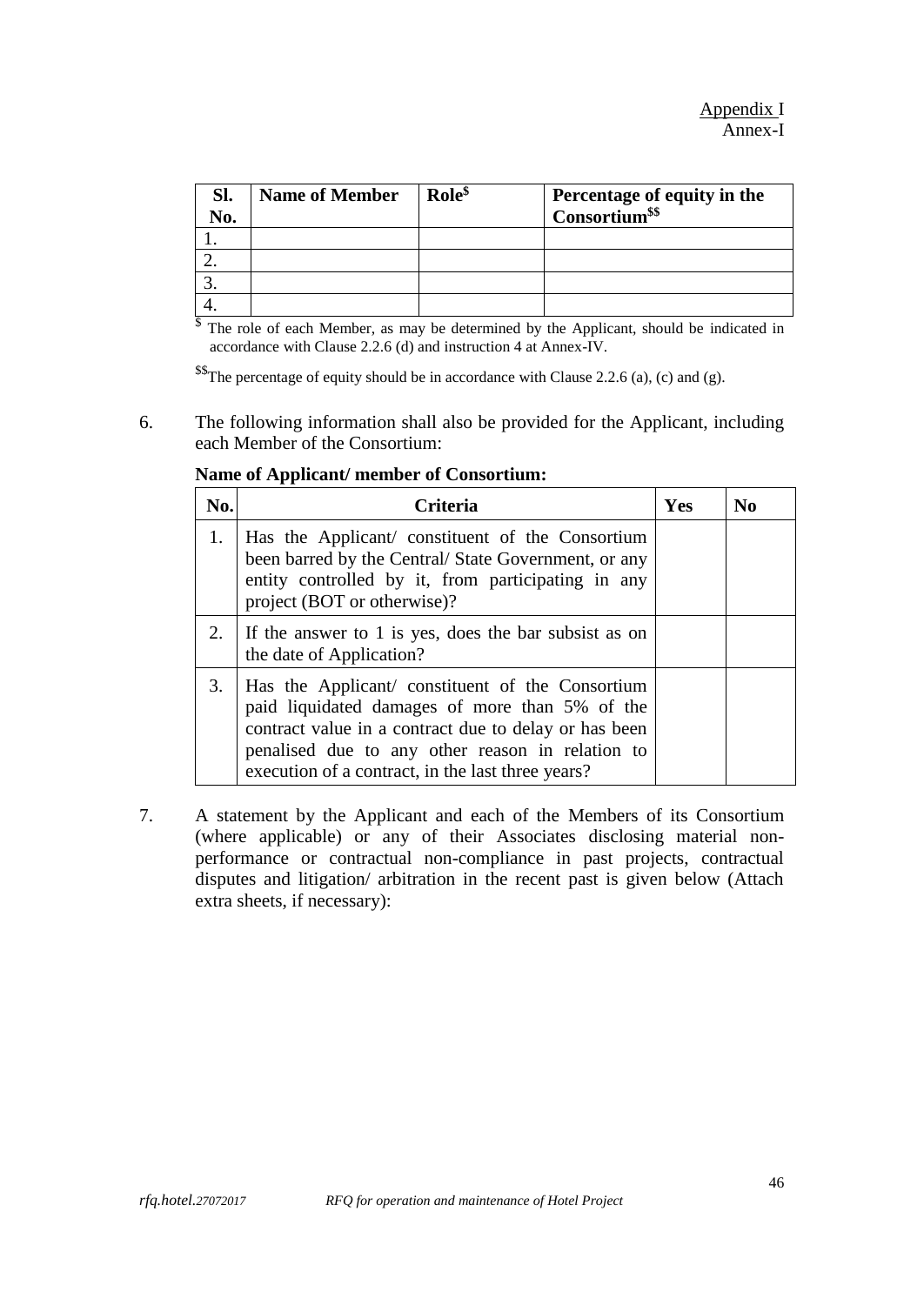Appendix I Annex-II

#### ANNEX-II

## **Technical Capacity of the Applicant@**

(*Refer to Clauses 2.2.2(A), 3.2 and 3.3 of the RFQ*)

| <b>Applicant</b> | <b>Member</b>     | Project            | Cate-              | Experience <sup><math>t</math></sup>                  | <b>Experience</b>       |     |
|------------------|-------------------|--------------------|--------------------|-------------------------------------------------------|-------------------------|-----|
| $type$ #         | Code <sup>Y</sup> | Code <sup>yy</sup> | gory <sup>\$</sup> | (number of rooms)                                     | $\bf Score^{\text{ff}}$ |     |
|                  |                   |                    |                    | Number of<br><b>Residential Rooms in</b><br>the Hotel | Multi-plying<br>factor  |     |
| (1)              | (2)               | (3)                | (4)                | (5)                                                   | (6)                     | (7) |
| Single           |                   | $\rm{a}$           |                    |                                                       |                         |     |
| entity           |                   | $\mathbf b$        |                    |                                                       |                         |     |
| Applicant        |                   | $\mathbf{C}$       |                    |                                                       |                         |     |
|                  |                   | $\mathbf d$        |                    |                                                       |                         |     |
| Consortium       |                   | 1a                 |                    |                                                       |                         |     |
| Member 1         |                   | 1 <sub>b</sub>     |                    |                                                       |                         |     |
|                  |                   | 1c                 |                    |                                                       |                         |     |
|                  |                   | 1 <sub>d</sub>     |                    |                                                       |                         |     |
| Consortium       |                   | 2a                 |                    |                                                       |                         |     |
| Member 2         |                   | 2 <sub>b</sub>     |                    |                                                       |                         |     |
|                  |                   | 2c                 |                    |                                                       |                         |     |
|                  |                   | 2d                 |                    |                                                       |                         |     |
| Consortium       |                   | 3a                 |                    |                                                       |                         |     |
| Member 3         |                   | 3 <sub>b</sub>     |                    |                                                       |                         |     |
|                  |                   | 3c                 |                    |                                                       |                         |     |
|                  |                   | 3d                 |                    |                                                       |                         |     |
| Consortium       |                   | 4a                 |                    |                                                       |                         |     |
| Member 4         |                   | 4b                 |                    |                                                       |                         |     |
|                  |                   | 4c                 |                    |                                                       |                         |     |
|                  |                   | 4d                 |                    | <b>Aggregate Experience Score =</b>                   |                         |     |
|                  |                   |                    |                    |                                                       |                         |     |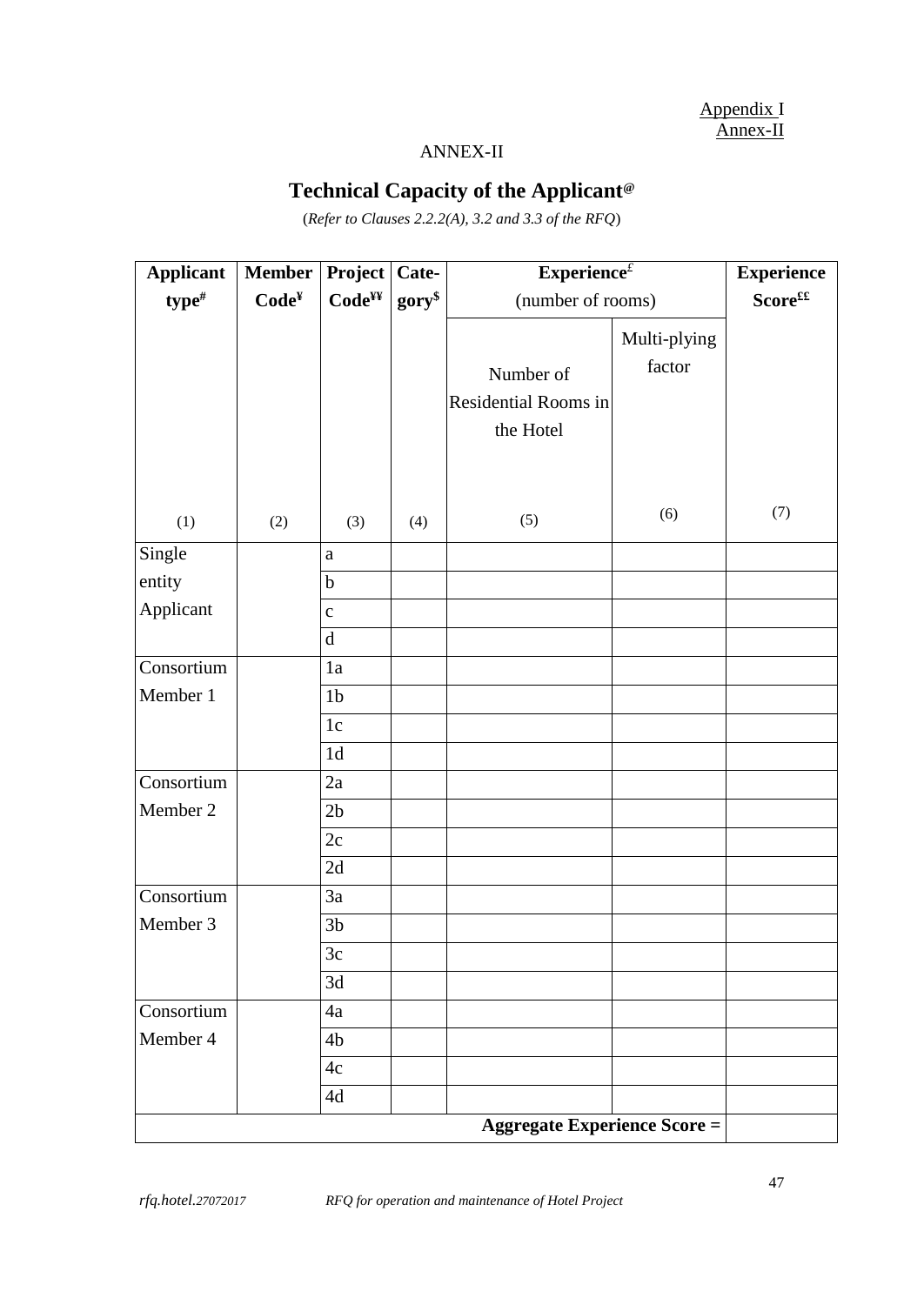*@ Provide details of only those projects that have been undertaken by the Applicant under its own name and/ or by an Associate specified in Clause 2.2.9 and/ or by a project company eligible under Clause 3.2.3. In case the Application Due Date falls within 3 (three) months of the close of the latest financial year, refer to Clause 2.2.12.*

*#An Applicant consisting of a single entity should fill in details as per the row titled Single entity Applicant and ignore the rows titled Consortium Member. In case of a Consortium, the row titled Single entity Applicant may be ignored. In case credit is claimed for an Associate, necessary evidence to establish the relationship of the Applicant with such Associate, in terms of Clause 2.2.9, shall be provided.*

*¥Member Code shall indicate NA for Not Applicable in case of a single entity Applicant. For other Members, the following abbreviations are suggested viz. LM means Lead Member, TM means Technical Member, FM means Financial Member, OMM means Operation & Maintenance Member, OM means Other Member.* 

¥¥*Refer Annex-IV of this Appendix-I. Add more rows if necessary.* 

*\$ Refer Clause 3.2.1.*

*\$\$ For conversion of US Dollars to Rupees, the rate of conversion shall be Rupees 60 (sixty) to a US Dollar. In case of any other currency, the same shall first be converted to US Dollars as on the date 60 (sixty) days prior to the Application Due Date, and the amount so derived in US Dollars shall be converted into Rupees at the aforesaid rate. The conversion rate of such currencies shall be the daily representative exchange rates published by the International Monetary Fund for the relevant date.*

*££Divide the number of rooms in the Experience column by one room and then multiply the result thereof by the applicable factor set out in Table 3.2.5 to arrive at the Experience Score for each Eligible Project.*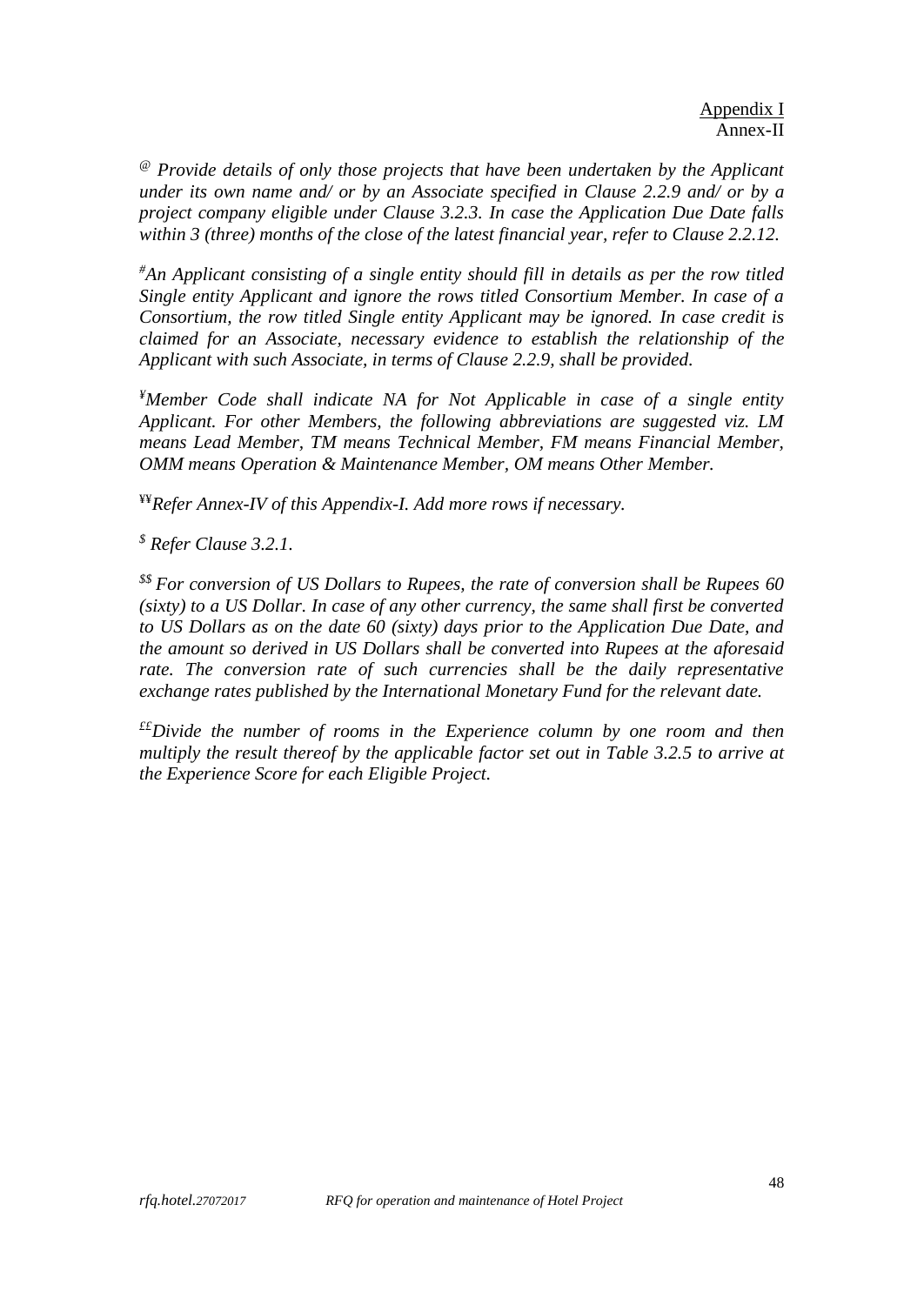Appendix I Annex-III

#### ANNEX-III

#### **Financial Capacity of the Applicant**

(*Refer to Clauses 2.2.2(B), 2.2.4 (ii) and 3.4 of the RFQ*)

| <b>Applicant</b>                       | <b>Member</b>     | <b>Net Cash Accruals</b> |                  |              |                         |      |      |  |  |  |  |  |  |  |
|----------------------------------------|-------------------|--------------------------|------------------|--------------|-------------------------|------|------|--|--|--|--|--|--|--|
| type \$\$                              | Code <sup>f</sup> |                          |                  |              |                         |      |      |  |  |  |  |  |  |  |
|                                        |                   | Year                     | Year             | Year         | Year                    | Year | Year |  |  |  |  |  |  |  |
|                                        |                   | 1                        | $\boldsymbol{2}$ | $\mathbf{3}$ | $\overline{\mathbf{4}}$ | 5    | 1    |  |  |  |  |  |  |  |
| (1)                                    | (2)               | (3)                      | (4)              | (5)          | (6)                     | (7)  | (8)  |  |  |  |  |  |  |  |
| Single entity                          |                   |                          |                  |              |                         |      |      |  |  |  |  |  |  |  |
| Applicant                              |                   |                          |                  |              |                         |      |      |  |  |  |  |  |  |  |
| Consortium<br>Member 1                 |                   |                          |                  |              |                         |      |      |  |  |  |  |  |  |  |
| Consortium<br>Member 2                 |                   |                          |                  |              |                         |      |      |  |  |  |  |  |  |  |
| Consortium<br>Member 3                 |                   |                          |                  |              |                         |      |      |  |  |  |  |  |  |  |
| Consortium<br>Member 4<br><b>TOTAL</b> |                   |                          |                  |              |                         |      |      |  |  |  |  |  |  |  |

**(In Rs. crore\$ )**

#### **Name & address of Applicant's Bankers:**

\$For conversion of other currencies into rupees, see notes below Annex-II of Appendix-I.

**\$\$**An Applicant consisting of a single entity should fill in details as per the row titled Single entity Applicant and ignore the rows titled Consortium Members. In case of a Consortium, row titled Single entity Applicant may be ignored.

**£**For Member Code, see instruction 4 at Annex-IV of this Appendix-I.

**££**The Applicant should provide details of its own Financial Capacity or of an Associate specified in Clause 2.2.9.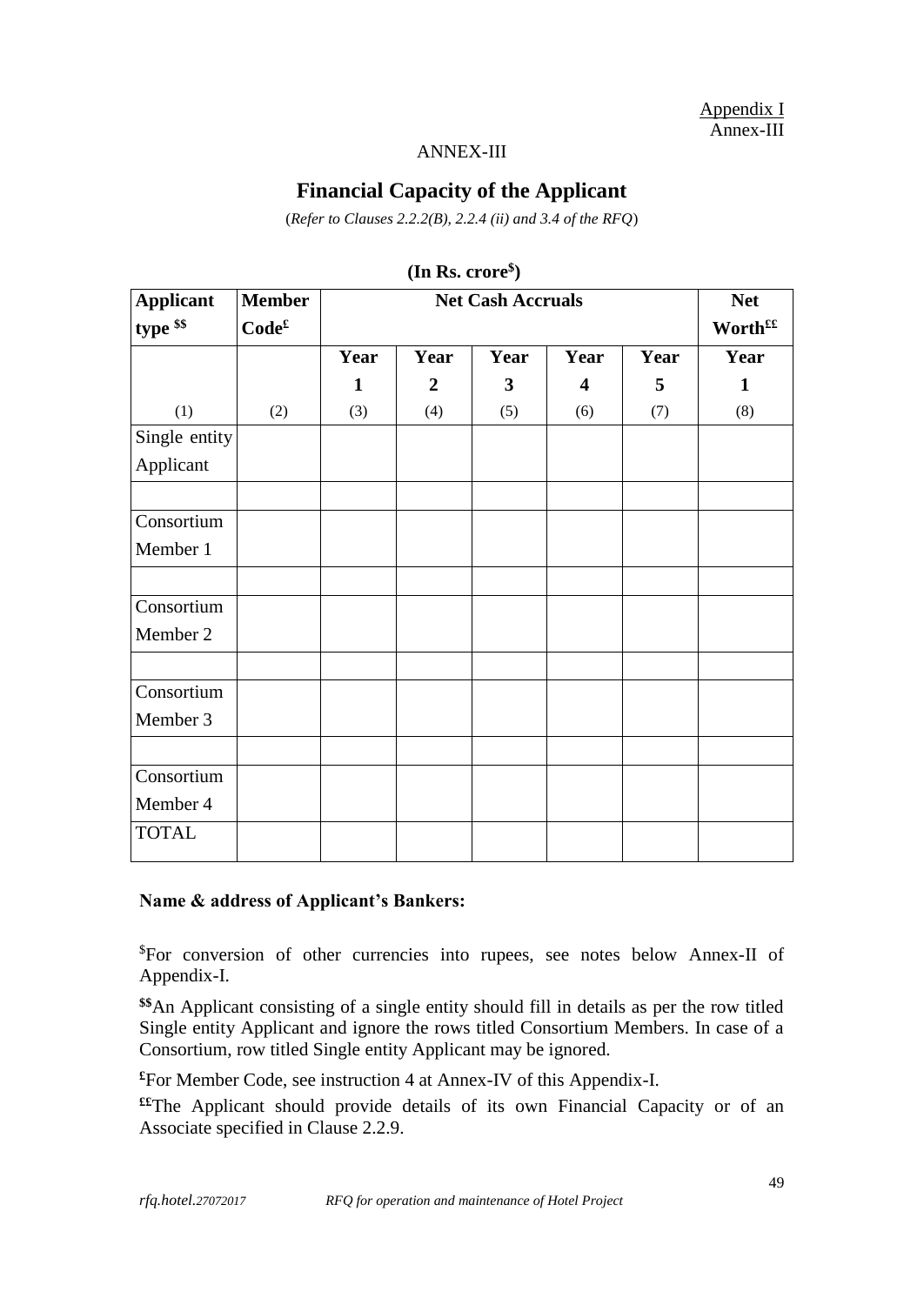#### **Instructions:**

- 1. The Applicant/ its constituent Consortium Members shall attach copies of the balance sheets, financial statements and Annual Reports for 5 (five) years preceding the Application Due Date. The financial statements shall:
	- (a) reflect the financial situation of the Applicant or Consortium Members and its/ their Associates where the Applicant is relying on its Associate's financials;
	- (b) be audited by a statutory auditor;
	- (c) be complete, including all notes to the financial statements; and
	- (d) correspond to accounting periods already completed and audited (no statements for partial periods shall be requested or accepted).
- 2. Net Cash Accruals shall mean Profit After Tax + Depreciation.
- 3. Net Worth shall mean (Subscribed and Paid-up Equity + Reserves) less (Revaluation reserves + miscellaneous expenditure not written off + reserves not available for distribution to equity shareholders).
- 4. Year 1 will be the latest completed financial year, preceding the bidding. Year 2 shall be the year immediately preceding Year 1 and so on. In case the Application Due Date falls within 3 (three) months of the close of the latest financial year, refer to Clause 2.2.12.
- 5. In the case of a Consortium, a copy of the Jt. Bidding Agreement shall be submitted in accordance with Clause 2.2.6 (g) of the RFQ document.
- 6. The Applicant shall provide an Auditor's Certificate specifying the Net Worth of the Applicant and also specifying the methodology adopted for calculating such Net Worth in accordance with Clause 2.2.4 (ii) of the RFQ document.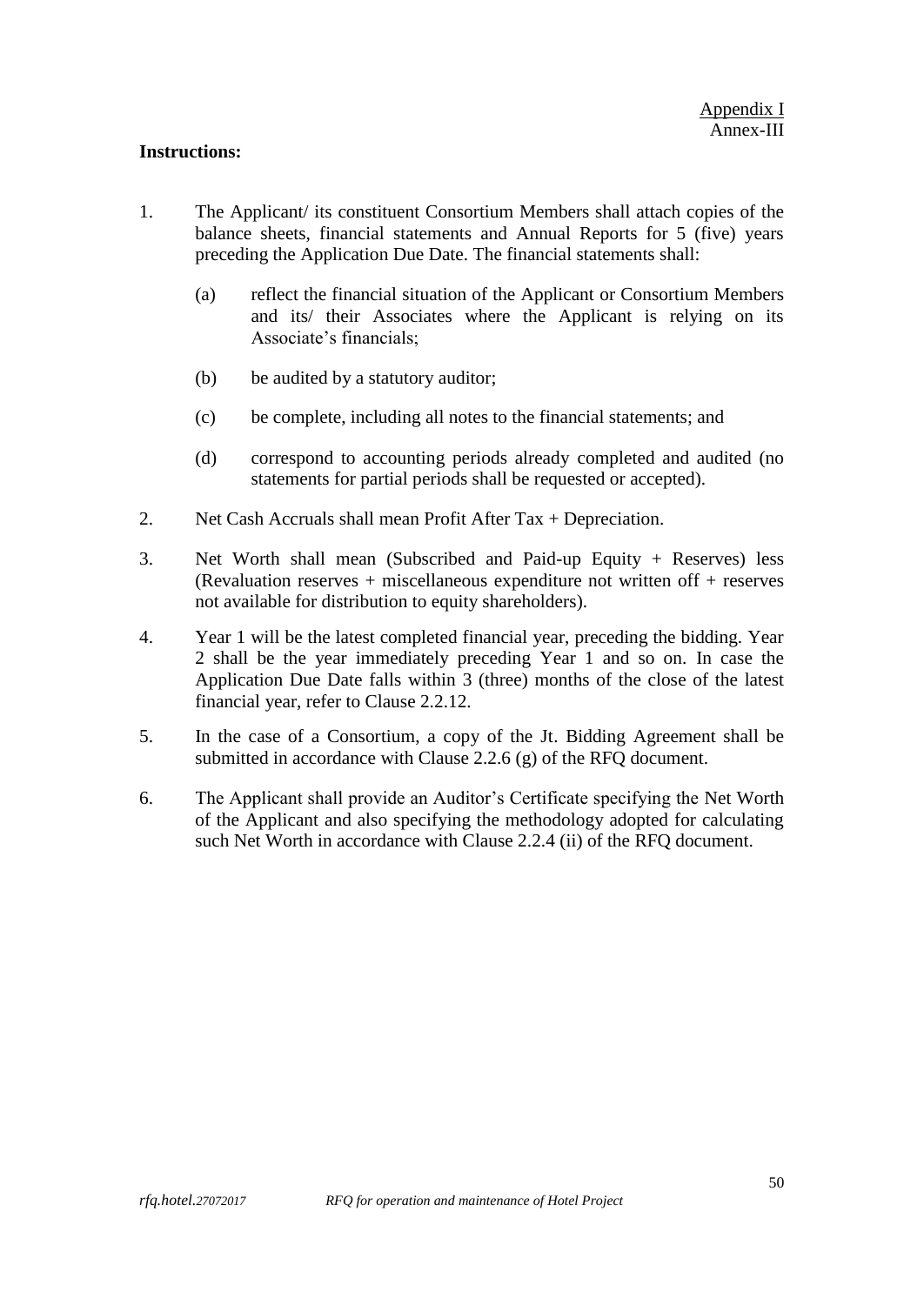Appendix I Annex-IV

#### ANNEX-IV

### **Details of Eligible Projects**

(*Refer to Clauses 2.2.2(A), 3.2 and 3.3 of the RFQ*)

| <b>Project Code:</b>             | <b>Member Code:</b> |                                       |  |  |  |  |  |  |  |
|----------------------------------|---------------------|---------------------------------------|--|--|--|--|--|--|--|
| <b>Item</b>                      | <b>Refer</b>        | <b>Particulars of the Project</b>     |  |  |  |  |  |  |  |
|                                  | <b>Instruction</b>  |                                       |  |  |  |  |  |  |  |
| (1)                              | (2)                 | (3)                                   |  |  |  |  |  |  |  |
| Title $\&$ nature of the project |                     |                                       |  |  |  |  |  |  |  |
| Category                         | 5                   |                                       |  |  |  |  |  |  |  |
| <b>Year-wise Number of Rooms</b> | 6                   | Number of Rooms <sup>\$</sup><br>Year |  |  |  |  |  |  |  |
| in the Hotel                     |                     | Year 1                                |  |  |  |  |  |  |  |
|                                  |                     | Year 2                                |  |  |  |  |  |  |  |
|                                  |                     | Year 3                                |  |  |  |  |  |  |  |
|                                  |                     | Year 4                                |  |  |  |  |  |  |  |
|                                  |                     | Year 5                                |  |  |  |  |  |  |  |
|                                  |                     | <b>Total Number</b>                   |  |  |  |  |  |  |  |
|                                  |                     | of Rooms                              |  |  |  |  |  |  |  |
| Location and address of the      | $\overline{7}$      |                                       |  |  |  |  |  |  |  |
| Hotel                            |                     |                                       |  |  |  |  |  |  |  |
| Date of commencement of          | 8                   |                                       |  |  |  |  |  |  |  |
| Hotel                            |                     |                                       |  |  |  |  |  |  |  |
| Equity shareholding              | 9                   |                                       |  |  |  |  |  |  |  |
| (with period during which        |                     |                                       |  |  |  |  |  |  |  |
| equity was held)                 |                     |                                       |  |  |  |  |  |  |  |
| Whether credit is being taken    | 13                  |                                       |  |  |  |  |  |  |  |
| for the Eligible Experience of   |                     |                                       |  |  |  |  |  |  |  |
| an Associate (Yes/No)            |                     |                                       |  |  |  |  |  |  |  |

#### **Instructions:**

- 1. Applicants are expected to provide information in respect of each Eligible Project in this Annex. Information provided in this section is intended to serve as a back up for information provided in the Application. Applicants should also refer to the Instructions below.
- 2. For a single entity Applicant, the Project Codes would be a, b, c, d etc. In case the Applicant is a Consortium then for Member 1, the Project Codes would be 1a, 1b, 1c, 1d etc., for Member 2 the Project Codes shall be 2a, 2b, 2c, 2d etc., and so on.
- 3. A separate sheet should be filled for each Eligible Project.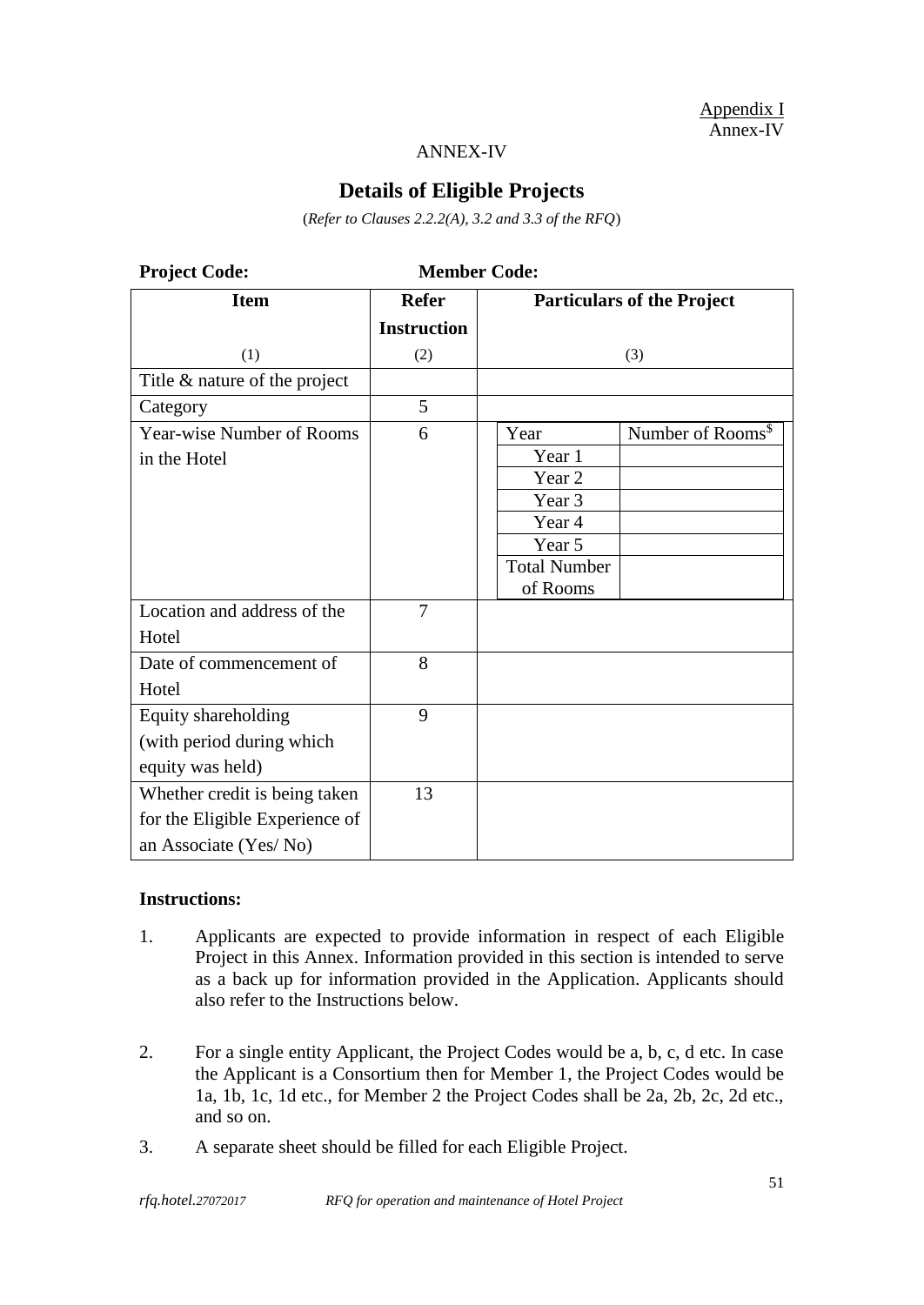- 4. Member Code shall indicate NA for Not Applicable in case of a single entity Applicant. For other Members, the following abbreviations are suggested viz. LM means Lead Member, TM means Technical Member, FM means Financial Member, OMM means Operation & Maintenance Member; and OM means Other Member. In case the Eligible Project relates to an Associate of the Applicant or its Member, write "Associate" along with Member Code.
- 5. Refer to Clause 3.2.1 of the RFQ for category number.
- 6. The total number of rooms for each Eligible Project are to be stated in Annex-II of this Appendix-I. The figures to be provided here should indicate the break-up for the past 5 (five) financial years. Year 1 refers to the financial year immediately preceding the Application Due Date; Year 2 refers to the year before Year 1, Year 3 refers to the year before Year 2, and so on (Refer Clause 2.2.12).
- 7. Particulars such as name, address and contact details of owner may be provided for all Eligible Projects.
- 8. The date of commissioning of the project should be indicated for all Eligible Projects.
- 9. For all Eligible Projects, the equity shareholding of the Applicant, in the company owning the Eligible Project, held continuously during the period for which Eligible Experience is claimed, needs to be given (Refer Clause 3.2.3).
- 10. Experience for any activity relating to an Eligible Project shall not be claimed by two or more Members of the Consortium. In other words, no double counting by a consortium in respect of the same experience shall be permitted in any manner whatsoever.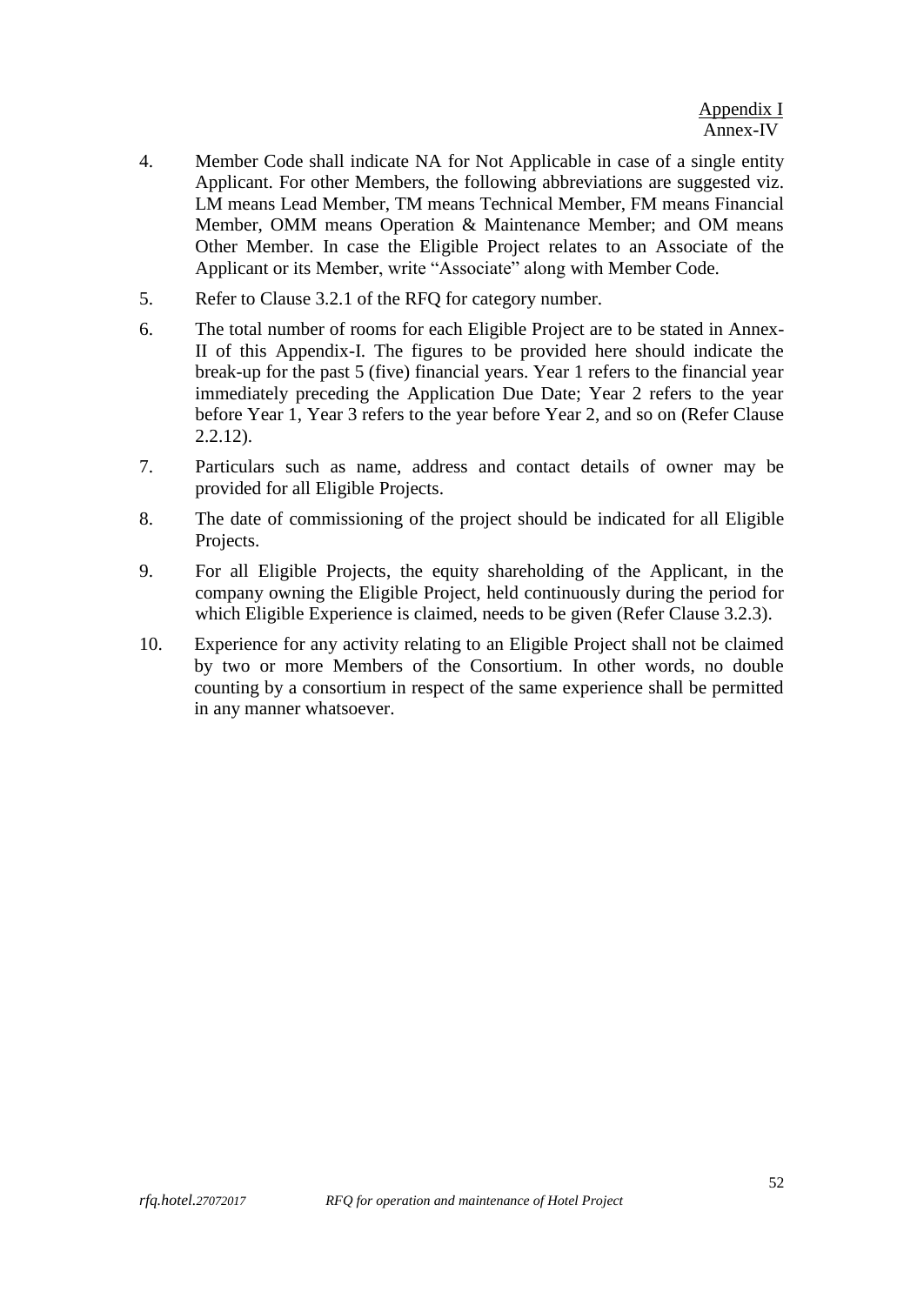- 11. Certificate from the Applicant's statutory auditor<sup>\$</sup> must be furnished as per formats below for each Eligible Project. In jurisdictions that do not have statutory auditors, the auditors who audit the annual accounts of the Applicant/ Member/Associate may provide the requisite certification.
- 12. The Applicant shall provide a certificate from the statutory auditor of the Applicant, or its Associate, in the format below for all Eligible Projects:

#### **Certificate from the Statutory Auditor regarding Hotels**

Based on its books of accounts and other published information authenticated by it, this is to certify that …………………….. *(name of the Applicant/Member/Associate)*  is/ was an equity shareholder in ……………….. *(title of the project company)* and holds/ held Rs. ……….. cr. (Rupees ……………………………………….. crore) of equity (which constitutes ........%  $\epsilon$  of the total paid up and subscribed equity capital) of the project company from ................ *(date)* to ................. *(date)<sup>¥</sup>*. The project was commissioned on ……………. *(date of commissioning of the project)*.

……………………… ………………………

We also certify that ……………….. *(title of the project company) operated, maintained and managed a …………….(insert name of the hotel) having a capacity of …….(insert number) residential rooms and the total number of residential rooms operated, maintained and managed by them works out to ……………(insert number of residential rooms in words and figure)* during the past five financial years as per yearwise details noted below:

(Give year wise details)

………………………

……………………… Name of the audit firm:

Seal of the audit firm: (Signature, name and designation) Date: of the authorised signatory)

 $\overline{a}$ <sup>§</sup> In case duly certified audited annual financial statements containing the requisite details are provided, a separate certification by statutory auditors would not be necessary.

Provide Certificate as per this format only. Attach explanatory notes to the Certificate, if necessary. In jurisdictions that do not have statutory auditors, the firm of auditors which audits the annual accounts of the Applicant or its Associate may provide the certificates required under this RFQ.  $\epsilon$  Refer instruction no. 10 in this Annex-IV.

<sup>¥</sup> In case the project is owned by the Applicant company, this language may be suitably modified to read: "It is certified that …………….. (name of Applicant) constructed and/ or owned the ………….. (name of project) from  $\ldots$   $\ldots$   $\ldots$   $\ldots$   $\ldots$   $\ldots$   $\ldots$   $\ldots$   $\ldots$   $\ldots$   $\ldots$   $\ldots$   $\ldots$   $\ldots$   $\ldots$   $\ldots$   $\ldots$   $\ldots$   $\ldots$   $\ldots$   $\ldots$   $\ldots$   $\ldots$   $\ldots$   $\ldots$   $\ldots$   $\ldots$   $\ldots$   $\ldots$   $\ldots$   $\ldots$   $\ldots$   $\ldots$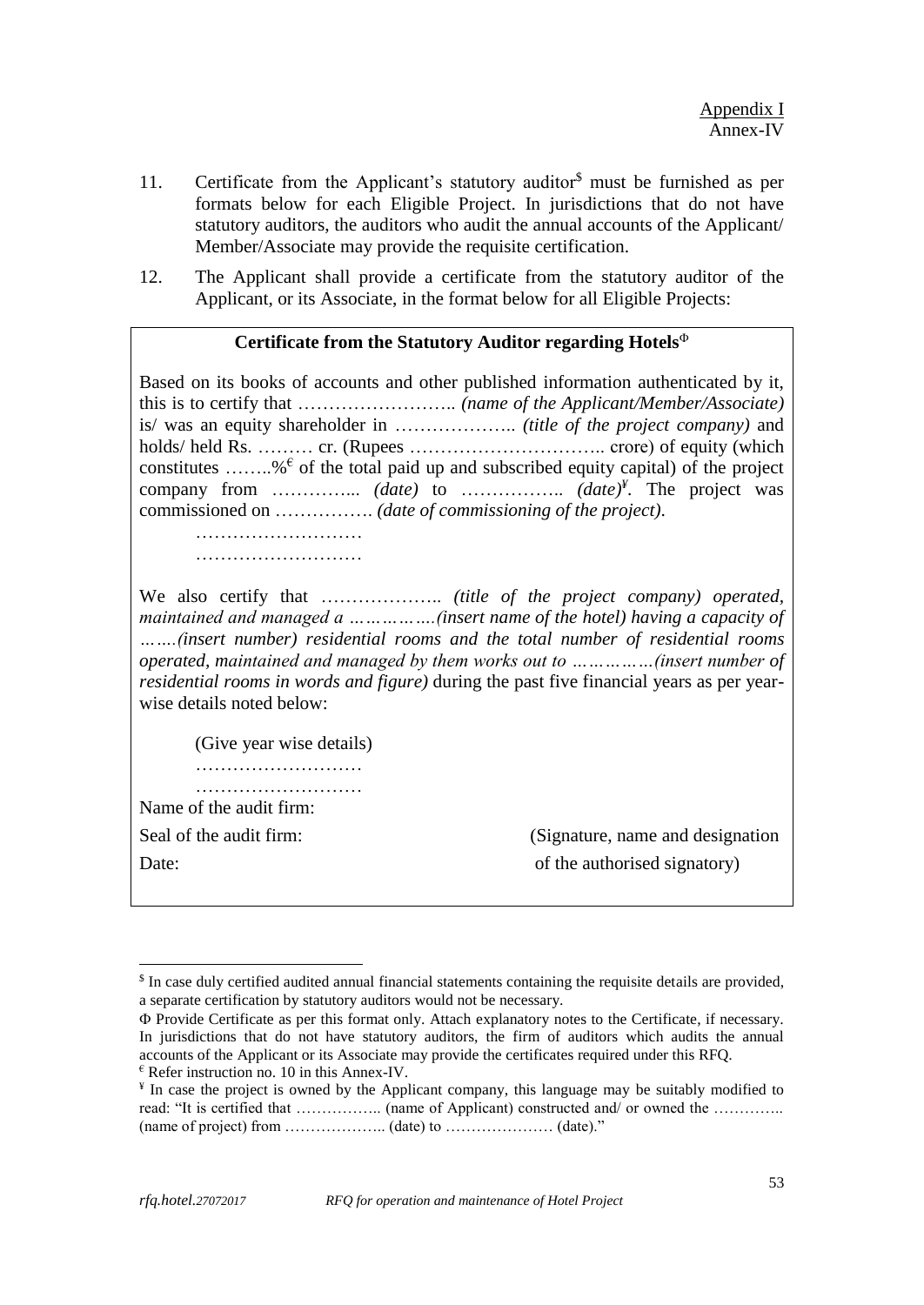13. In the event that credit is being taken for the Eligible Experience of an Associate, as defined in Clause 2.2.9, the Applicant should also provide a certificate in the format below:

#### **Certificate from the Statutory Auditor/ Company Secretary regarding Associate\$**

Based on the authenticated record of the Company, this is to certify that more than 50% (fifty per cent) of the subscribed and paid up voting equity of ……………… (*name of the Applicant/ Consortium Member/ Associate*) is held, directly or indirectly£ , by ……………….. (*name of Associate/ Applicant/ Consortium Member*). By virtue of the aforesaid share-holding, the latter exercises control over the former, who is an Associate in terms of Clause 2.2.9 of the RFQ.

A brief description of the said equity held, directly or indirectly, is given below:

{*Describe the share-holding of the Applicant/ Consortium Member and the Associate. In the event the Associate is under common control with the Applicant/ Consortium Member, the relationship may be suitably described and similarly certified herein.*}

Name of the audit firm:

| Seal of the audit firm: | (Signature, name and designation of |
|-------------------------|-------------------------------------|
| Date:                   | the authorised signatory).          |

\$ In the event that the Applicant/ Consortium Member exercises control over an Associate by operation of law, this certificate may be suitably modified and copies of the relevant law may be enclosed and referred to.

 $f$  In the case of indirect share-holding, the intervening companies in the chain of ownership should also be Associates i.e., the share-holding in each such company should be more than 50% in order to establish that the chain of "control" is not broken.

14. It may be noted that in the absence of any detail in the above certificates, the information would be considered inadequate and could lead to exclusion of the relevant project in computation of Experience Score<sup> $\Theta$ </sup>.

 $\overline{a}$ 

<sup>&</sup>lt;sup> $\Theta$ </sup> Refer Clause 3.2.5 of the RFQ.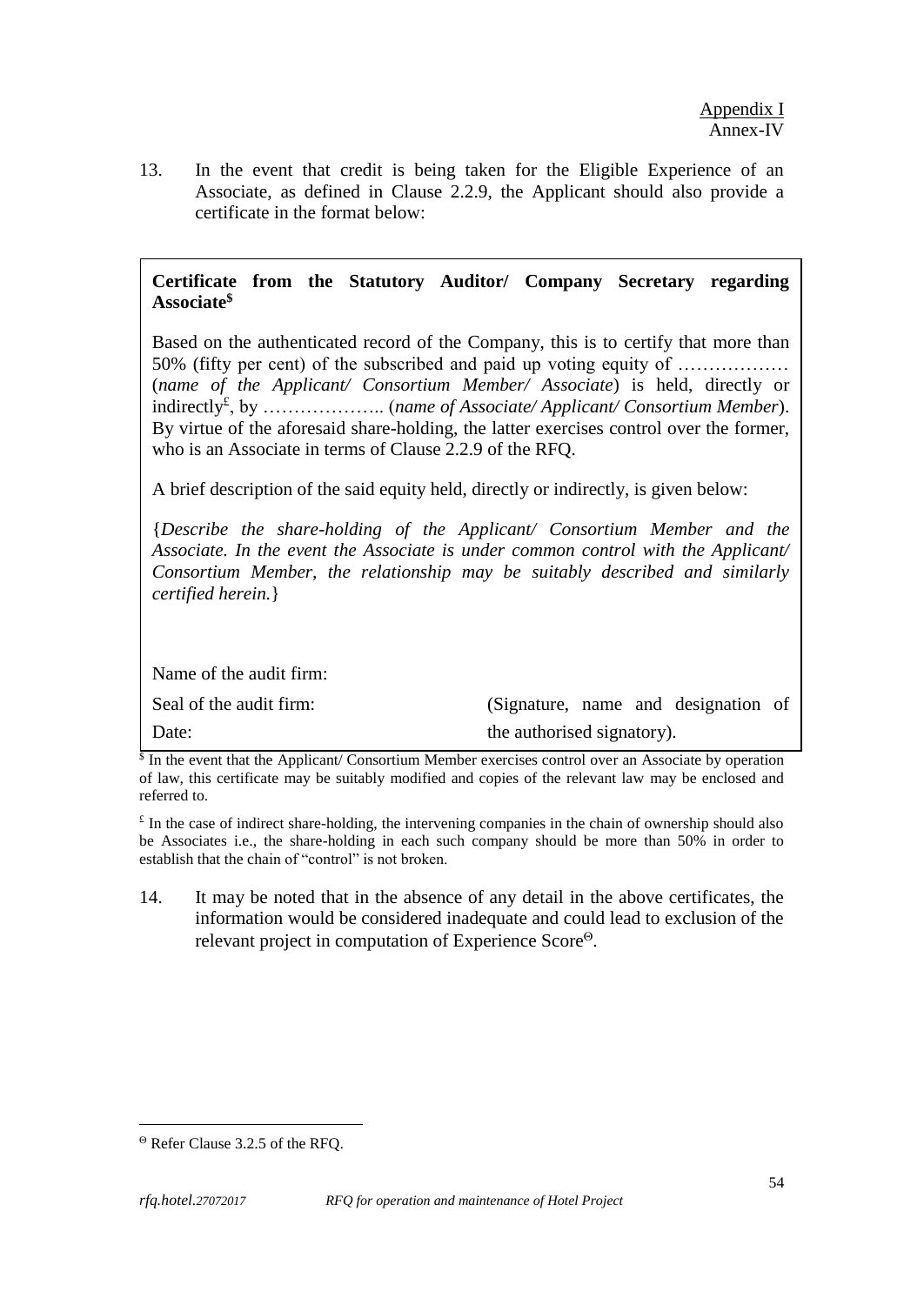#### ANNEX-V

#### **Statement of Legal Capacity**

*(To be forwarded on the letterhead of the Applicant/ Lead Member of Consortium)*

Ref. Date:

To,

|  |   |  | . |  |  |  |  |  |  |  | . |  |  |
|--|---|--|---|--|--|--|--|--|--|--|---|--|--|
|  | . |  |   |  |  |  |  |  |  |  |   |  |  |

Dear Sir,

We hereby confirm that we/ our members in the Consortium (constitution of which has been described in the Application) satisfy the terms and conditions laid out in the RFQ document.

We have agreed that …………………… (insert member's name) will act as the Lead Member of our consortium. \$

We have agreed that ………………….. (insert individual's name) will act as our representative/ will act as the representative of the consortium on its behalf<sup>\$</sup> and has been duly authorized to submit the RFQ. Further, the authorised signatory is vested with requisite powers to furnish such letter and authenticate the same.

Thanking you,

Yours faithfully,

(Signature, name and designation of the authorised signatory)

For and on behalf of……………………………..

 $\overline{a}$ 

<sup>\$</sup> Please strike out whichever is not applicable*.*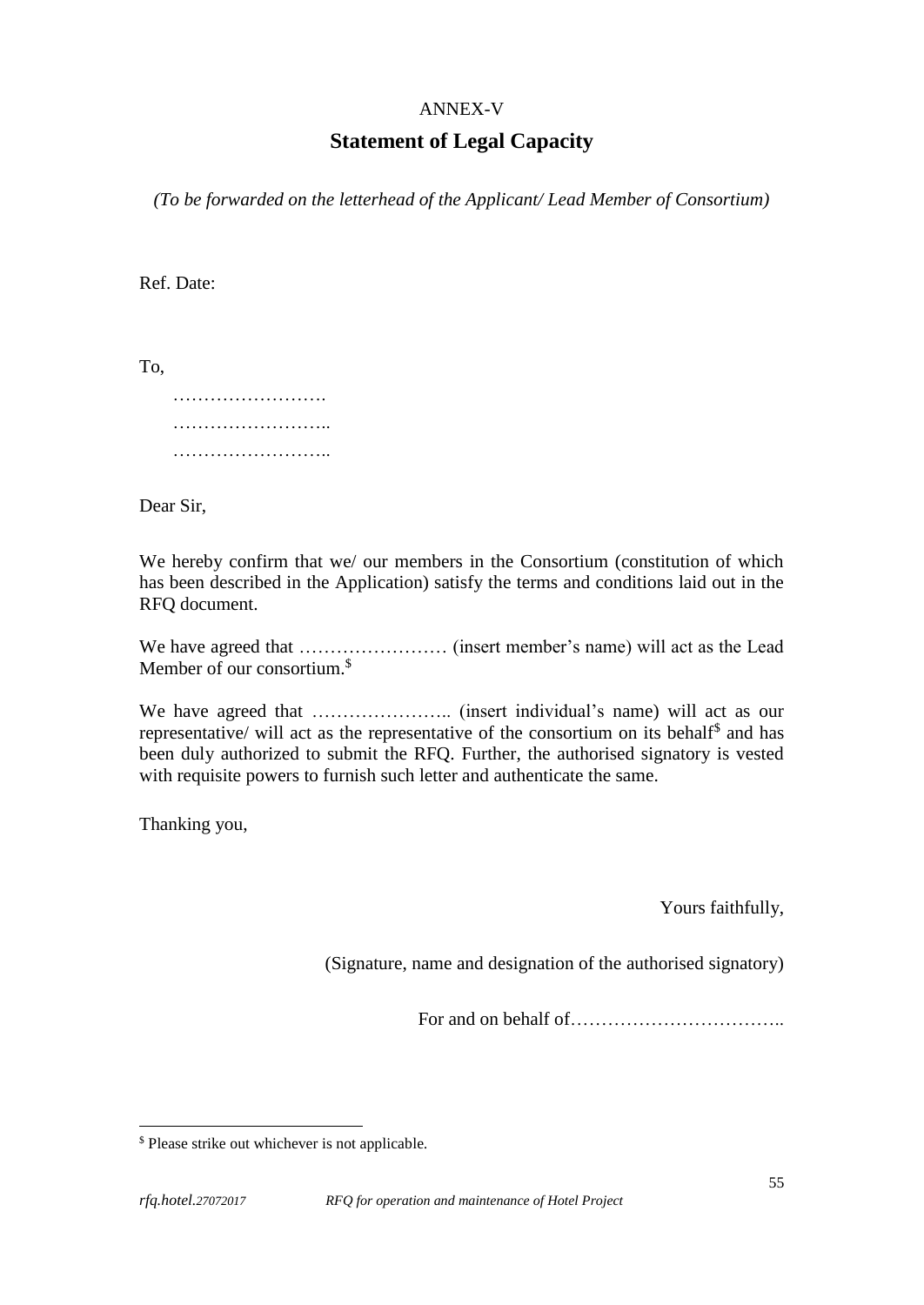#### APPENDIX-II

#### **Power of Attorney for signing of Application and Bid<sup>§</sup>**

*(Refer Clause 2.2.5)*

Know all men by these presents, We…………………………………………….. (name of the firm and address of the registered office) do hereby irrevocably constitute, nominate, appoint and authorise Mr/ Ms (name), …………………… son/daughter/wife of ……………………………… and presently residing at …………………., who is presently employed with us/ the Lead Member of our Consortium and holding the position of ……………………………. , as our true and lawful attorney (hereinafter referred to as the "Attorney") to do in our name and on our behalf, all such acts, deeds and things as are necessary or required in connection with or incidental to submission of our application for pre-qualification and submission of our bid for the …………………………… Project proposed or being developed by the …………………….................. (the "Authority") including but not limited to signing and submission of all applications, bids and other documents and writings, participate in Pre-Applications and other conferences and providing information/ responses to the Authority, representing us in all matters before the Authority, signing and execution of all contracts including the Concession Agreement and undertakings consequent to acceptance of our bid, and generally dealing with the Authority in all matters in connection with or relating to or arising out of our bid for the said Project and/ or upon award thereof to us and/or till the entering into of the Concession Agreement with the Authority.

AND we hereby agree to ratify and confirm and do hereby ratify and confirm all acts, deeds and things done or caused to be done by our said Attorney pursuant to and in exercise of the powers conferred by this Power of Attorney and that all acts, deeds and things done by our said Attorney in exercise of the powers hereby conferred shall and shall always be deemed to have been done by us.

IN WITNESS WHEREOF WE, …………………………., THE ABOVE NAMED PRINCIPAL HAVE EXECUTED THIS POWER OF ATTORNEY ON THIS ……… DAY OF …………. 2…..

For

…………………………..

(Signature, name, designation and address)

Witnesses:

1.

(Notarised)

2.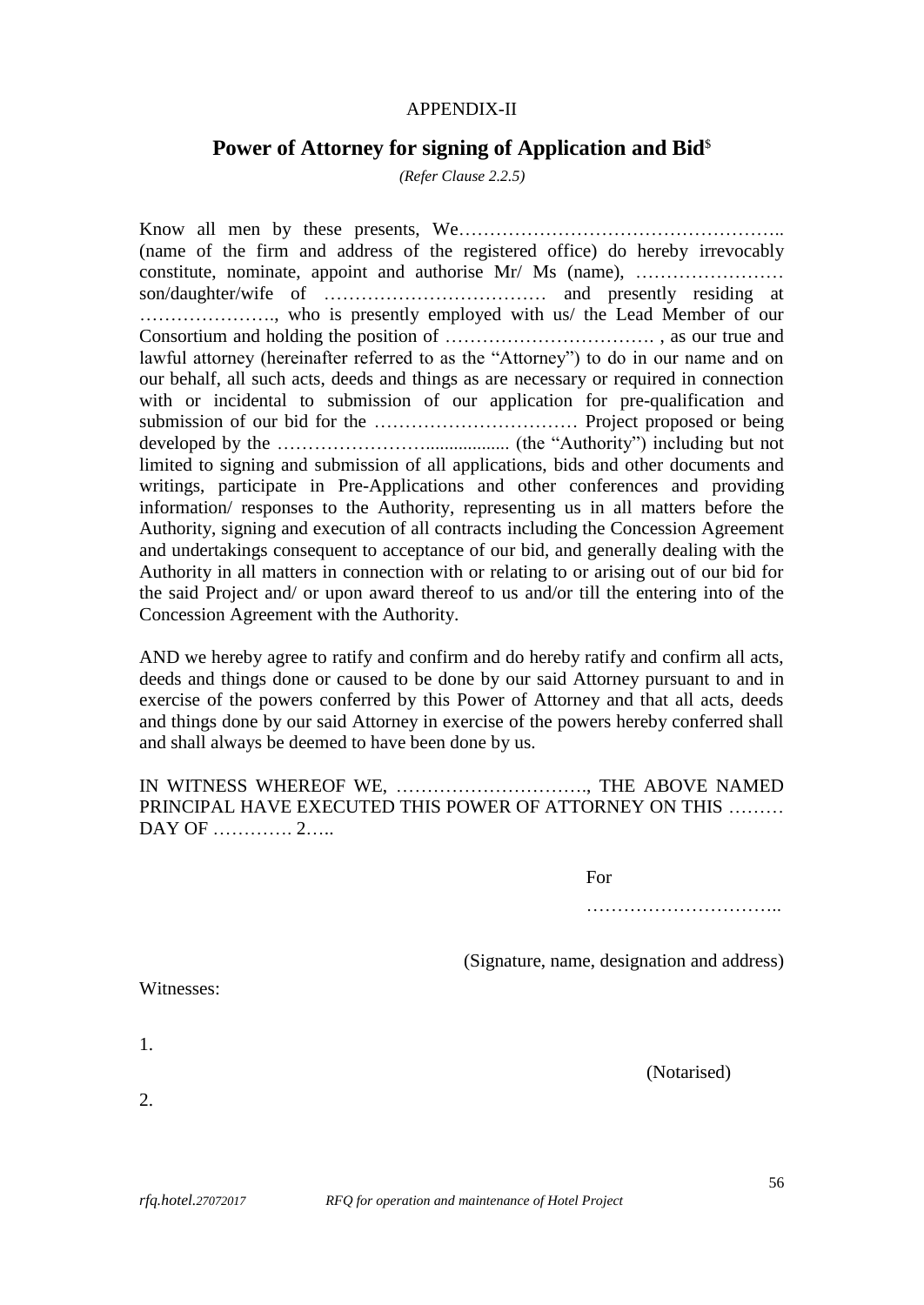Accepted

……………………………

(Signature)

(Name, Title and Address of the Attorney)

*Notes:* 

- The mode of execution of the Power of Attorney should be in accordance with the *procedure, if any, laid down by the applicable law and the charter documents of the executant(s) and when it is so required, the same should be under common seal affixed in accordance with the required procedure*.
- *Wherever required, the Applicant should submit for verification the extract of the charter documents and documents such as a board or shareholders' resolution/ power of attorney in favour of the person executing this Power of Attorney for the delegation of power hereunder on behalf of the Applicant.*
- *For a Power of Attorney executed and issued overseas, the document will also have to be legalised by the Indian Embassy and notarised in the jurisdiction where the Power of Attorney is being issued. However, the Power of Attorney provided by Applicants from countries that have signed the Hague Legislation Convention 1961 are not required to be legalised by the Indian Embassy if it carries a conforming Apostille certificate.*

 $\overline{a}$ 

<sup>\$</sup> To be submitted in original.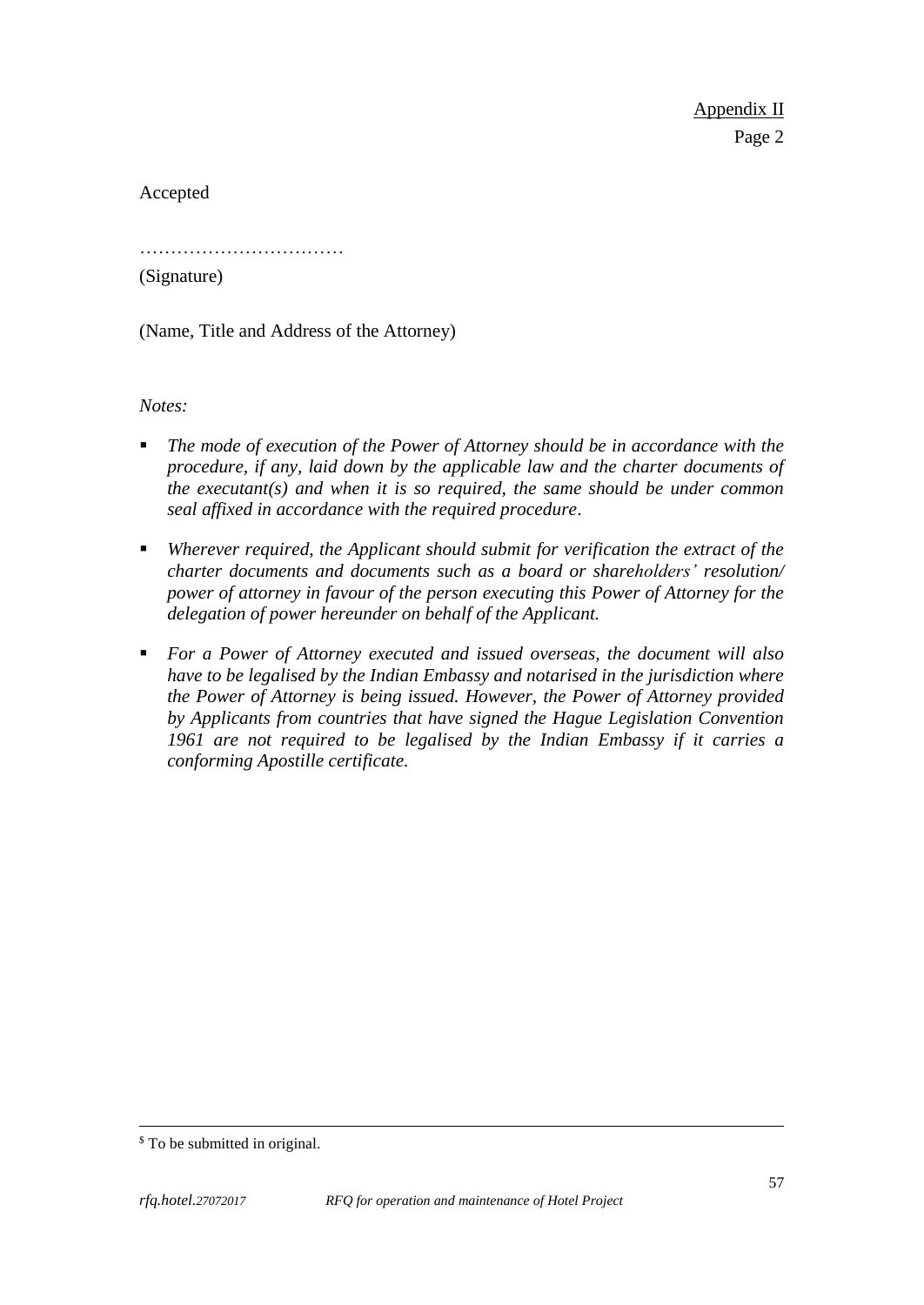#### APPENDIX-III

### **Power of Attorney for Lead Member of Consortium**\$

*(Refer Clause 2.2.5)*

Whereas the ……………………………….. ("the Authority") has invited applications from interested parties for the ……………………………. Project (the "Project").

Whereas, …………………….., …………………….., …………………….. and …………………….. (collectively the "Consortium") being Members of the Consortium are interested in bidding for the Project in accordance with the terms and conditions of the Request for Qualification document (RFQ), Request for Proposal (RFP) and other connected documents in respect of the Project, and

Whereas, it is necessary for the Members of the Consortium to designate one of them as the Lead Member with all necessary power and authority to do for and on behalf of the Consortium, all acts, deeds and things as may be necessary in connection with the Consortium's bid for the Project and its execution.

#### NOW THEREFORE KNOW ALL MEN BY THESE PRESENTS

We, …………………….. having our registered office at …………………….., M/s. …………………….. having our registered office at …………………….., M/s. …………………….. having our registered office at …………………….., and …………………….. having our registered office at …………………….., (hereinafter collectively referred to as the "Principals") do hereby irrevocably designate, nominate, constitute, appoint and authorise M/S …………………….. having its registered office at …………………….., being one of the Members of the Consortium, as the Lead Member and true and lawful attorney of the Consortium (hereinafter referred to as the "Attorney"). We hereby irrevocably authorise the Attorney (with power to sub-delegate) to conduct all business for and on behalf of the Consortium and any one of us during the bidding process and, in the event the Consortium is awarded the concession/contract, during the execution of the Project and in this regard, to do on our behalf and on behalf of the Consortium, all or any of such acts, deeds or things as are necessary or required or incidental to the prequalification of the Consortium and submission of its bid for the Project, including but not limited to signing and submission of all applications, bids and other documents and writings, accept the Letter of Award, participate in bidders' and other conferences, respond to queries, submit information/ documents, sign and execute contracts and undertakings consequent to acceptance of the bid of the Consortium and generally to represent the Consortium in all its dealings with the Authority, and/ or any other Government Agency or any person, in all matters in connection with or relating to or arising out of the Consortium's bid for the Project and/ or upon award thereof till the Concession Agreement is entered into with the Authority.

 $\overline{a}$ 

<sup>\$</sup> To be submitted in original.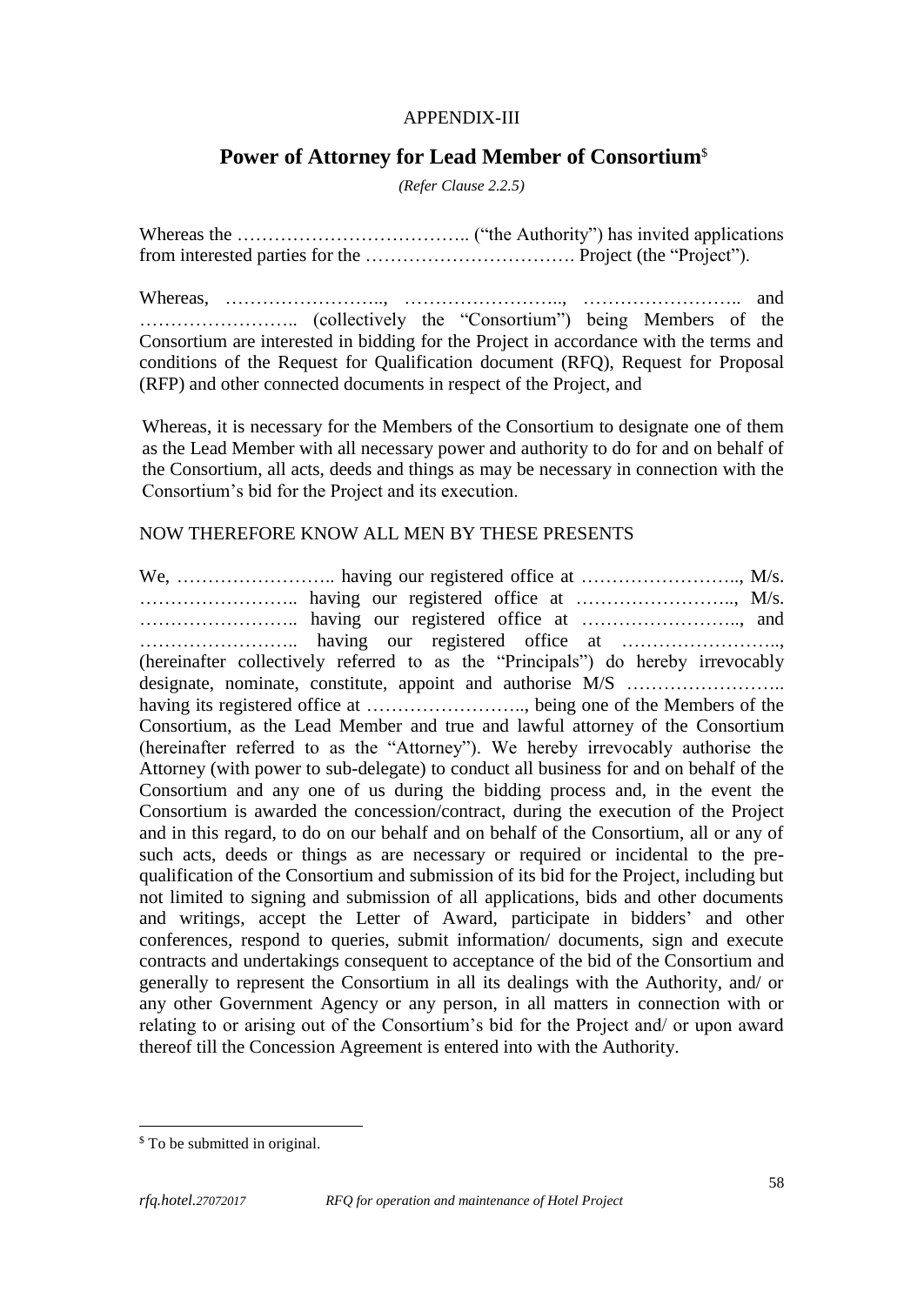AND hereby agree to ratify and confirm and do hereby ratify and confirm all acts, deeds and things done or caused to be done by our said Attorney pursuant to and in exercise of the powers conferred by this Power of Attorney and that all acts, deeds and things done by our said Attorney in exercise of the powers hereby conferred shall and shall always be deemed to have been done by us/ Consortium.

IN WITNESS WHEREOF WE THE PRINCIPALS ABOVE NAMED HAVE EXECUTED THIS POWER OF ATTORNEY ON THIS …………………. DAY OF ………. 2..…

For ……………………..

(Signature)

……………………… (Name & Title)

For …………………….. (Signature)

> ………………………… (Name & Title)

For …………………….. (Signature)

> ………………………… (Name & Title)

Witnesses:

1.

2.

………………………………………

(Executants)

(To be executed by all the Members of the Consortium)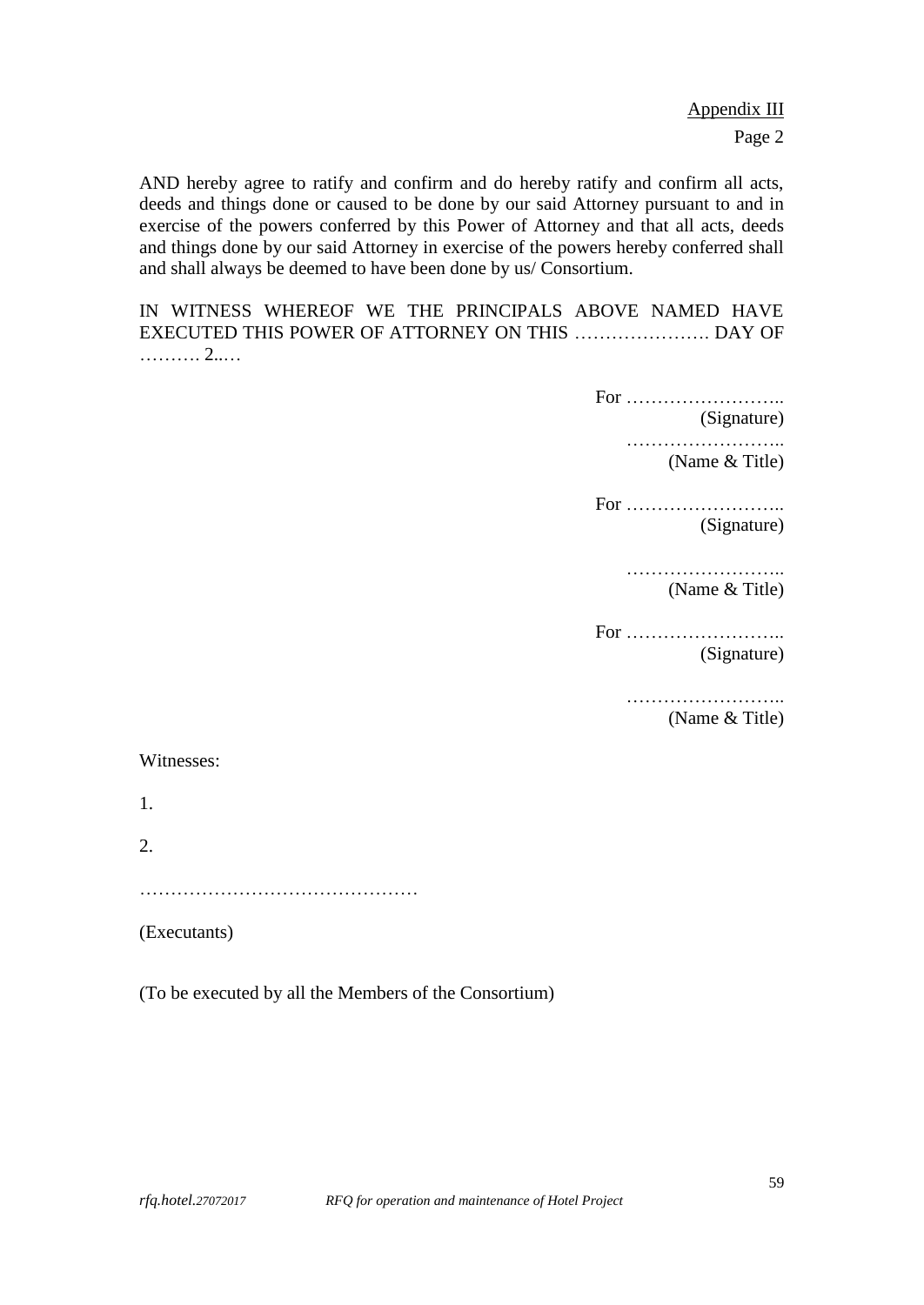*Notes:*

- The mode of execution of the Power of Attorney should be in accordance with the *procedure, if any, laid down by the applicable law and the charter documents of the executant(s) and when it is so required, the same should be under common seal affixed in accordance with the required procedure*.
- *Also, wherever required, the Applicant should submit for verification the extract of the charter documents and documents such as a board or shareholders' resolution/ power of attorney in favour of the person executing this Power of Attorney for the delegation of power hereunder on behalf of the Applicant.*
- *For a Power of Attorney executed and issued overseas, the document will also have to be legalised by the Indian Embassy and notarised in the jurisdiction where the Power of Attorney is being issued. However, the Power of Attorney provided by Applicants from countries that have signed the Hague Legislation Convention 1961 are not required to be legalised by the Indian Embassy if it carries a conforming Apostille certificate.*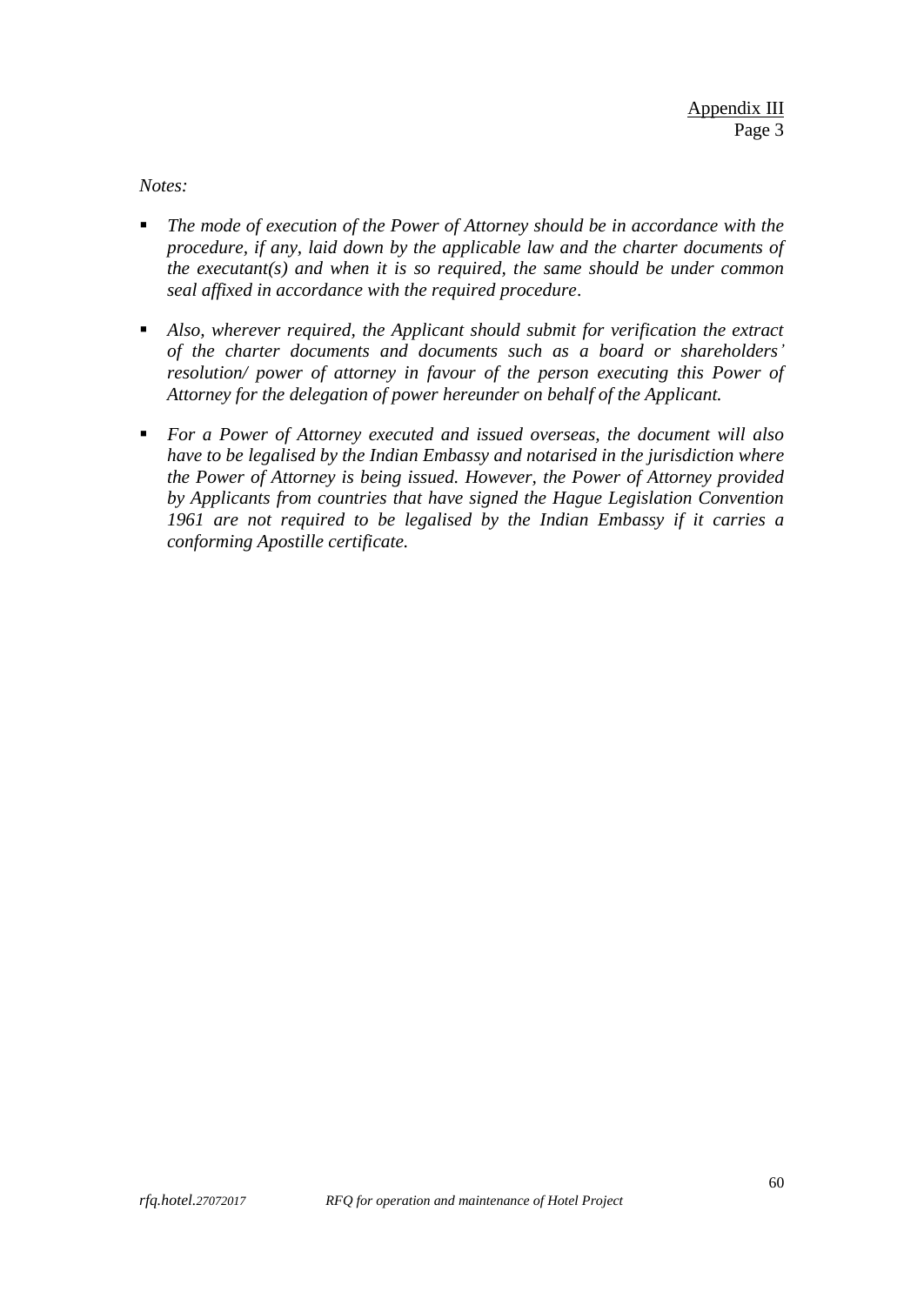#### APPENDIX-IV

#### **Joint Bidding Agreement**

*(Refer Clause 2.13.2)*

*(To be executed on Stamp paper of appropriate value)*

THIS JOINT BIDDING AGREEMENT is entered into on this the ………… day of ………… 20…

#### **AMONGST**

1. ………… Limited, a company incorporated under the Companies Act, 1956/2013¥ and having its registered office at ………… (hereinafter referred to as the "**First Part**" which expression shall, unless repugnant to the context include its successors and permitted assigns)

#### **AND**

2. ………… Limited, a company incorporated under the Companies Act, 1956/2013 and having its registered office at ………… (hereinafter referred to as the "**Second Part**" which expression shall, unless repugnant to the context include its successors and permitted assigns)

#### **AND**

3. {………… Limited, a company incorporated under the Companies Act, 1956/2013 and having its registered office at ………… (hereinafter referred to as the "**Third Part**" which expression shall, unless repugnant to the context include its successors and permitted assigns)}

#### **AND**

4. {………… Limited, a company incorporated under the Companies Act, 1956/2013 and having its registered office at ………… (hereinafter referred to as the "**Fourth Part**" which expression shall, unless repugnant to the context include its successors and permitted assigns)} \$

The above mentioned parties of the FIRST, SECOND, {THIRD and FOURTH} PART are collectively referred to as the "**Parties**" and each is individually referred to as a "**Party**"

#### **WHEREAS**,

 $\overline{a}$ 

(A) The Administrator, U. T. Administration of Daman and Diu represented by the Secretary, Department of Tourism (the "**Authority**"), having its offices at

 $*$  A Bidder who is registered abroad may substitute the words, viz "a company registered under the Companies Act, 1956/2013" by the words, viz "a company duly organised and validly existing under the laws of the jurisdiction of its incorporation". A similar modification may be made in Recital 2, as necessary.

<sup>\$</sup> The number of Parties will be shown here, as applicable, subject however to a maximum of 6 (six).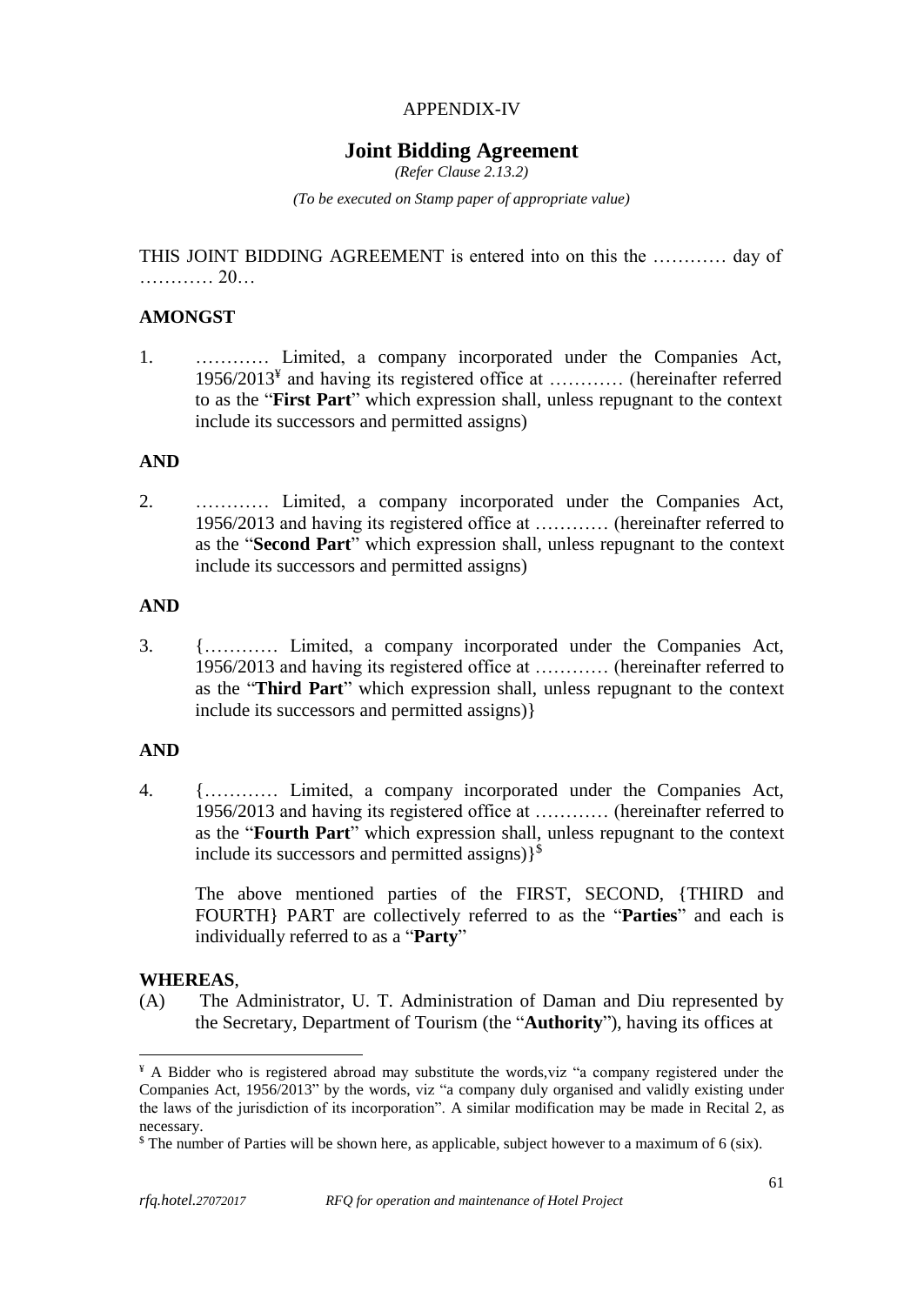Paryatan Bhavan, Nani Daman-396210, (hereinafter referred to as the "**Authority**" which expression shall, unless repugnant to the context or meaning thereof, include its administrators, successors and assigns) has invited applications (the **Applications**") by its Request for Qualification No. ………… dated ………… (the "**RFQ**") for pre-qualification and short-listing of bidders for operation and maintenance of the ……………………….. Project (the "**Project**") through public private partnership.

- (B) The Parties are interested in jointly bidding for the Project as members of a Consortium and in accordance with the terms and conditions of the RFQ document and other bid documents in respect of the Project, and
- (C) It is a necessary condition under the RFQ document that the members of the Consortium shall enter into a Joint Bidding Agreement and furnish a copy thereof with the Application.

#### **NOW IT IS HEREBY AGREED as follows**:

#### **1. Definitions and Interpretations**

In this Agreement, the capitalised terms shall, unless the context otherwise requires, have the meaning ascribed thereto under the RFQ.

#### **2. Consortium**

- 2.1 The Parties do hereby irrevocably constitute a consortium (the "**Consortium**") for the purposes of jointly participating in the Bidding Process for the Project.
- 2.2 The Parties hereby undertake to participate in the Bidding Process only through this Consortium and not individually and/ or through any other consortium constituted for this Project, either directly or indirectly or through any of their Associates.

#### **3. Covenants**

The Parties hereby undertake that in the event the Consortium is declared the selected Bidder and awarded the Project, it shall incorporate a special purpose vehicle (the "**SPV**") under the Indian Companies Act, 2013 for entering into a Concession Agreement with the Authority and for performing all its obligations as the Concessionaire in terms of the Concession Agreement for the Project.

#### **4. Role of the Parties**

The Parties hereby undertake to perform the roles and responsibilities as described below: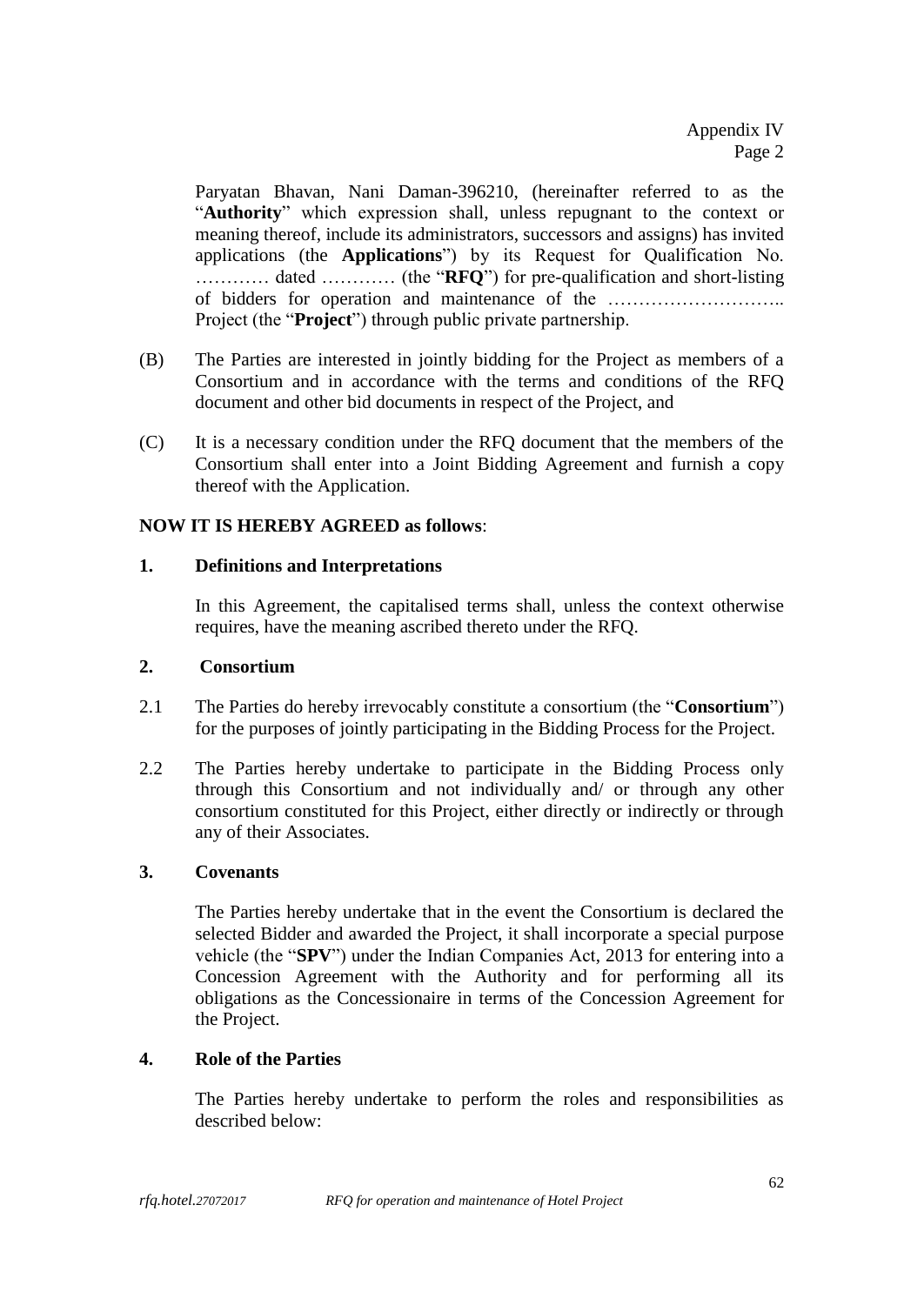- (a) Party of the First Part shall be the Lead member of the Consortium and shall have the power of attorney from all Parties for conducting all business for and on behalf of the Consortium during the Bidding Process and until the Appointed Date under the Concession Agreement when all the obligations of the SPV shall become effective;
- (b) Party of the Second Part shall be {the Technical Member of the Consortium;}
- {(c) Party of the Third Part shall be the Financial Member of the Consortium; and}
- {(d) Party of the Fourth Part shall be the Operation and Maintenance Member/ Other Member of the Consortium.}

#### **5. Joint and Several Liability**

The Parties do hereby undertake to be jointly and severally responsible for all obligations and liabilities relating to the Project and in accordance with the terms of the RFQ, RFP and the Concession Agreement, till the time Concession Agreement is executed.

#### **6**. **Shareholding in the SPV**

6.1 The Parties agree that the proportion of shareholding among the Parties in the SPV shall be as follows:

First Party:

Second Party:

{Third Party:}

{Fourth Party:}

- 6.2 The Parties undertake that a minimum of 26% (twenty six per cent) of the subscribed and paid up equity share capital of the SPV shall, at all times till the fifth anniversary of the date of execution of the Concession Agreement, be held by the Parties of the First, {Second and Third} Part whose experience and Net Worth have been reckoned for the purposes of qualification and shortlisting of Applicants for the Project in terms of the RFQ. Provided that the equity contribution of each such Party shall be no less than Rs. 50 lakh (Rupees fifty lakh) each.
- 6.3 The Parties undertake that they shall collectively hold at least 51% (fifty one per cent) of the subscribed and paid up equity share capital of the SPV at all times until the fifteenth anniversary of the commercial operation date of the Project.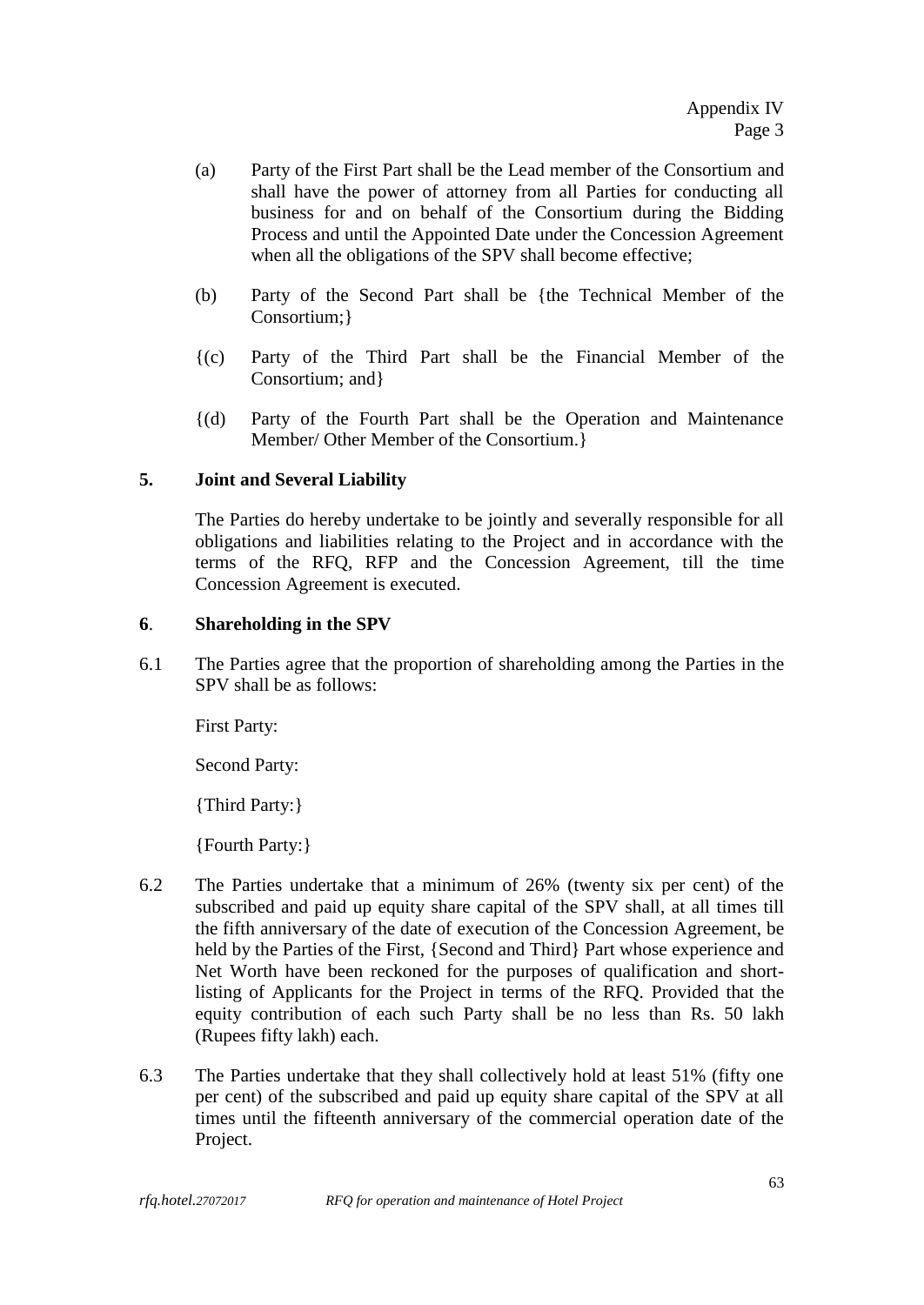6.4 The Parties undertake that they shall comply with all equity lock-in requirements set forth in the Concession Agreement.

#### **7. Representation of the Parties**

Each Party represents to the other Parties as of the date of this Agreement that:

- (a) Such Party is duly organised, validly existing and in good standing under the laws of its incorporation and has all requisite power and authority to enter into this Agreement;
- (b) The execution, delivery and performance by such Party of this Agreement has been authorised by all necessary and appropriate corporate or governmental action and a copy of the extract of the charter documents and board resolution/ power of attorney in favour of the person executing this Agreement for the delegation of power and authority to execute this Agreement on behalf of the Consortium Member is annexed to this Agreement, and will not, to the best of its knowledge:
	- (i) require any consent or approval not already obtained;
	- (ii) violate any Applicable Law presently in effect and having applicability to it;
	- (iii) violate the memorandum and articles of association, by-laws or other applicable organisational documents thereof;
	- (iv) violate any clearance, permit, concession, grant, license or other governmental authorisation, approval, judgement, order or decree or any mortgage agreement, indenture or any other instrument to which such Party is a party or by which such Party or any of its properties or assets are bound or that is otherwise applicable to such Party; or
	- (v) create or impose any liens, mortgages, pledges, claims, security interests, charges or encumbrances or obligations to create a lien, charge, pledge, security interest, encumbrances or mortgage in or on the property of such Party, except for encumbrances that would not, individually or in the aggregate, have a material adverse effect on the financial condition or prospects or business of such Party so as to prevent such Party from fulfilling its obligations under this Agreement;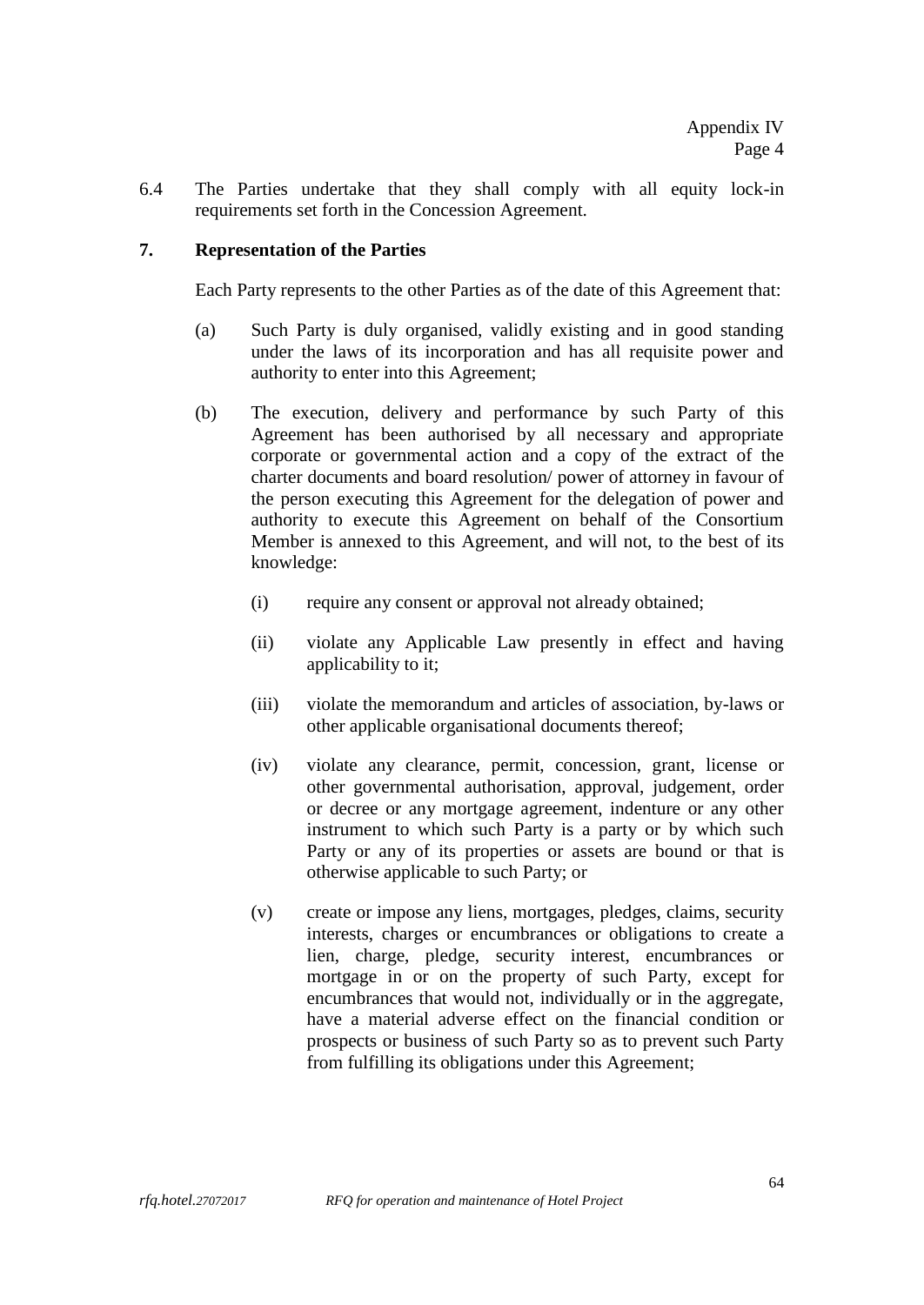- (c) this Agreement is the legal and binding obligation of such Party, enforceable in accordance with its terms against it; and
- (d) there is no litigation pending or, to the best of such Party's knowledge, threatened to which it or any of its Associates is a party that presently affects or which would have a material adverse effect on the financial condition or prospects or business of such Party in the fulfillment of its obligations under this Agreement.

#### **8. Termination**

This Agreement shall be effective from the date hereof and shall continue in full force and effect until the Concession Agreement is executed, in case the Project is awarded to the Consortium. However, in case the Consortium is either not pre-qualified for the Project or does not get selected for award of the Project, the Agreement will stand terminated in case the Applicant is not prequalified or upon return of the Bid Security by the Authority to the Bidder, as the case may be.

#### **9. Miscellaneous**

- 9.1 This Joint Bidding Agreement shall be governed by laws of India.
- 9.2 The Parties acknowledge and accept that this Agreement shall not be amended by the Parties without the prior written consent of the Authority.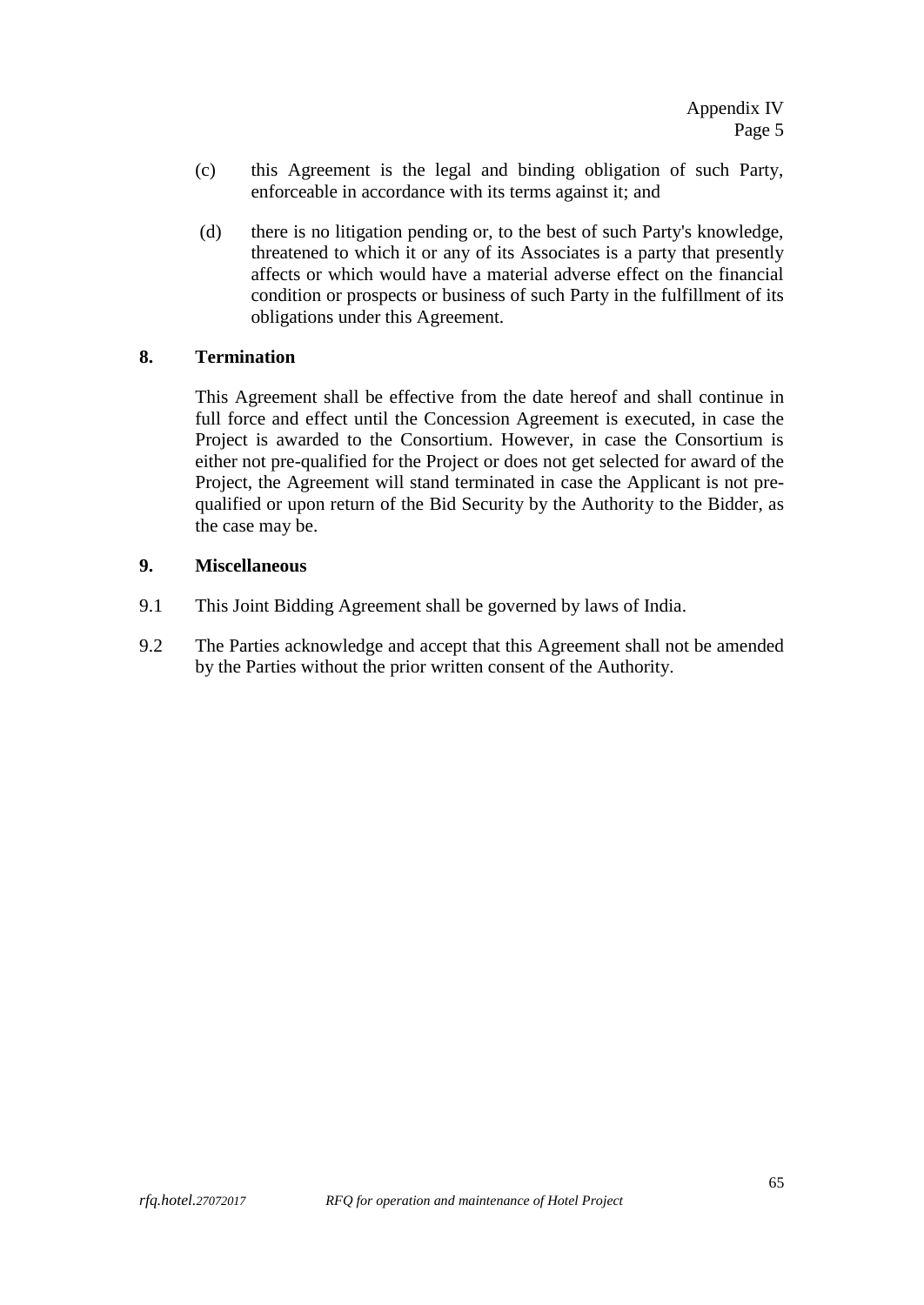IN WITNESS WHEREOF THE PARTIES ABOVE NAMED HAVE EXECUTED AND DELIVERED THIS AGREEMENT AS OF THE DATE FIRST ABOVE WRITTEN.

SIGNED, SEALED AND DELIVERED SIGNED, SEALED AND DELIVERED

For and on behalf of LEAD MEMBER by: SECOND PART

(Signature) (Signature) (Name) (Name) (Designation) (Designation) (Address) (Address)

#### SIGNED, SEALED AND DELIVERED SIGNED, SEALED AND DELIVERED

THIRD PART FOURTH PART

For and on behalf of For and on behalf of

(Signature) (Signature) (Name) (Name) (Designation) (Designation) (Address) (Address)

In the presence of:

1. 2.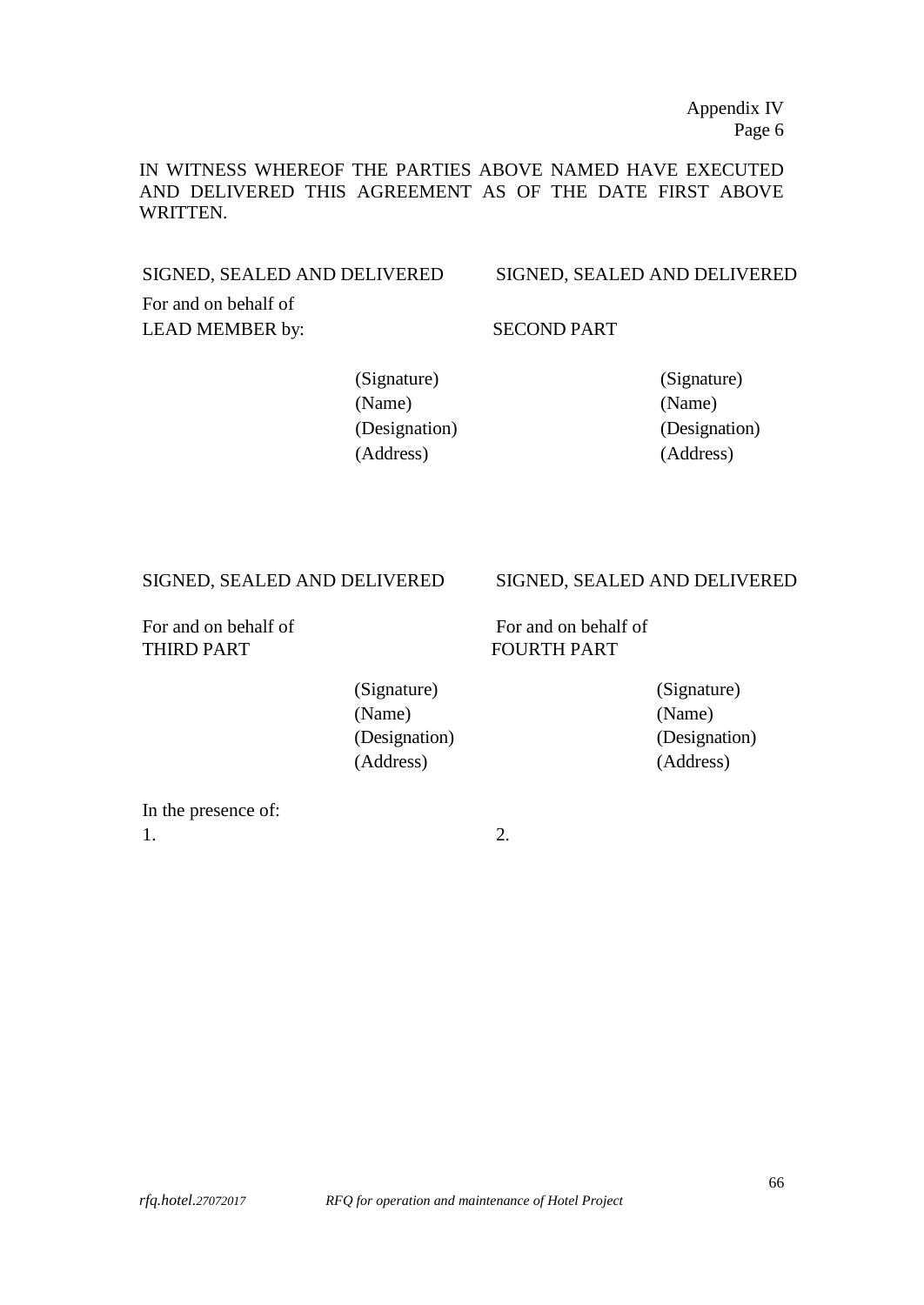#### *Notes*:

- 1. The mode of the execution of the Joint Bidding Agreement should be in accordance with the procedure, if any, laid down by the Applicable Law and the charter documents of the executant(s) and when it is so required, the same should be under common seal affixed in accordance with the required procedure.
- 2. Each Joint Bidding Agreement should attach a copy of the extract of the charter documents and documents such as resolution / power of attorney in favour of the person executing this Agreement for the delegation of power and authority to execute this Agreement on behalf of the Consortium Member.
- 3. For a Joint Bidding Agreement executed and issued overseas, the document shall be legalised by the Indian Embassy and notarized in the jurisdiction where the Power of Attorney has been executed.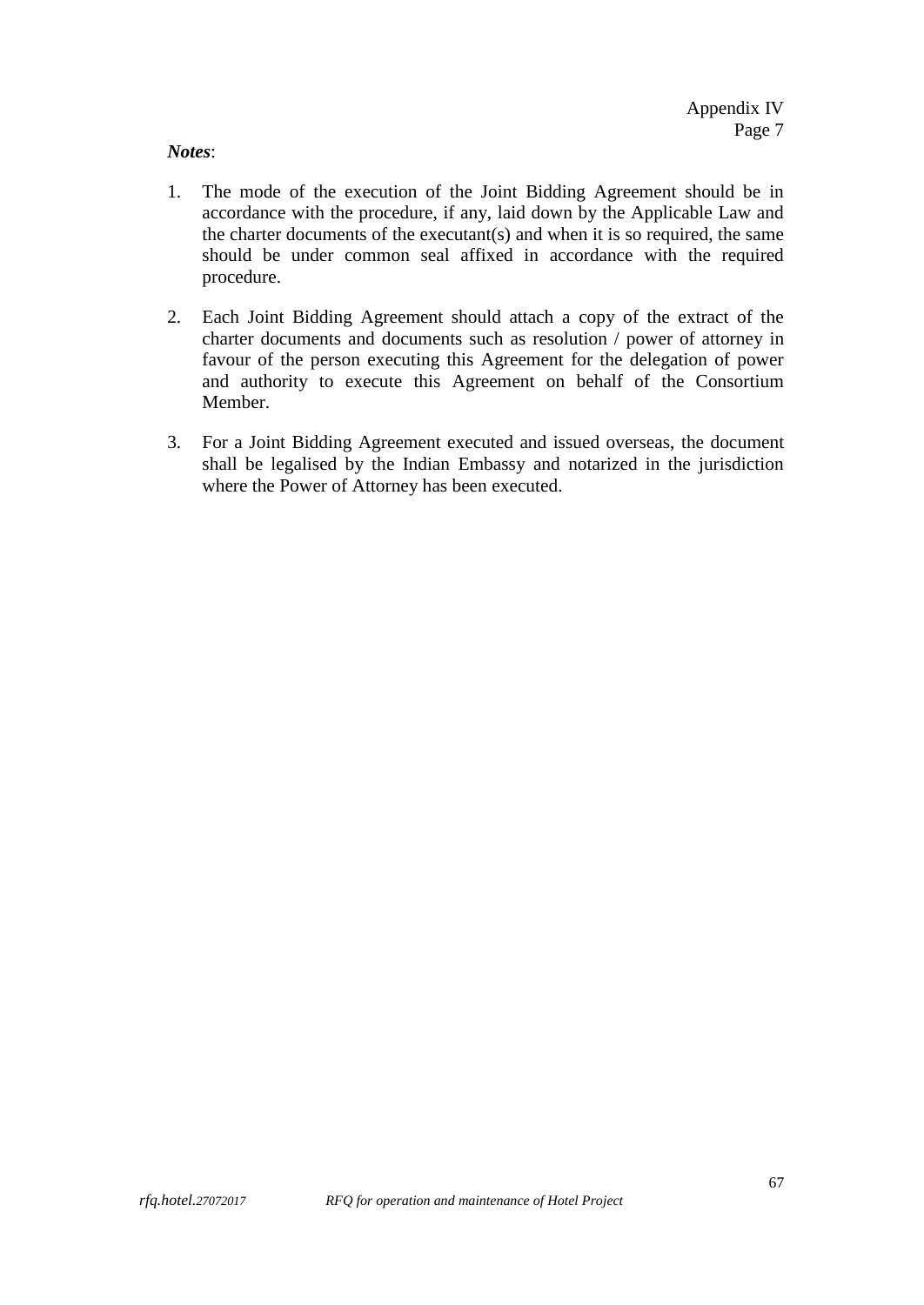#### APPENDIX-V

#### **Guidelines of the Department of Disinvestment**

*(Refer Clause 1.2.1)*

No. 6/4/2001-DD-II Government of India Department of Disinvestment

> Block 14, CGO Complex New Delhi. Dated  $13<sup>th</sup>$  July, 2001.

#### OFFICE MEMORANDUM

Sub: Guidelines for qualification of Bidders seeking to acquire stakes in Public Sector Enterprises through the process of disinvestment

Government has examined the issue of framing comprehensive and transparent guidelines defining the criteria for bidders interested in PSE-disinvestment so that the parties selected through competitive bidding could inspire public confidence. Earlier, criteria like Net Worth, experience etc. used to be prescribed. Based on experience and in consultation with concerned departments, Government has decided to prescribe the following additional criteria for the qualification/ disqualification of the parties seeking to acquire stakes in public sector enterprises through disinvestment:

- (a) In regard to matters other than the security and integrity of the country, any conviction by a Court of Law or indictment/ adverse order by a regulatory authority that casts a doubt on the ability of the bidder to manage the public sector unit when it is disinvested, or which relates to a grave offence would constitute disqualification. Grave offence is defined to be of such a nature that it outrages the moral sense of the community. The decision in regard to the nature of the offence would be taken on case to case basis after considering the facts of the case and relevant legal principles, by the Government of India.
- (b) In regard to matters relating to the security and integrity of the country, any charge-sheet by an agency of the Government/ conviction by a Court of Law for an offence committed by the bidding party or by any sister concern of the bidding party would result in disqualification. The decision in regard to the relationship between the sister concerns would be taken, based on the relevant facts and after examining whether the two concerns are substantially controlled by the same person/ persons.
- (c) In both (a) and (b), disqualification shall continue for a period that Government deems appropriate.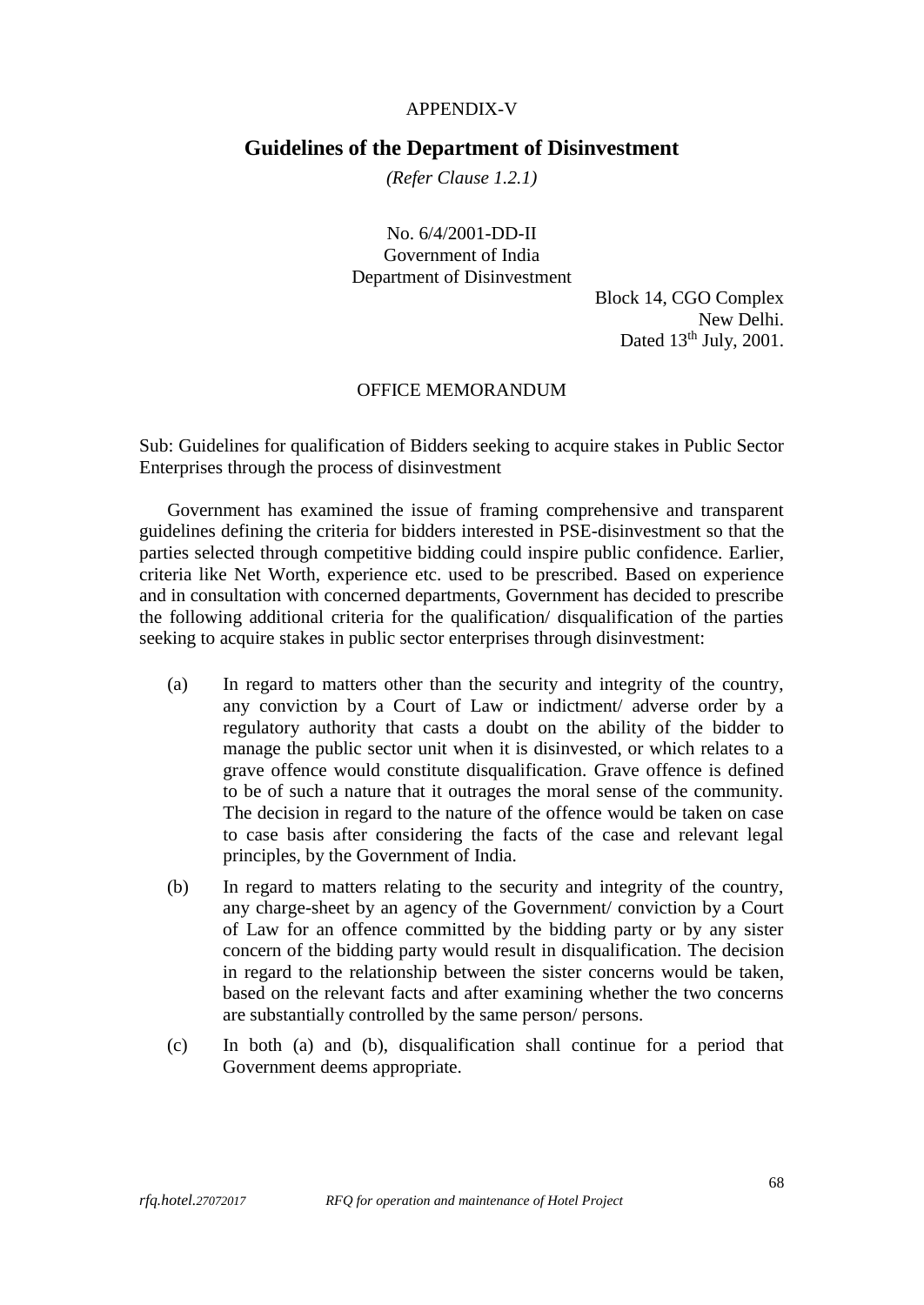- (d) Any entity, which is disqualified from participating in the disinvestment process, would not be allowed to remain associated with it or get associated merely because it has preferred an appeal against the order based on which it has been disqualified. The mere pendency of appeal will have no effect on the disqualification.
- (e) The disqualification criteria would come into effect immediately and would apply to all bidders for various disinvestment transactions, which have not been completed as yet.
- (f) Before disqualifying a concern, a Show Cause Notice why it should not be disqualified would be issued to it and it would be given an opportunity to explain its position.
- (g) Henceforth, these criteria will be prescribed in the advertisements seeking Expression of Interest (EOI) from the interested parties. The interested parties would be required to provide the information on the above criteria, along with their Expressions of Interest (EOI). The bidders shall be required to provide with their EOI an undertaking to the effect that no investigation by a regulatory authority is pending against them. In case any investigation is pending against the concern or its sister concern or against its CEO or any of its Directors/ Managers/ employees, full details of such investigation including the name of the investigating agency, the charge/ offence for which the investigation has been launched, name and designation of persons against whom the investigation has been launched and other relevant information should be disclosed, to the satisfaction of the Government. For other criteria also, a similar undertaking shall be obtained along with EOI.

sd/- (A.K. Tewari) Under Secretary to the Government of India